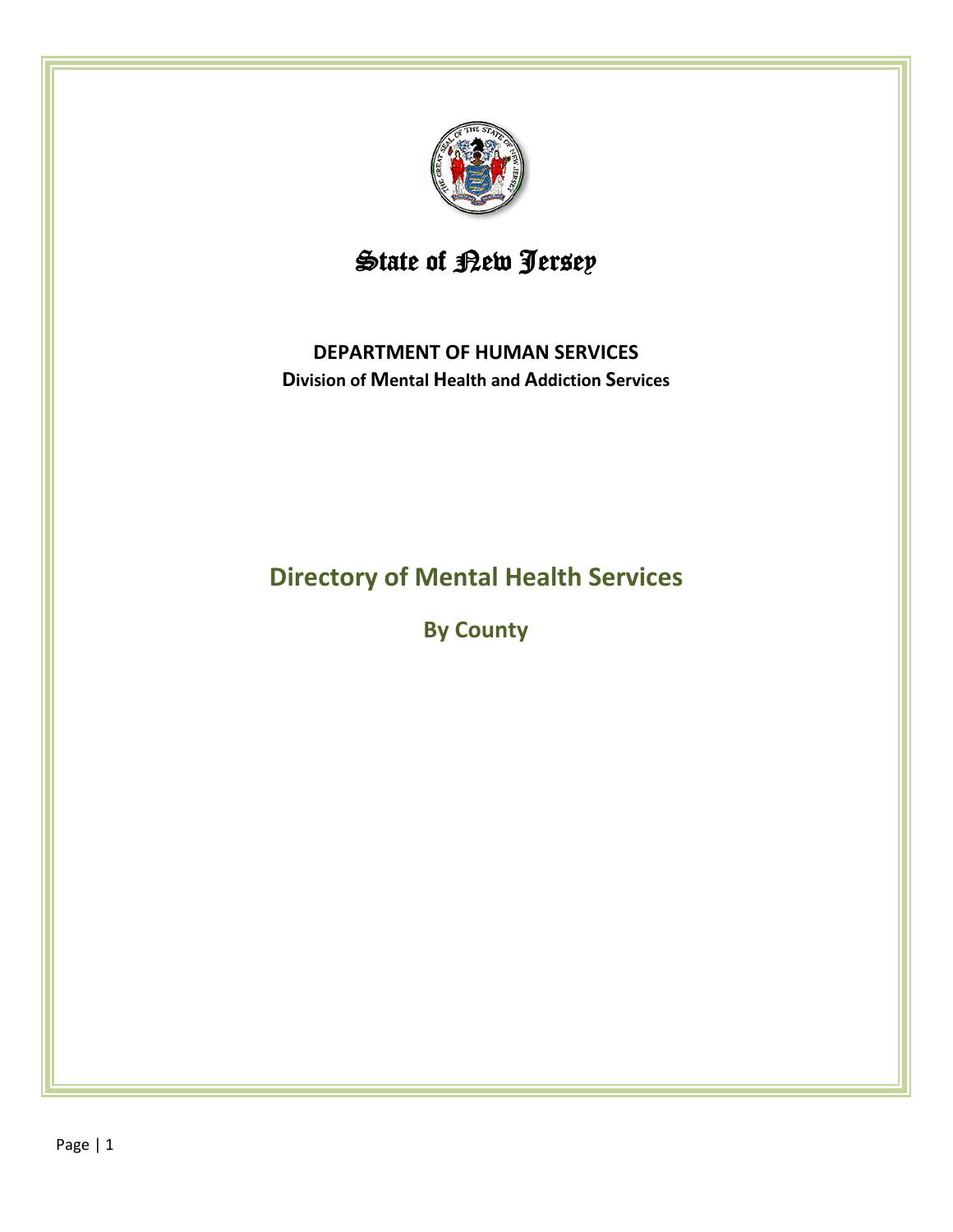# <span id="page-1-0"></span>**[Table of Contents](#page-1-0) Page**

| <b>Atlantic County</b>   | $3 - 5$   |
|--------------------------|-----------|
| <b>Bergen County</b>     | $6 - 8$   |
| <b>Burlington County</b> | $9 - 10$  |
| <b>Camden County</b>     | $11 - 13$ |
| <b>Cape May County</b>   | $14 - 15$ |
| <b>Cumberland County</b> | $16 - 17$ |
| <b>Essex County</b>      | $18 - 21$ |
| <b>Gloucester County</b> | $22 - 23$ |
| <b>Hudson County</b>     | $24 - 26$ |
| <b>Hunterdon County</b>  | $27 - 28$ |
| <b>Mercer County</b>     | $29 - 31$ |
| <b>Middlesex County</b>  | $32 - 34$ |
| <b>Monmouth County</b>   | $35 - 37$ |
| <b>Morris County</b>     | $38 - 40$ |
| <b>Ocean County</b>      | $41 - 43$ |
| <b>Passaic County</b>    | $44 - 47$ |
| <b>Salem County</b>      | 48 - 49   |
| <b>Somerset County</b>   | $50 - 51$ |
| <b>Sussex County</b>     | 52        |
| <b>Union County</b>      | $53 - 55$ |
| <b>Warren County</b>     | $56 - 57$ |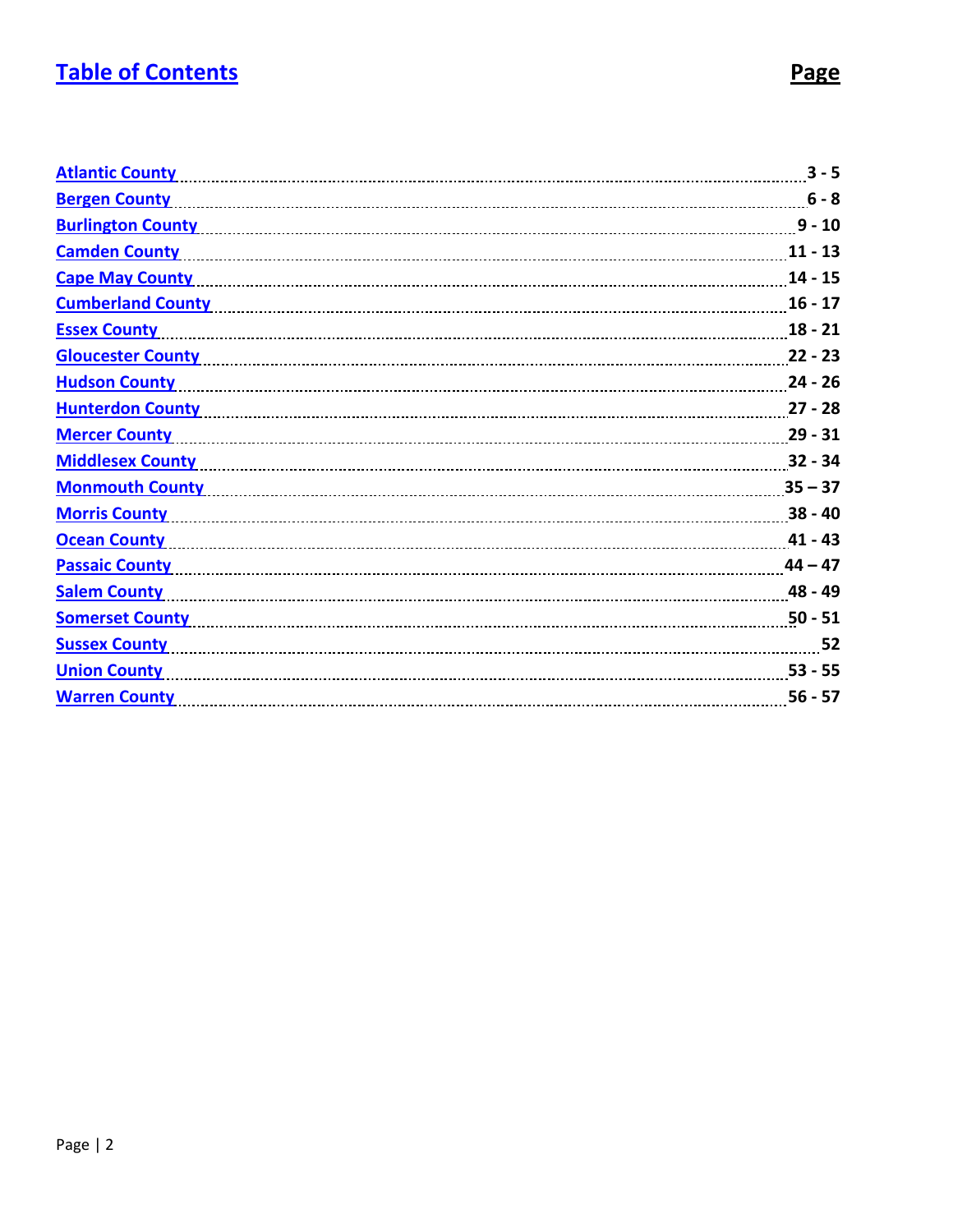### <span id="page-2-0"></span>**[ATLANTIC COUNTY](#page-2-0)**

**Acute Care Family Support** Mental Health Association of Atlantic County 4 East Jimmie Leeds Road – Suite 3 Galloway, NJ 08205 (609) 652-3800

**Community Support Services** Jewish Family Service of Atlantic & Cape May 607 N. Jerome Avenue Margate, NJ 08402 (609) 822-8398

**Homeless Services** (PATH) Jewish Family Services of Atlantic County 607 North Jerome Avenue Margate, NJ 08402 (609) 822-1108

### **Integrated Case Management Services**

Jewish Family Services of Atlantic Co. 607 North Jerome Avenue Margate, NJ 08402 (609) 822-1108

**Involuntary Outpatient Commitment** Legacy Treatment Services 561 Tilton Rd Northfield, NJ 08232 (609) 267-5656 x3256

**Justice Involved Services** Jewish Family Services of Atlantic County 607 North Jerome Avenue Margate, NJ 08402 (609) 822-1108

**Outpatient** Family Service Association 3073 English Creek Avenue Egg Harbor Twp., NJ 08234 (609) 569-0239

**[Back to Table of Contents](#page-1-0)**

**Access Center**

Family Services Association 3073 English Creek Avenue Egg Harbor Twp., NJ 08234 (609) 569-0239, ext. 1116

#### **County Mental Health Board**

County of Atlantic 101 South Shore Road Northfield, NJ 08225 (609) 645-7700, ext. 4307

**Screening Center** Atlanticare Regional Medical Center - PIP 1925 Pacific Avenue Atlantic City, NJ 08401 (609) 344-1118

#### **Early Intervention Support Services** *(Crisis Intervention Services)* Atlanticare Behavioral Health Services 13 North Hartford Atlantic City, NJ 08401 (866) 750-6612

### **Intensive Family Support Services**

Mental Health Association in NJ 4 East Jimmie Leeds Road Galloway, NJ 08205 (609) 652-3800

**Intensive Outpatient Treatment & Support Services** Atlanticare Behavioral Health 13 North Hartford Avenue Atlantic City, NJ 08401 (609) 348-1161, ext. 323

**Outpatient**

Family Service Association 312 East White Horse Pike Absecon Highlands, NJ 08201 (609) 652-1600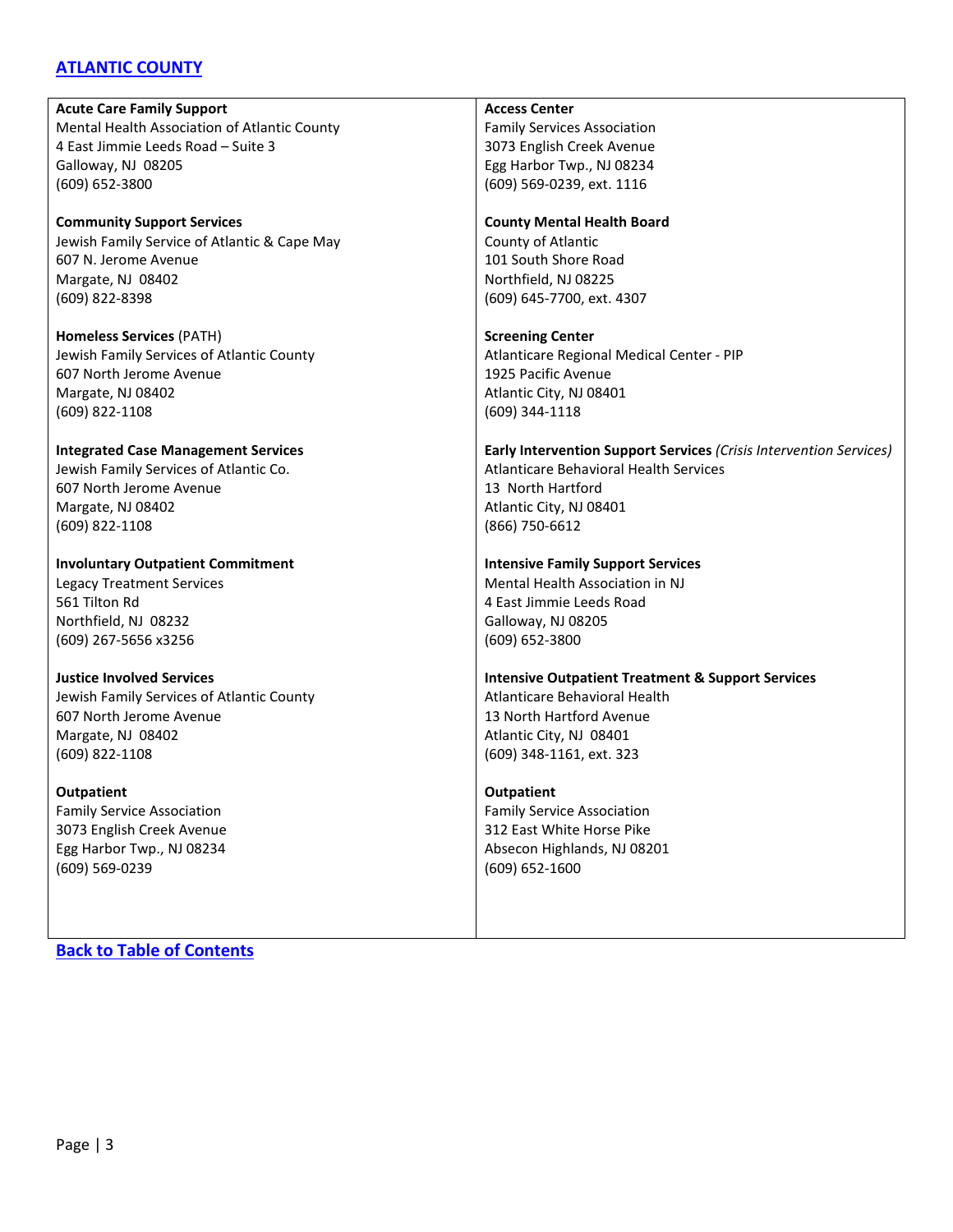### **[ATLANTIC COUNTY](#page-2-0) (Continued)**

#### **Outpatient**

Atlanticare Behavioral Health 120 South White Horse Pike Hammonton, NJ 08037 (609) 561-7911

### **Outpatient**

Atlanticare Behavioral Health 13 North Hartford Avenue Atlantic City, NJ 08401 (609) 348-1116

**Partial Care** (First Day) Family Service Association 312 E. White Horse Pike Absecon Highlands, NJ 08201 (609) 652-1600

### **PRIMARY SCREENING CENTER for ATLANTIC**

PIP @ Atlanticare Regional Medical Center 1925 Pacific Avenue Atlantic City, NJ 08401 **HOTLINE:** (609) 344-1118

**Residential Intensive Support Team (RIST)** Atlanticare Behavioral Health 2511 Fire Road – Suite B Egg Harbor Township, NJ 08234 (609) 646-9743

**Residential Services** Jewish Family Services 607 North Jerome Avenue Margate, NJ 08402 (609) 822-1108

**Self-Help Center** I.C.E. (Individual Concerted Effort)

4 East Jimmie Leeds Road Galloway, NJ 08205 (609) 652-3800

**Supported Employment Services/HR Advantage** Jersey Care Diagnostic Center 152 Crest Haven Rd Cape May Court House., NJ 08210 (609) 465-4117 x126

**[Back to Table of Contents](#page-1-0)**

**Partial Care**

Atlanticare Behavioral Health Providence House 400 Chris Gaupp Road Galloway, NJ 08205 (609) 404-0648

### **Program of Assertive Community Treatment** (PACT)

Atlanticare Behavioral Health 2511 Fire Road, Suite B-10 Egg Harbor Twp., NJ 08234 (609) 407-0060

**Residential Services** Career Opportunity Development, Inc. 901 Atlantic Avenue Egg Harbor City, NJ 08215 (609) 965-6871

#### **Short Term Care Facility**

Atlanticare Regional Medical Center Jimmie Leeds Road Pomona, NJ 08240 (609) 652-3442

### **Community Support Services**

Jewish Family Service of Atlantic & Cape May 607 N. Jerome Avenue Margate, NJ 08402 (609) 822-8398

#### **Community Support Services**

Justice Involved Services 607 N Jerome Ave Margate, NJ 08402 (609) 822-1108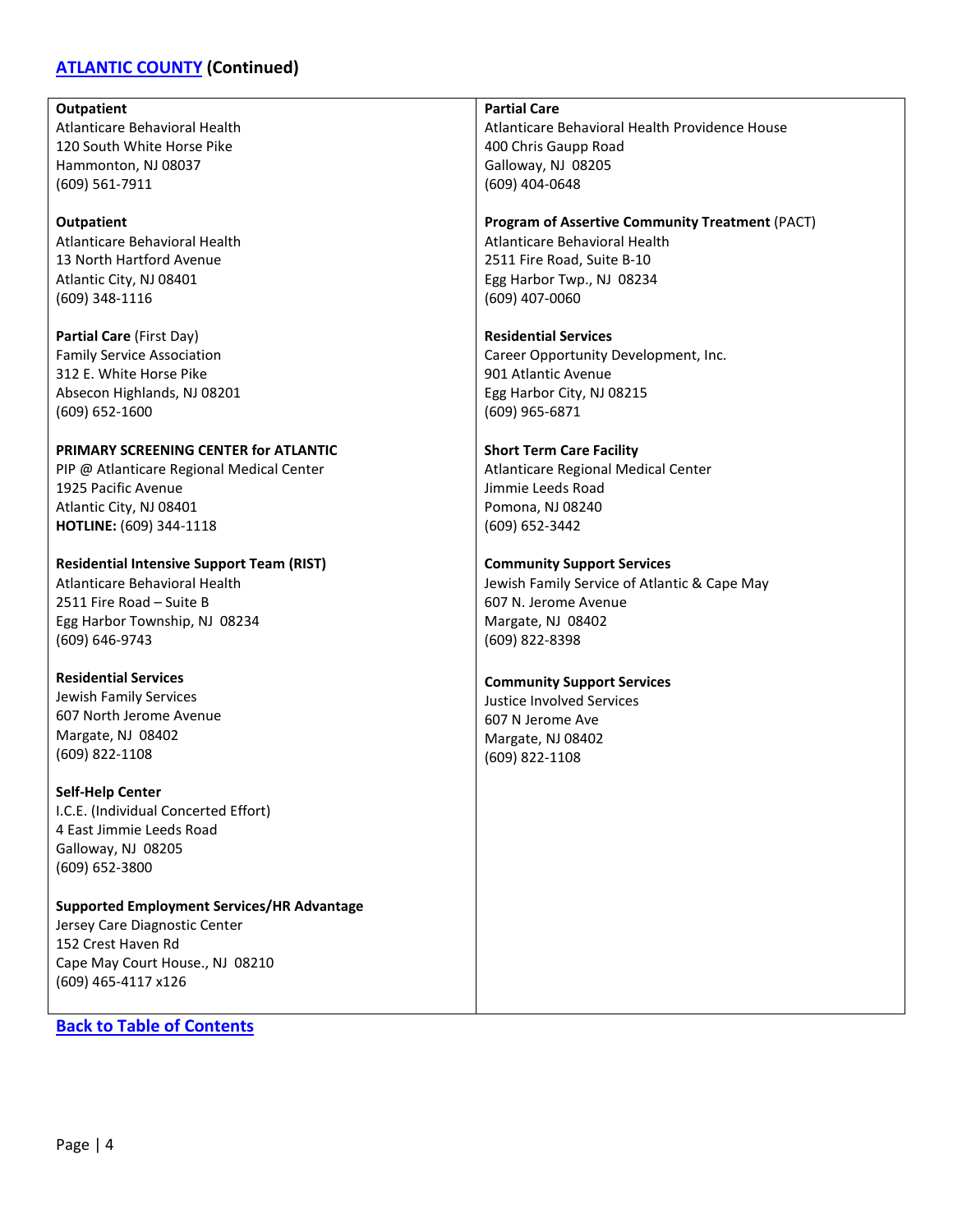# **[ATLANTIC COUNTY](#page-2-0) (Continued)**

| <b>Community Support Services</b>          | <b>Community Support Services</b>   |
|--------------------------------------------|-------------------------------------|
| Career Opportunity Development, Inc.       | Atlanticare Behavioral Health       |
| 901 Atlantic Avenue                        | 2511 Fire Road, Suite B-10          |
| Egg Harbor City, NJ 08215                  | Egg Harbor Twp., NJ 08234           |
| (609) 965-6871                             | (609) 407-0060                      |
| <b>Community Support Services</b>          | <b>Systems Advocacy</b>             |
| Collaborative Support Programs of NJ (CSP) | <b>Community Health Law Project</b> |
|                                            |                                     |
| 11 Spring Street                           | <b>Station House Office</b>         |
| Freehold, NJ 07728                         | 900 Haddon Avenue, Suite 400        |
| (732) 780-1175                             | Collingswood, NJ 08108              |
|                                            | (856) 858-9500                      |
| <b>Systems Advocacy</b>                    |                                     |
| <b>Mental Health Association</b>           |                                     |
| 4 East Jimmie Leeds Road                   |                                     |
| Galloway, NJ 08205                         |                                     |
| (609) 652-3800                             |                                     |
|                                            |                                     |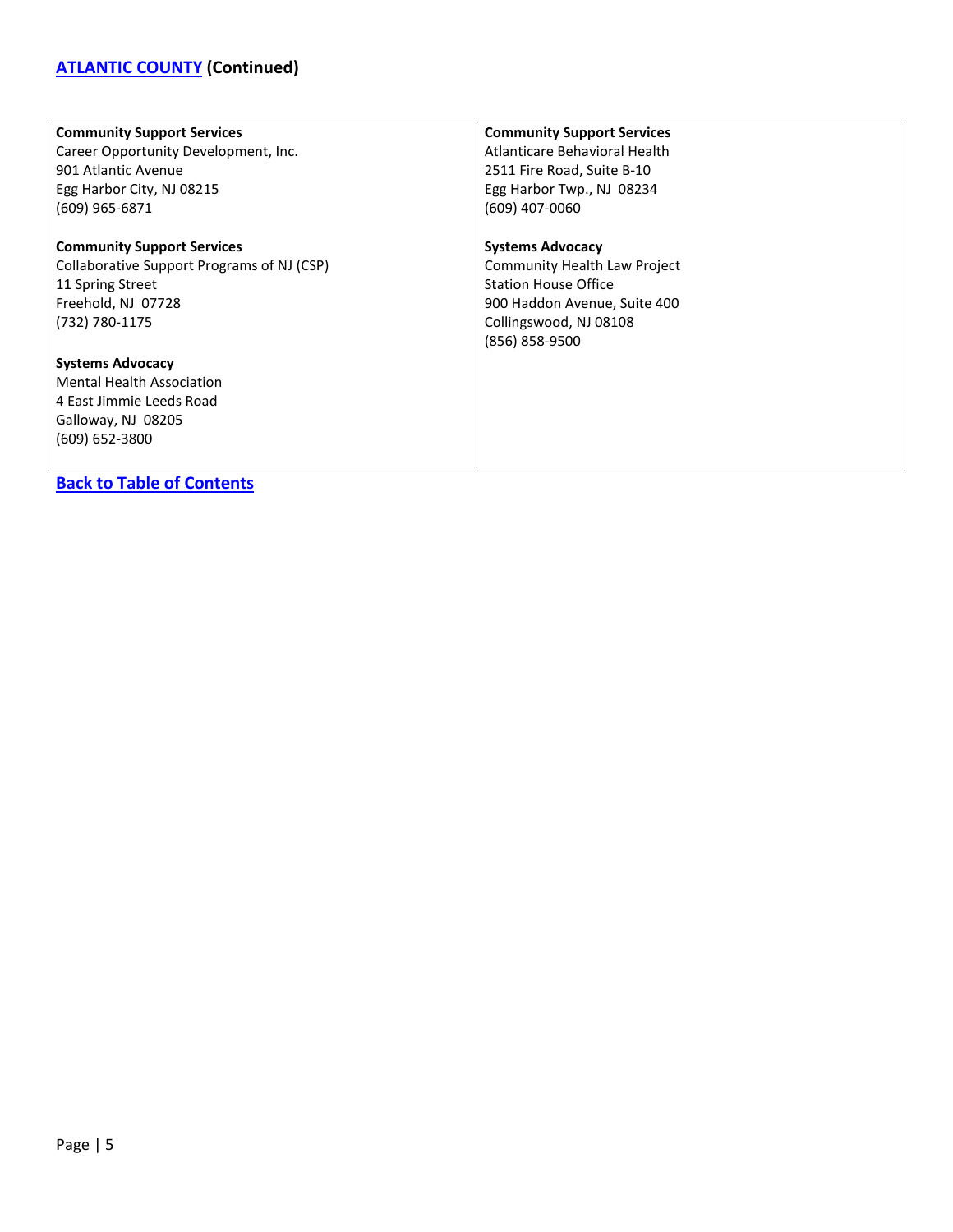### <span id="page-5-0"></span>**[BERGEN COUNTY](#page-5-0)**

**Acute Care Family Support** Comprehensive Behavioral Healthcare 395 Main Street Hackensack, NJ 07601 (201) 646-0333

**County Mental Health Board** County of Bergen One Bergen County Plaza  $-4$ <sup>th</sup> Floor Hackensack, NJ 07601 (201) 634-2745

**Homeless Services (PATH)** Comprehensive Behavioral Healthcare, Inc. 395 Main Street Hackensack, NJ 07601 (201) 646-0333

### **Integrated Case Management Services (ICMS) & Jail Diversion Program**

The Care Plus Center for Primary and Behavioral Health 611 Route 46 West, Suite 100 Hasbrouck Heights, NJ 07604 (201) 478-4162

**Involuntary Outpatient Commitment** Care Plus NJ 611 Route 46 West Hasbrouck Heights, NJ 07604 (201) 478-4183

**Outpatient** Comprehensive Behavioral Healthcare, Inc. 395 Main Street Hackensack, NJ 07601 (201) 646-0333

**Outpatient** Care Plus Center for Primary and Behavioral Health 610 Valley Health Plaza Paramus, NJ 07652 (201) 265-8200

**Outpatient** Vantage Health System 2 Park Avenue Dumont, NJ 07628 (201) 385-4400

**[Back to Table of Contents](#page-1-0)**

**Comprehensive Behavioral Health Services** Wellness and Support Center 569 Broadway Westwood, NJ 07675 (201) 957-1800

**Deaf Enhanced STCF** St. Mary's Hospital - Passaic 211 Pennington Avenue Passaic, NJ 07055 (973) 470-3086

### **Intensive Outpatient Treatment and Support Services (IOTSS)**

Crossroads to Wellness Program Care Plus Center for Primary and Behavioral Health 610 Valley Health Plaza Paramus, NJ 07652 (201) 986-5037

### **Intensive Family Support Services**

Comprehensive Behavioral Healthcare, Inc. 395 Main Street Hackensack, NJ 07601 (201) 646-0333

### **Justice Involved Services**

Care Plus, Inc. 611 Route 46 West Hasbrouck Heights, NJ 07604 (201) 478-4166

**Outpatient** Vantage Health System 93 West Palisade Englewood, NJ 07631 (201) 567-0500

### **Outpatient**

Comprehensive Behavioral Healthcare, Inc. 516 Valley Brook Avenue Lyndhurst, NJ 07071 (201) 935-3322

**Outpatient** West Bergen Mental Health Center 120 Chestnut Street Ridgewood, NJ 07450 (201) 444-3550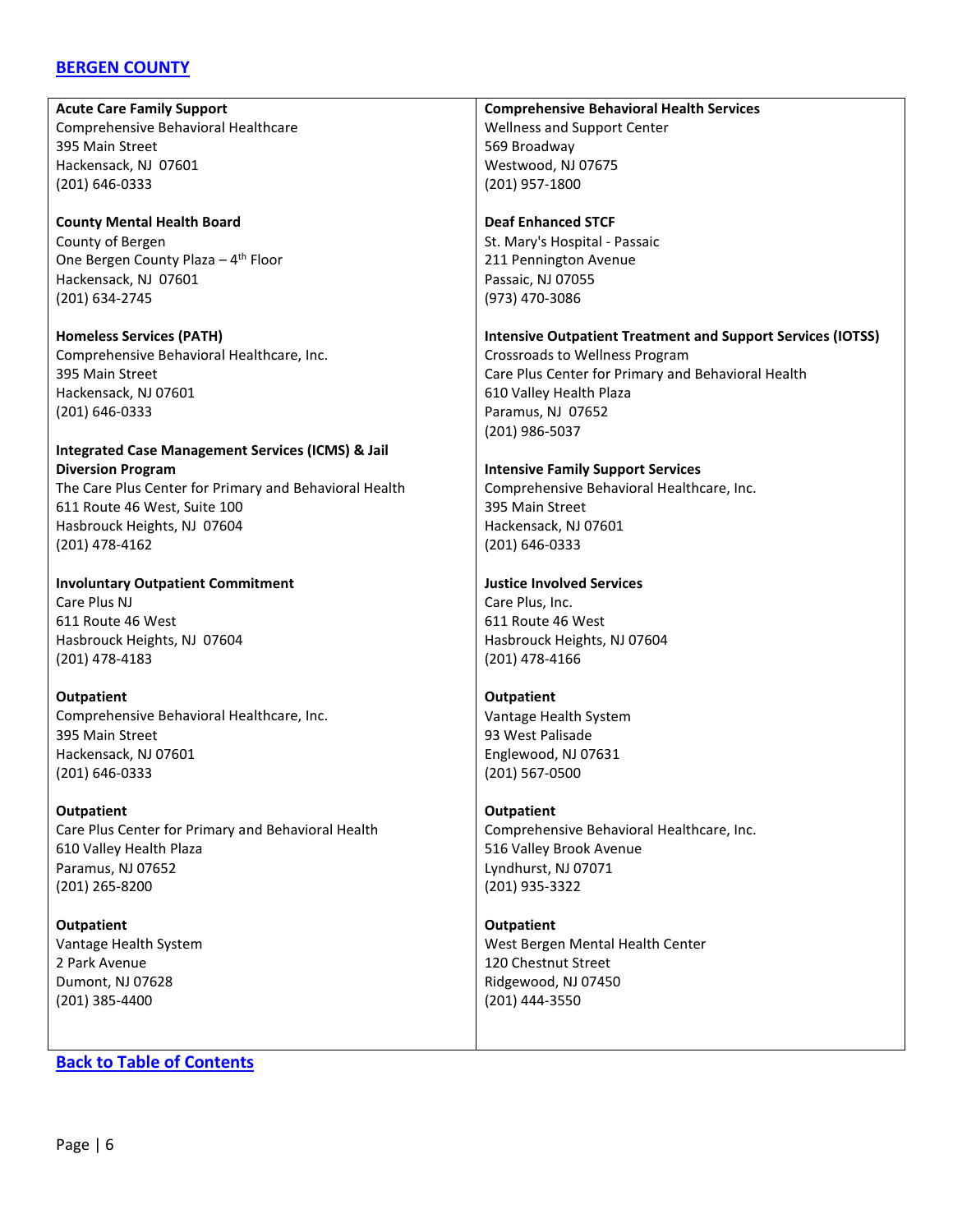### **[BERGEN COUNTY](#page-5-0) (Continued)**

#### **Partial Care**

West Bergen Mental Health Center 120 Chestnut Street Ridgewood, NJ 07450 (201) 444-3550

**Partial Care** Vantage Health System 93 West Palisade Englewood, NJ 07631 (201) 567-0500

**Partial Care - Geriatric** Vantage Health System 2 Park Avenue Dumont, NJ 07628 (201) 385-4400

**PRIMARY SCREENING CENTER for BERGEN** Care Plus NJ, Inc. at Bergen Regional Medical Center 230 East Ridgewood Avenue Paramus, NJ 07652 **HOTLINE:** (201) 262-4357

**Residential Services** Care Plus Center for Primary and Behavioral Health 610 Valley Health Plaza Paramus, NJ 07652 (201) 265-8200

**Residential Services** Comprehensive Behavioral Healthcare, Inc. 395 Main Street Hackensack, NJ 07601 (201) 646-0333

**Residential Services** Vantage Health System 93 West Palisade Englewood, NJ 07631 (201) 567-0500

**Self-Help Center** For Us/By Us 40 N. Van Brunt Street Englewood, NJ 07631 (201) 541-1221

**[Back to Table of Contents](#page-1-0)**

**Partial Care** Comprehensive Behavioral Healthcare, Inc. 395 Main Street Hackensack, NJ 07601 (201) 646-0333

**Partial Care - Geriatric** Care Plus Center for Primary and Behavioral Health 610 Valley Health Plaza Paramus, NJ 07652 (201) 265-8200

**Partial Care - Geriatric** Comprehensive Behavioral Healthcare, Inc. 516 Valley Brook Avenue Lyndhurst, NJ 07071 (201) 935-3322

**Program of Assertive Community Treatment (PACT )** Bridgeway Rehabilitation Services 611 Route 46 West, Suite 210 Hasbrouck Heights, NJ 07604 (201) 880-8321

**Residential Services** A.R.C. of Bergen & Passaic Counties, Inc. 223 Moore Street Hackensack, NJ 07601 (201) 343-0322

**Residential Services** West Bergen Mental Health Center 120 Chestnut Street Ridgewood, NJ 07450 (201) 444-3550

**Residential Services** Advance Housing, Inc. 100 Hollister Road Teterboro, NJ 07608 (201) 498-9140

**Self-Help Center** On Our Own 179 Main St., 2nd Fl., Suite 3 Hackensack, NJ 07601 (201) 489-8402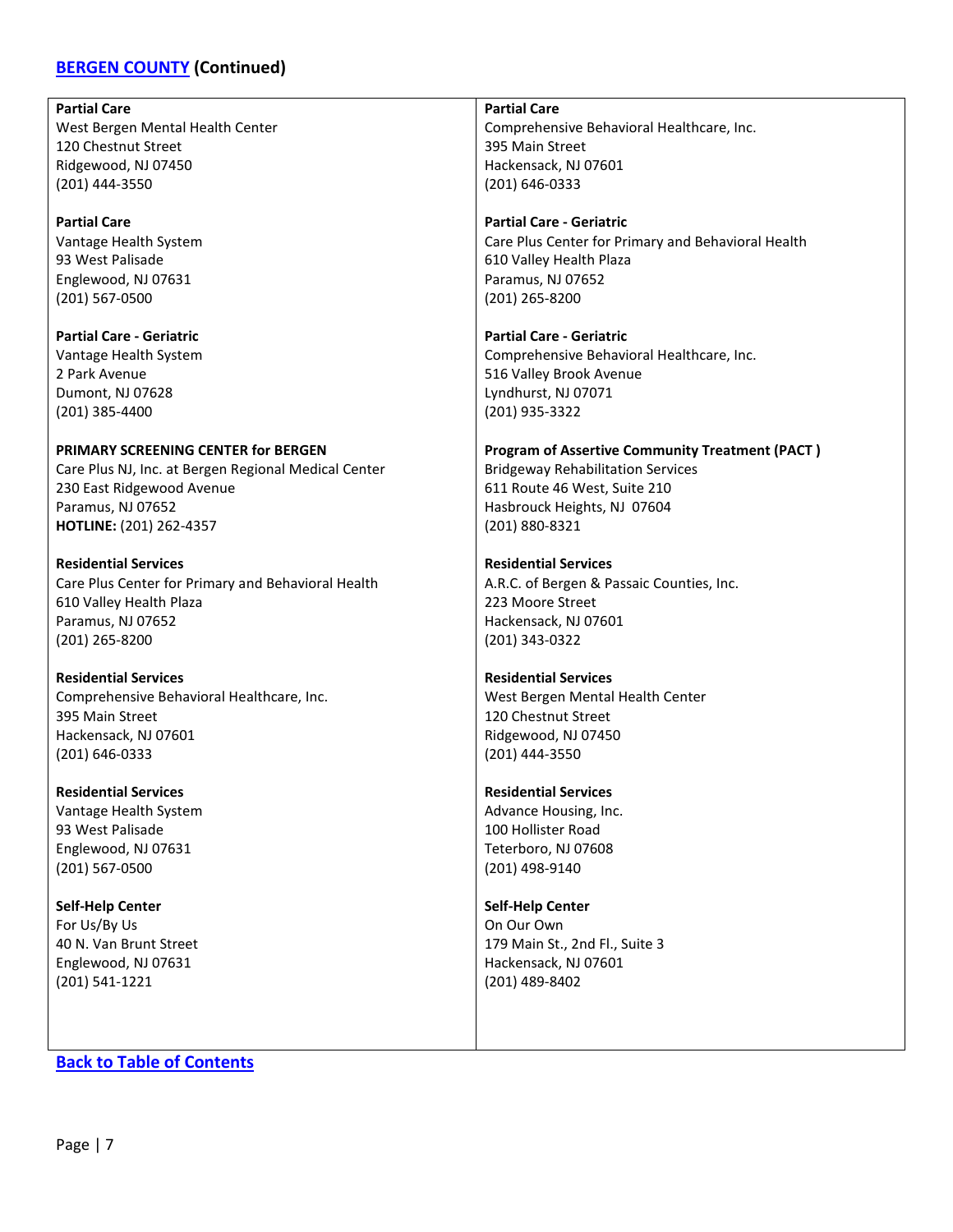### **[BERGEN COUNTY](#page-5-0) (Continued)**

**Short Term Care Facility** Bergen Regional Medical Center 230 East Ridgewood Avenue Paramus, NJ 07652 (201) 967-4000, ext. 5982

**Supportive Housing** Comprehensive Behavioral Healthcare, Inc. (COMPCARE) 395 Main Street Hackensack, NJ 07601 (201) 646-0333

**Supportive Housing** Care Plus Center for Primary and Behavioral Health 610 Valley Health Plaza Paramus, NJ 07652 (201) 265-8200

**Supportive Housing** West Bergen Mental Health Center 120 Chestnut Street Ridgewood, NJ 07450 (201) 444-3550

**Systems Advocacy** National Alliance for the Mentally Ill - Bergen Co. 309 Valley Boulevard, Room 30 Woodridge, NJ 07075 (201) 635-9595

**Supported Education**

St. Clare's Health System 50 Morris Avenue Denville, NJ 07834 (973) 625-7070

#### **Supported Employment Services**

Care Plus Center for Primary and Behavioral Health 610 Valley Health Plaza Paramus, NJ 07652 (201) 265-8200

#### **Supportive Housing**

Advance Housing, Inc. 100 Hollister Road - Suite 203 Teterboro, NJ 07608 (201) 498-9140

#### **Supportive Housing**

Bridgeway 265 West Grand Street Elizabeth, NJ 07202 (908) 249-4100

### **Supportive Housing**

Vantage Health System, Inc. 2 Park Avenue Dumont, NJ 07628 (201) 385-4400

#### **Systems Advocacy**

County of Bergen - Law Project One Bergen County Plaza Hackensack, NJ 07601 (201) 634-2767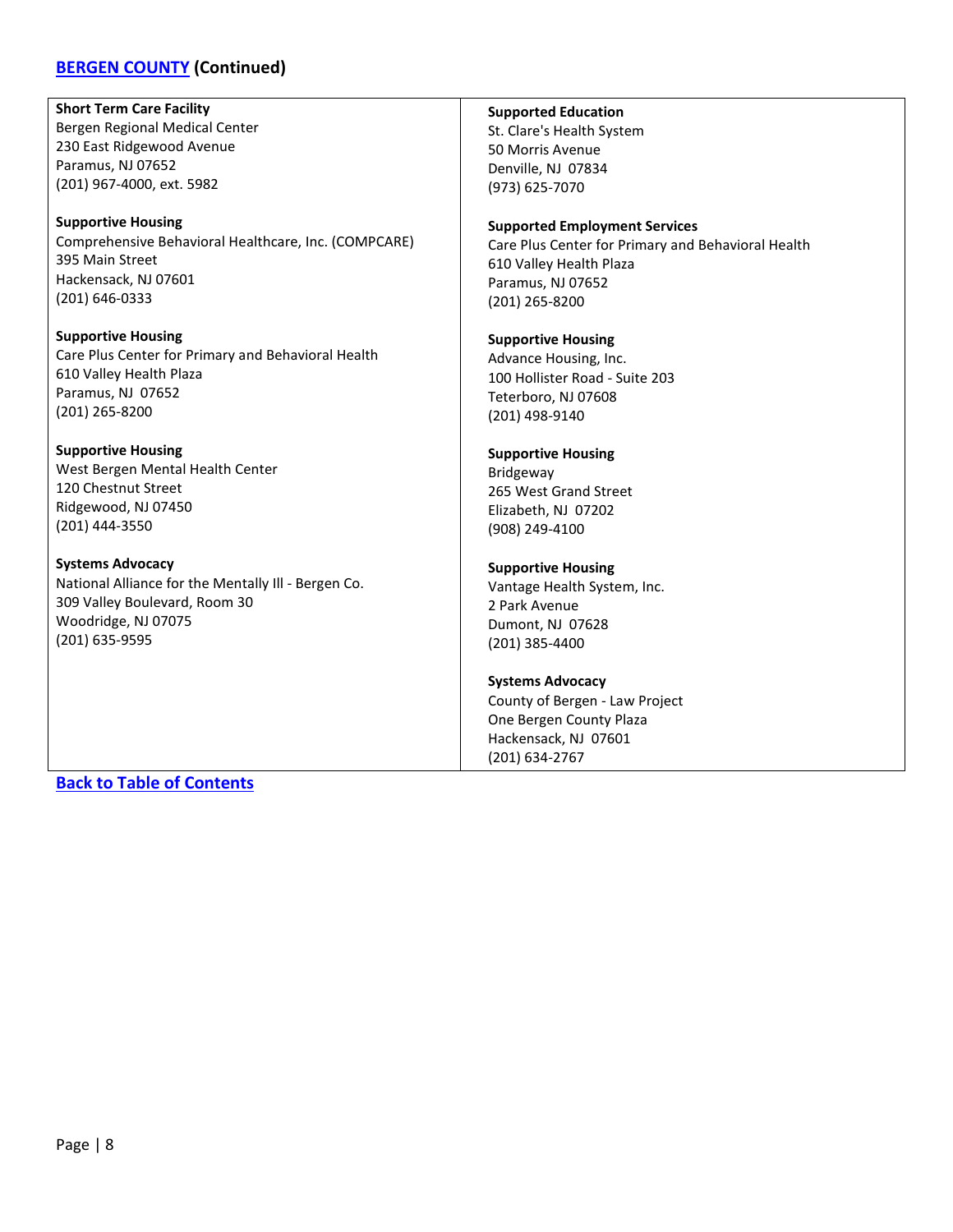### <span id="page-8-0"></span>**[BURLINGTON COUNTY](#page-8-0)**

**County Mental Health Board** Burlington County Human Services 795 Woodlane Road Mount Holly, NJ 08060 (609) 265-5383

### **Intensive Outpatient Treatment & Support Services**

Legacy Treatment Services 795 Woodlane Road, Suite 301 Mt. Holly, NJ 08060 (800) 433-7345 or (609) 267-1377

**Involuntary Outpatient Commitment** Legacy Treatment Services 1289 Route 38 West – Suite 101 Hainesport, NJ 08036 (609) 261-8564

**Outpatient** (Medication Monitoring only) Oaks Integrated Care 770 Woodlane Road Mount Holly, NJ 08060 (609) 267-5928 or (800) 963-3377

### **Partial Care**

Delaware House 25 Ikea Drive Westampton, NJ 08060 (609) 267-9339

### **PRIMARY SCREENING CTR. for BURLINGTON**

Legacy Treatment Services SCIP 218 A Sunset Road Willingboro, NJ 08046 **HOTLINE:** (609) 835-6180

**Residential Services**

Legacy Treatment Services 1289 Route 38, Suite 103 Hainesport, NJ 08036 (609) 261-7672

#### **Homeless (PATH)**

Legacy Treatment Services 1289 Route 38, Suite 200 Hainesport, NJ 08036 (609) 261-7672, ext. 3201

#### **Integrated Case Management Services**

Oaks Integrated Care 662 Main Street Lumberton, NJ 08048 (609) 265-0245

**Intensive Family Support Services**

Catholic Charities - Delaware House 114 Delaware Avenue Burlington, NJ 08016 (609) 386-8653

### **Outpatient**

Legacy Treatment Services 795 Woodlane Road, Suite 300 Mount Holly, NJ 08060 (609) 267-1377 or (800) 433-7365

#### **Outpatient**

Delaware House 25 Ikea Drive Westampton, NJ 08060 (609) 267-9339

### **Partial Care** Oaks Integrated Care 770 Woodlane Road Mount Holly, NJ 08060 (609) 267-5928

## **Program of Assertive Community Treatment (PACT)**

Catholic Charities, Diocese of Trenton 5 Terri Lane, Suite 5 Burlington, NJ 08016 (609) 386-4737

### **Residential Services**

Delaware House 114 Delaware Avenue Burlington, NJ 08016 (609) 386-8653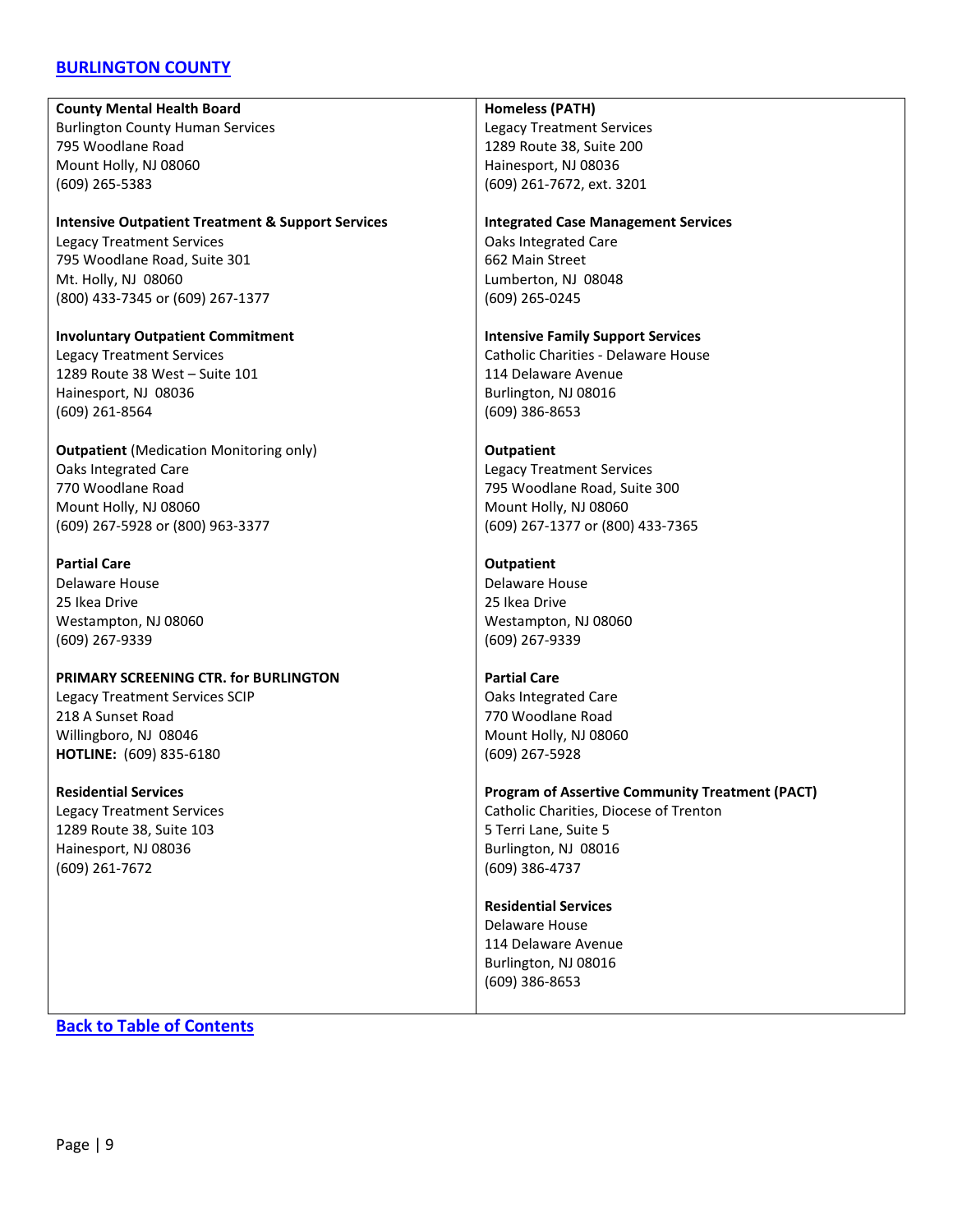### **[BURLINGTON COUNTY](#page-8-0) (Continued)**

#### **Residential**

Oaks Integrated Care 770 Woodlane Road Mount Holly, NJ 08060 (609) 267-5928

#### **Residential**

Oaks Integrated Care Supportive Housing 770 Woodlane Road Mount Holly, NJ 08060 (609) 265-0245

**Self-Help Center** Riverbank Center 114 Delaware Avenue Burlington, NJ 08016 (609) 239-1786

**Supportive Housing** Catholic Charities - Delaware House 25 Ikea Drive Westampton, NJ 08060 (609) 867-9339

**Supportive Housing** Legacy Treatment Services 1289 Route 38 - Suite 200 Hainesport, NJ 08036 (609) 261-7672

**Supportive Housing** RHD Tri-County 515 Grove Street, Suite 1A-1 Haddon Heights, NJ 08035 (856) 547-2330

**[Back to Table of Contents](#page-1-0)**

### **Residential**

Oaks Integrated Care 770 Woodland Road Mount Holly, NJ 08060 (609) 267-5928

### **Self-Help Center**

The R.I.T.E. Center 693 Main Street, Bldg. C Lumberton , NJ 08048 (609) 518-7293

#### **Short Term Care Facility**

Lourdes Medical Center 218 Sunset Road Willingboro, NJ 08046 (609) 835-5229

#### **Supported Employment Services**

Delaware House 25 Ikea Drive Westampton, NJ 08060 (609) 267-9339

### **Supportive Housing**

Oaks Integrated Care 770 Woodlane Road - Suite 23 Mount Holly, NJ 08060 (609) 265-0245

#### **Systems Advocacy**

Community Health Law Project 4 Commerce Place Mount Holly, NJ 08060 (609) 261-3453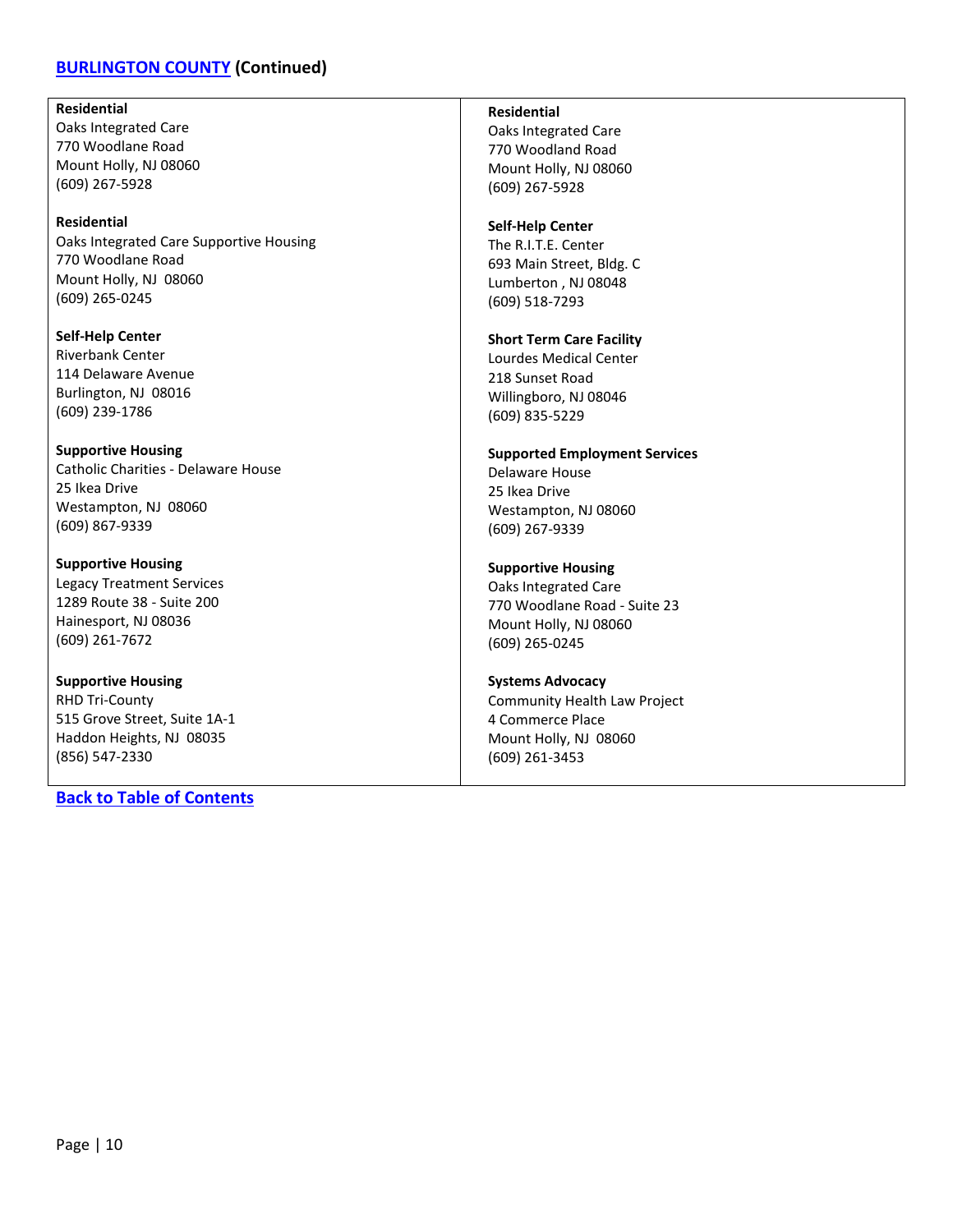### <span id="page-10-0"></span>**[CAMDEN COUNTY](#page-10-0)**

| <b>Acute Care Family Support</b>                                   | <b>County Mental Health Board</b>                                  |
|--------------------------------------------------------------------|--------------------------------------------------------------------|
| Mental Health Association in Southwestern New Jersey               | 2500 McClellan Avenue, Suite 110                                   |
| 217 Black Horse Pike                                               | Pennsauken, NJ 08109                                               |
| Haddon Heights, NJ 08035                                           | (856) 663-3998, ext. 224                                           |
| (856) 522-0639, Ext. 201                                           |                                                                    |
|                                                                    | <b>Deaf Enhanced STCF</b>                                          |
| <b>Deaf Enhanced Screening</b>                                     | Kennedy Memorial Hospital                                          |
| Kennedy Memorial Hospital                                          | 2201 West Chapel Avenue                                            |
| 2201 West Chapel Avenue                                            | Cherry Hill, NJ 08002-2048                                         |
| Cherry Hill, NJ 08002                                              | (856) 488-6827                                                     |
|                                                                    |                                                                    |
| (856) 488-6827                                                     |                                                                    |
|                                                                    | <b>Homeless Services (PATH)</b>                                    |
| Early Intervention Support Services (Crisis Intervention           | South Jersey Behavioral Health Resources, Inc.                     |
| Services)                                                          | 400 Market Street                                                  |
| Oaks Integrated Care                                               | Camden, NJ 08102                                                   |
| 2051 Springdale Road                                               | (856) 361-2700                                                     |
| Cherry Hill, NJ 08003                                              |                                                                    |
| (856) 254-3800                                                     | <b>Intensive Family Support Services</b>                           |
|                                                                    | Oaks Integrated Care                                               |
| <b>Homeless Services (PATH)</b>                                    | 499 Cooper Landing Road                                            |
| Oaks Integrated Care                                               | Cherry Hill, NJ 08002                                              |
| 499 Cooper Landing Road                                            | (856) 482-8747                                                     |
| Cherry Hill, NJ 08034                                              |                                                                    |
| (856) 428-1300                                                     | <b>Integrated Case Management Services</b>                         |
|                                                                    | Oaks Integrated Care                                               |
| <b>Intensive Outpatient Treatment and Support Services (IOTSS)</b> | 499 Cooper Landing Road                                            |
| South Jersey Behavioral Health Resources                           | Cherry Hill, NJ 08034                                              |
| 400 Market Street                                                  | (856) 428-1300                                                     |
| Camden, NJ 08102                                                   |                                                                    |
| (856) 361-2700                                                     | <b>Intensive Outpatient Treatment and Support Services (IOTSS)</b> |
|                                                                    | South Jersey Behavioral Health Resources                           |
| <b>Intensive Outpatient Treatment Support Services (IOTSS)</b>     | 53 Haddonfield Road, Suite 316                                     |
| Oaks Integrated Care Community Center                              | Cherry Hill, NJ 08002                                              |
| 128 Crosskeys Road                                                 | (856) 361-2700                                                     |
| Berlin, NJ 08009                                                   |                                                                    |
| (856) 210-1500                                                     | <b>Involuntary Outpatient Commitment</b>                           |
|                                                                    | Oaks Integrated Care                                               |
| <b>Justice Involved Services</b>                                   | 499 Cooper Landing Road                                            |
| Oaks Integrated Care                                               | Cherry Hill, NJ 08002                                              |
|                                                                    |                                                                    |
| 2201 West Chapel Avenue                                            | (856) 482-8747, ext. 53901                                         |
| Cherry Hill, NJ 08002                                              |                                                                    |
| (856) 482-8747                                                     | <b>Justice Involved Services</b>                                   |
|                                                                    | Oaks Integrated Care Correctional Case Mgt.                        |
| <b>Outpatient</b>                                                  | 499 Cooper Landing Road                                            |
| Hispanic Family Center of Southern New Jersey                      | Cherry Hill, NJ 08034                                              |
| 35-47 29th Street                                                  | (856) 428-1300                                                     |
| Camden, NJ 08105                                                   |                                                                    |
| (856) 541-6985                                                     | Outpatient                                                         |
|                                                                    | South Jersey Behavioral Health Resources                           |
|                                                                    | 400 Market Street                                                  |
|                                                                    | Camden, NJ 08101                                                   |
|                                                                    | (856) 361-2700                                                     |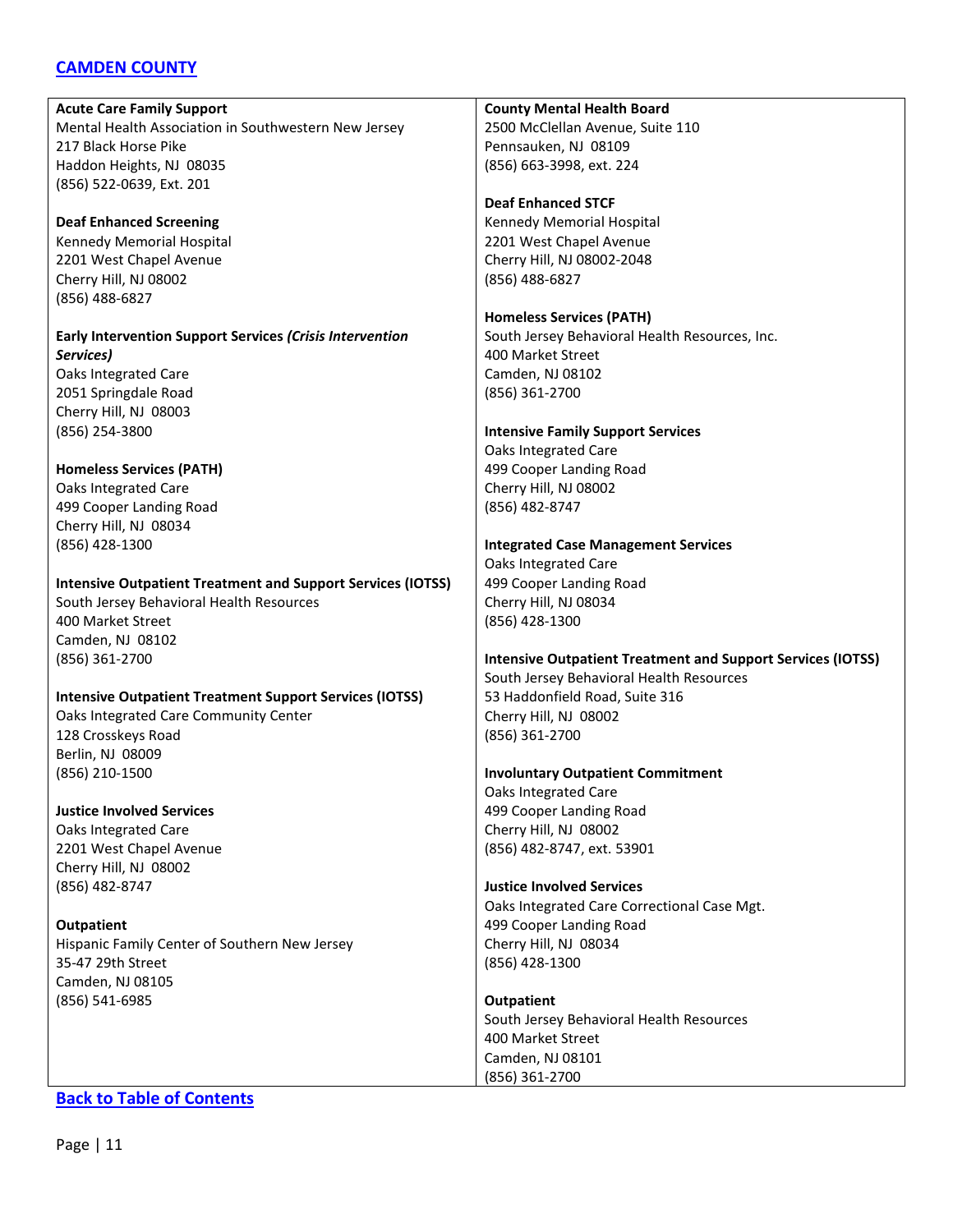# **[CAMDEN COUNTY](#page-10-0) (Continued)**

| <b>Partial Care</b>                                               | <b>Partial Care</b>                                      |
|-------------------------------------------------------------------|----------------------------------------------------------|
| Oaks Integrated Care                                              | South Jersey Behavioral Health Resources                 |
| 128 Cross Keys Road                                               | 212 East Madison Avenue                                  |
| Berlin, NJ 08009                                                  | Magnolia, NJ 08049                                       |
| (856) 210-1500                                                    | (800) 220-8081 or (856) 541-1700                         |
|                                                                   |                                                          |
| <b>Partial Care (Deaf &amp; Hearing Impaired)</b>                 | <b>Partial Care</b>                                      |
| South Jersey Behavioral Health Resources                          | Rutgers - Rutger's University Behavioral Health Care     |
| 212 East Madison Avenue                                           | 1886 Greentree Road                                      |
| Magnolia, NJ 08049                                                | Cherry Hill, NJ 08003                                    |
| (800) 220-8081                                                    | (856) 874-4460                                           |
| <b>Program of Assertive Community Treatment (PACT)</b>            | PRIMARY SCREENING CENTER for CAMDEN                      |
| Oaks Integrated Care                                              |                                                          |
| 2250 East Ormond Avenue                                           | Oaks Integrated Care<br>2201 West Chapel Avenue          |
|                                                                   | Cherry Hill, NJ 08002                                    |
| Cherry Hill, NJ 08034                                             | HOTLINE: (856) 428-4357                                  |
| (856) 428-7632                                                    |                                                          |
| <b>Residential Services</b>                                       | <b>Residential Services</b>                              |
| Oaks Integrated Care/Guidance Ctr. of Camden Co.                  | South Jersey Behavioral Health Resources                 |
| 19 East Ormond Avenue                                             | 2510 McClellan Avenue                                    |
| Cherry Hill, NJ 08034                                             | Pennsauken, NJ 08109                                     |
| (856) 428-7632                                                    | (856) 361-1100                                           |
|                                                                   |                                                          |
|                                                                   |                                                          |
| <b>Residential Services</b>                                       | <b>Residential Services</b>                              |
|                                                                   | Delaware House                                           |
| Rutger's University Behavioral Health Care<br>1886 Greentree Road | 60 Laurel Lane                                           |
|                                                                   |                                                          |
| Cherry Hill, NJ 08002                                             | Ancora, NJ 08037<br>609-567-7899                         |
| (856) 874-4463                                                    |                                                          |
| <b>Self-Help Center</b>                                           | <b>Self-Help Center</b>                                  |
| The Donald Mays, Jr. SHC                                          | Wellness SHC of Camden City                              |
| 204 White Horse Pike                                              | 415 Federal Street                                       |
| Barrington, NJ 08007                                              | Camden, NJ 08103                                         |
| (856) 429-9940                                                    | (856) 757-0385                                           |
|                                                                   |                                                          |
| <b>Short Term Care Facility</b>                                   | <b>Self-Help Center</b>                                  |
| Kennedy Memorial Hospital                                         | Fresh Start SHC                                          |
| 2201 West Chapel Avenue                                           | Ancora Psychiatric Hospital - Maple Bldg. - Rehab. Dept. |
| Cherry Hill, NJ 08002                                             | 301 Spring Garden Road                                   |
| (856) 488-6879                                                    | Ancora, NJ 08037-9699                                    |
|                                                                   | 609-561-1700, ext. 7542                                  |
| <b>Supported Education</b>                                        |                                                          |
| Mental Health Association of Southwest NJ                         |                                                          |
| 217 Black Horse Pike                                              |                                                          |
| Haddon Heights, NJ 08035                                          |                                                          |
| (856) 522-0639<br><b>Back to Table of Contents</b>                |                                                          |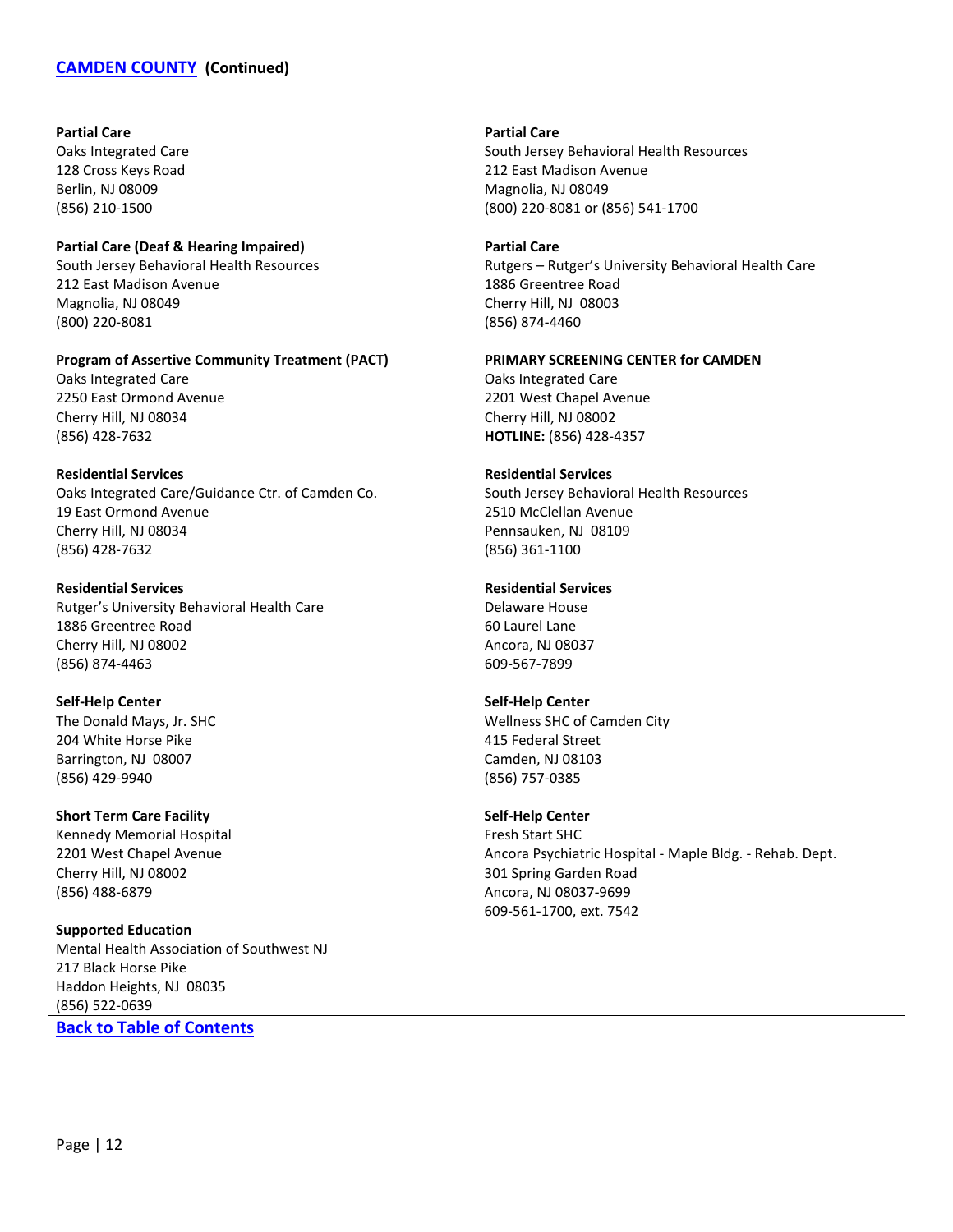# **[CAMDEN COUNTY](#page-10-0) (Continued)**

| <b>Supported Employment Services</b>         | <b>Supportive Housing</b>                  |
|----------------------------------------------|--------------------------------------------|
| Mental Health Association of Southwestern NJ | Collaborative Support Programs of NJ (CSP) |
| 217 Blackhorse Pike                          | 11 Spring Street                           |
| Haddon Heights, NJ 08035                     | Freehold, NJ 07728                         |
| (856) 522-0639                               | (732) 780-1175                             |
| <b>Supportive Housing</b>                    | <b>Supportive Housing</b>                  |
| South Jersey Behavioral Health Resources     | <b>RHD Tri-County</b>                      |
| 2500 McClellan Avenue - Suite 300            | 515 Grove Street - Suite 1A1               |
| Pennsauken, NJ 08109                         | Haddon Heights, NJ 08035                   |
| (800) 220-8081                               | (856) 547-2330                             |
| <b>Supportive Housing</b>                    | <b>Supportive Housing</b>                  |
| <b>Holcomb Behavioral Health Systems</b>     | Oaks Integrated Care                       |
| 1013 Haddon Avenue                           | 19 East Ormond Avenue                      |
| Collingswood, NJ 08108                       | Cherry Hill, NJ 08034                      |
| (856) 858-2616                               | (856) 428-1300                             |
| <b>Supportive Housing</b>                    | <b>Systems Advocacy</b>                    |
| CareLink Community Support Services, Inc.    | Community Health Law Project               |
| 1200 Little Gloucester Road - Apt. 1312      | Station House Office Bldg.                 |
| Clementon, NJ 08021                          | 900 Haddon Avenue, Suite 400               |
| $(610)$ 405-5174                             | Collingswood, NJ 08108                     |
|                                              | (8506) 858-9500                            |
|                                              |                                            |
| <b>Back to Table of Contents</b>             |                                            |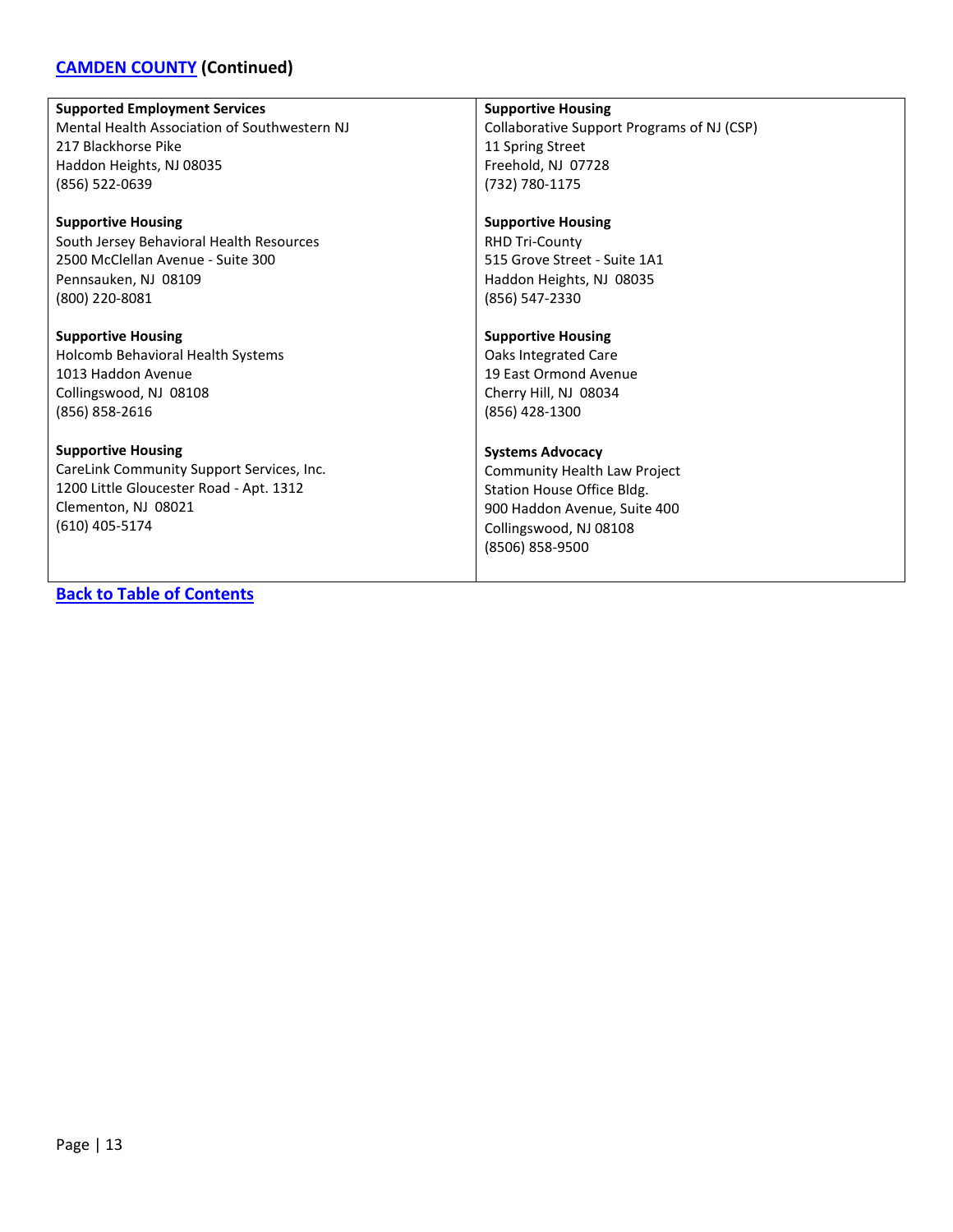### <span id="page-13-0"></span>**[CAPE MAY COUNTY](#page-13-0)**

**Acute Care Family Support** Cape Counseling Services 1129 Route 9 South - Suite 1 Cape May Court House, NJ 08210 (609) 778-6136

**Deaf Enhanced Screening Center** Atlanticare Regional Medical Center - PIP 1925 Pacific Avenue Atlantic City, NJ 08401 (609) 344-1118

**Intensive Outpatient Treatment & Support Services** Transition Towards Wellness Program Cape Counseling Services 128 Crest Haven Road Cape May Court House, NJ 08210

**Intensive Family Support Services** Cape Counseling Services 1129 Route 9 South Cape May Courthouse, NJ 08210 (609) 778-6136

#### **Outpatient**

(609) 465-4100

Cape Counseling Services 128 Crest Haven Road Cape May Courthouse, NJ 08210 (609) 465-4100

**PRIMARY SCREENING CENTER for CAPE MAY**

Cape Counseling Services @Cape Regional Medical Center 2 Stone Harbor Boulevard Cape May Courthouse, NJ 08210 **HOTLINE:** (609) 465-5999

**Residential Services** Cape Counseling Services 1129 Route 9 South Cape May Courthouse, NJ 08210 (609) 465-2740

**[Back to Table of Contents](#page-1-0)**

**County Mental Health Board** Cape May County Department of Human Services 4 Moore Road Cape May Courthouse, NJ 08210 (609) 465-1055

**Deaf Enhanced STCF** Atlanticare Regional Medical Center Mainland Division Jimmie Leeds Road Pomona, NJ 08240 (609) 652-3442

**Homeless Services (PATH)** Cape Counseling Services

1129 Route 9 South Cape May Courthouse, NJ 08210 (609) 886-6200

#### **Integrated Case Management Services**

Cape Counseling Services 1129 Route 9 South Cape May Courthouse, NJ 08210 (609) 463-9312

### **Involuntary Outpatient Commitment**

Cape Counseling Services 1129 Route 9 South Cape May Court House, NJ 08210 (609) 778-6120

### **Partial Care**

Cape Counseling Services 128 Crest Haven Road Cape May Courthouse, NJ 08210 (609) 465-4100

**Program of Assertive Community Treatment (PACT)** Cape Counseling Services 1129 Route 9 South Cape May Courthouse, NJ 08210 (609) 463-8990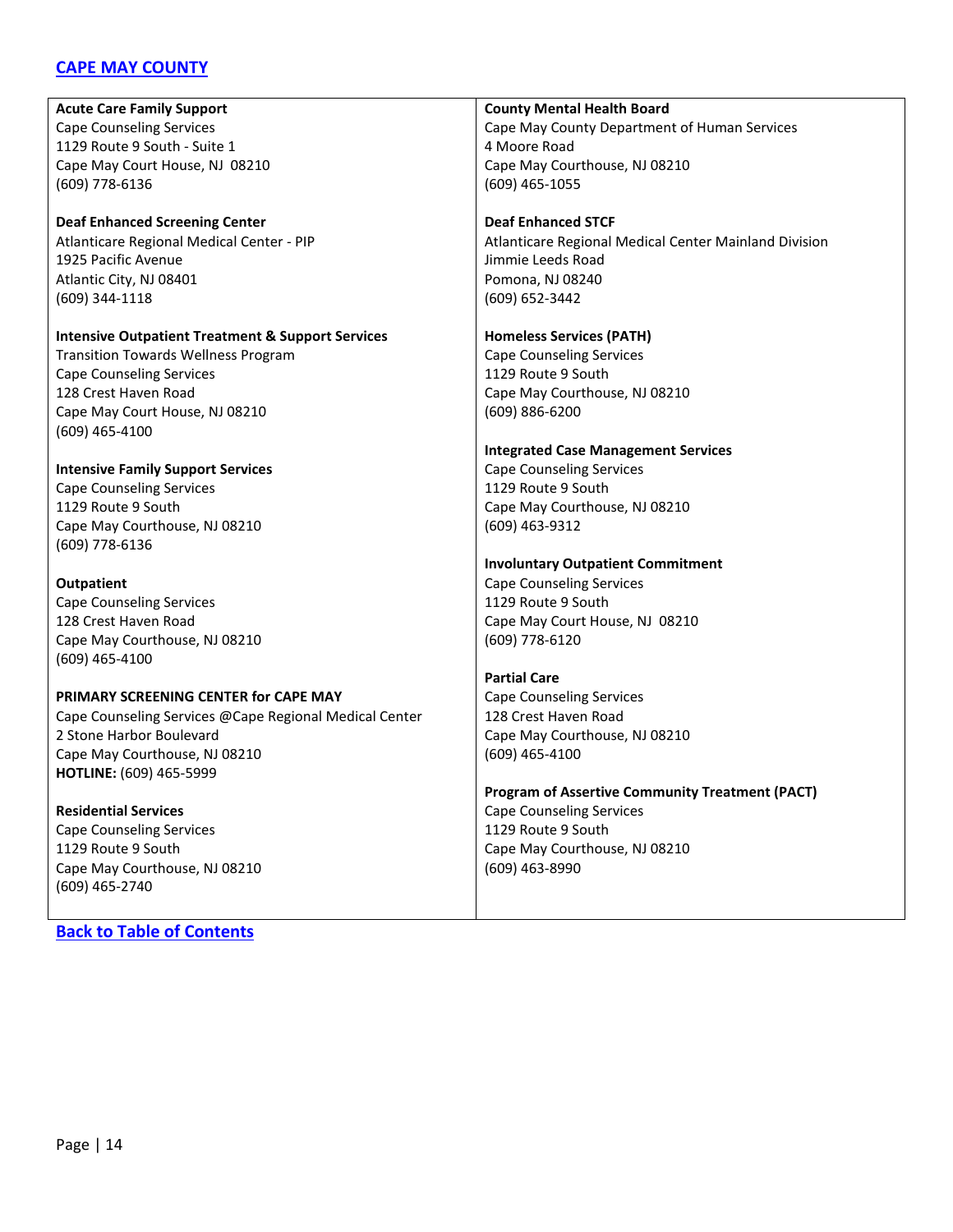# **[CAPE MAY COUNTY](#page-13-0) (Continued)**

| <b>Self-Help Center</b>                                                                                                        | <b>Short Term Care Facility</b>                       |
|--------------------------------------------------------------------------------------------------------------------------------|-------------------------------------------------------|
| Learning and Recovery Center of Wildwood                                                                                       | Atlanticare Regional Medical Center                   |
| 4404 Pacific Avenue                                                                                                            | Jimmie Leeds Road                                     |
| Wildwood, NJ 08260                                                                                                             | Pomona, NJ 08240                                      |
| (609) 523-7100                                                                                                                 | (609) 652-3442                                        |
| <b>Supported Employment Services</b>                                                                                           | <b>Supportive Housing</b>                             |
| Jersey Cape Diagnostic Training & Opportunity Center                                                                           | Jewish Family Service of Atlantic & Cape May Counties |
| 1121 Route 47 - Unit 7 & 8                                                                                                     | 607 North Jerome Avenue                               |
| Rio Grande, NJ 08242                                                                                                           | Margate, NJ 08402                                     |
| $(609)$ 889-6803                                                                                                               | (609) 822-8398                                        |
| <b>Supportive Housing</b><br>Cape Counseling Services<br>1129 Route 9 South<br>Cape May Courthouse, NJ 08210<br>(609) 778-6140 |                                                       |

 $\mathsf{l}$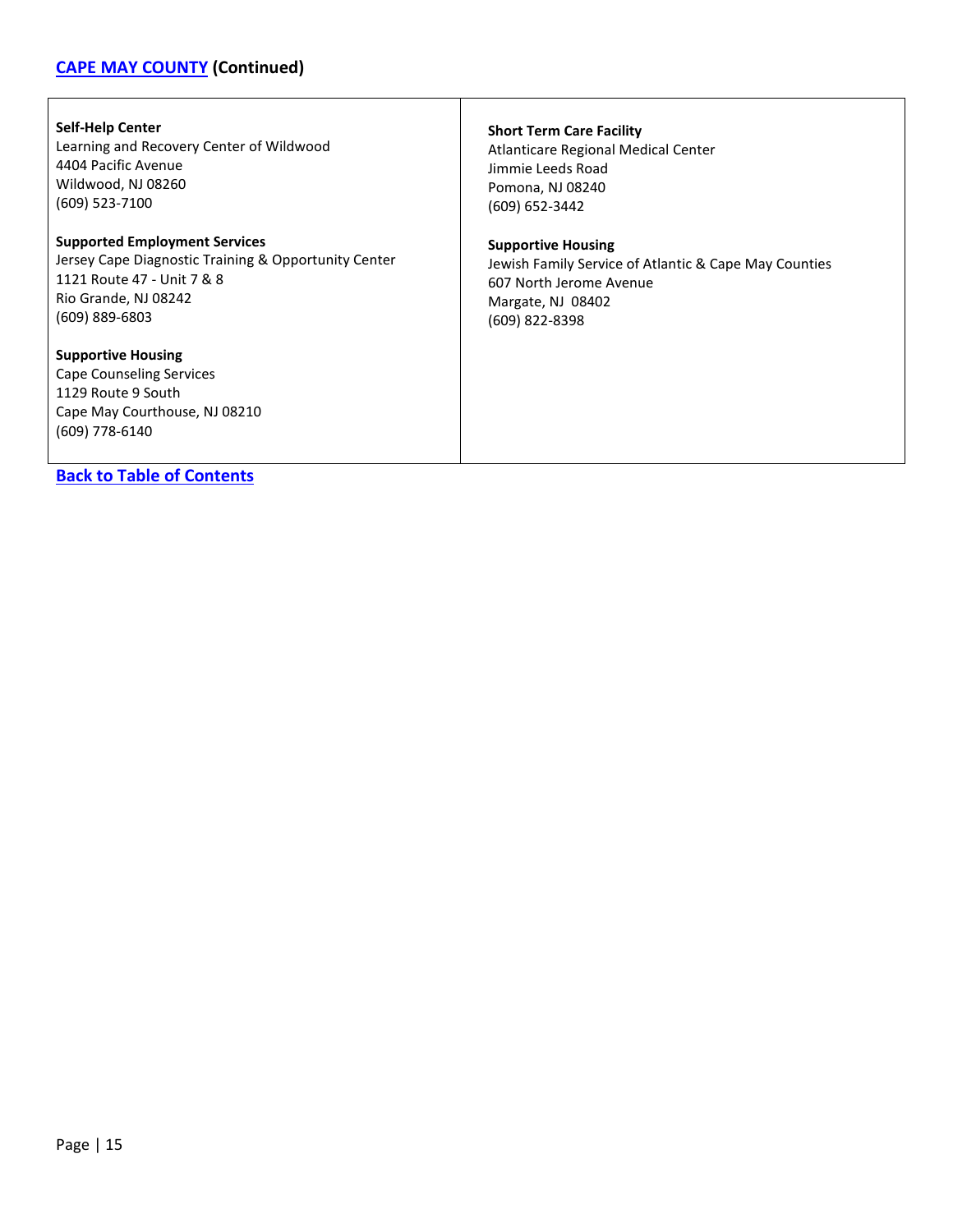### <span id="page-15-0"></span>**[CUMBERLAND COUNTY](#page-15-0)**

| Co-occurring Mental Health & Substance Abuse Treatment | <b>County Mental Health Board</b>                            |
|--------------------------------------------------------|--------------------------------------------------------------|
| <b>Services</b>                                        | <b>Cumberland County Department of Human Services</b>        |
| Inspira Health Network                                 | 790 East Commerce Street                                     |
| 333 Irving Avenue                                      | Bridgeton, NJ 08302                                          |
| Bridgeton, NJ 08302                                    | (856) 459-3080                                               |
| (856) 575-4111 (ACCESS CENTER)                         |                                                              |
|                                                        | <b>Deaf Enhanced STCF</b>                                    |
| <b>Deaf Enhanced Screening Center</b>                  | Atlanticare Behavioral Health                                |
| Atlanticare Behavioral Health - PIP                    | <b>Mainland Division</b>                                     |
| 1925 Pacific Avenue                                    | Jimmie Leeds Road                                            |
| Atlantic City, NJ 08401                                | Pomona, NJ 08240                                             |
| (609) 344-1118                                         | (609) 652-3442                                               |
|                                                        |                                                              |
| <b>Homeless Services (PATH)</b>                        | Early Intervention Support Services (Crisis Intervention     |
| Cumberland County Guidance Center, Inc.                | Services)                                                    |
| 2038 Carmel Road                                       | Oaks Integrated Care                                         |
| Millville, NJ 08332                                    | 105 Manheim Avenue, Suite 10 & 12                            |
| (856) 825-6810                                         | Bridgeton, NJ 08302                                          |
|                                                        | (856) 537-2310                                               |
| <b>Integrated Case Management Services</b>             |                                                              |
| <b>Cumberland County Guidance Center</b>               | <b>Intensive Family Support Services</b>                     |
| 425 Bank Street                                        | <b>Cumberland County Guidance Center</b>                     |
| Bridgeton, NJ 08302                                    | 2038 Carmel Road                                             |
|                                                        | Millville, NJ 08332                                          |
| (856) 455-8316, ext. 201                               |                                                              |
|                                                        | (856) 825-6810                                               |
| <b>Involuntary Outpatient Commitment</b>               |                                                              |
| New Point Behavioral Health                            | <b>Intensive Outpatient Treatment &amp; Support Services</b> |
| 350 Front Street                                       | Inspira Health Network                                       |
| Elmer, NJ 08318                                        | 333 Irving Avenue                                            |
| (856) 358-2010                                         | Bridgeton, NJ 08302                                          |
|                                                        | (856) 575-4111 (ACCESS CENTER)                               |
| <b>Justice Involved Services</b>                       |                                                              |
| <b>Cumberland County Guidance Center</b>               | <b>Outpatient</b>                                            |
| 425 Bank Street                                        | <b>Cumberland County Guidance Center</b>                     |
| Bridgeton, NJ 08302                                    | 80 South Main Road, Suite 113                                |
| (856) 455-8316, ext. 201                               | Vineland, NJ 08360                                           |
|                                                        | (856) 696-4064                                               |
| PRIMARY SCREENING CENTER for CUMBERLAND COUNTY         |                                                              |
| Cumberland Co. Guidance Center@ Inspira Health Network | <b>Partial Care</b>                                          |
| 333 Irving Avenue                                      | <b>Cumberland County Guidance Center</b>                     |
| Bridgeton, NJ 08302                                    | 2038 Carmel Road                                             |
| HOTLINE: (856) 455-5555                                | Millville, NJ 08332                                          |
|                                                        | (856) 825-6810                                               |
| <b>Program of Assertive Community Treatment (PACT)</b> |                                                              |
| <b>Cumberland County Guidance Center</b>               |                                                              |
| 425 Bank Street                                        |                                                              |
| Bridgeton, NJ 08302                                    |                                                              |
| (856) 455-8316, ext. 201                               |                                                              |
|                                                        |                                                              |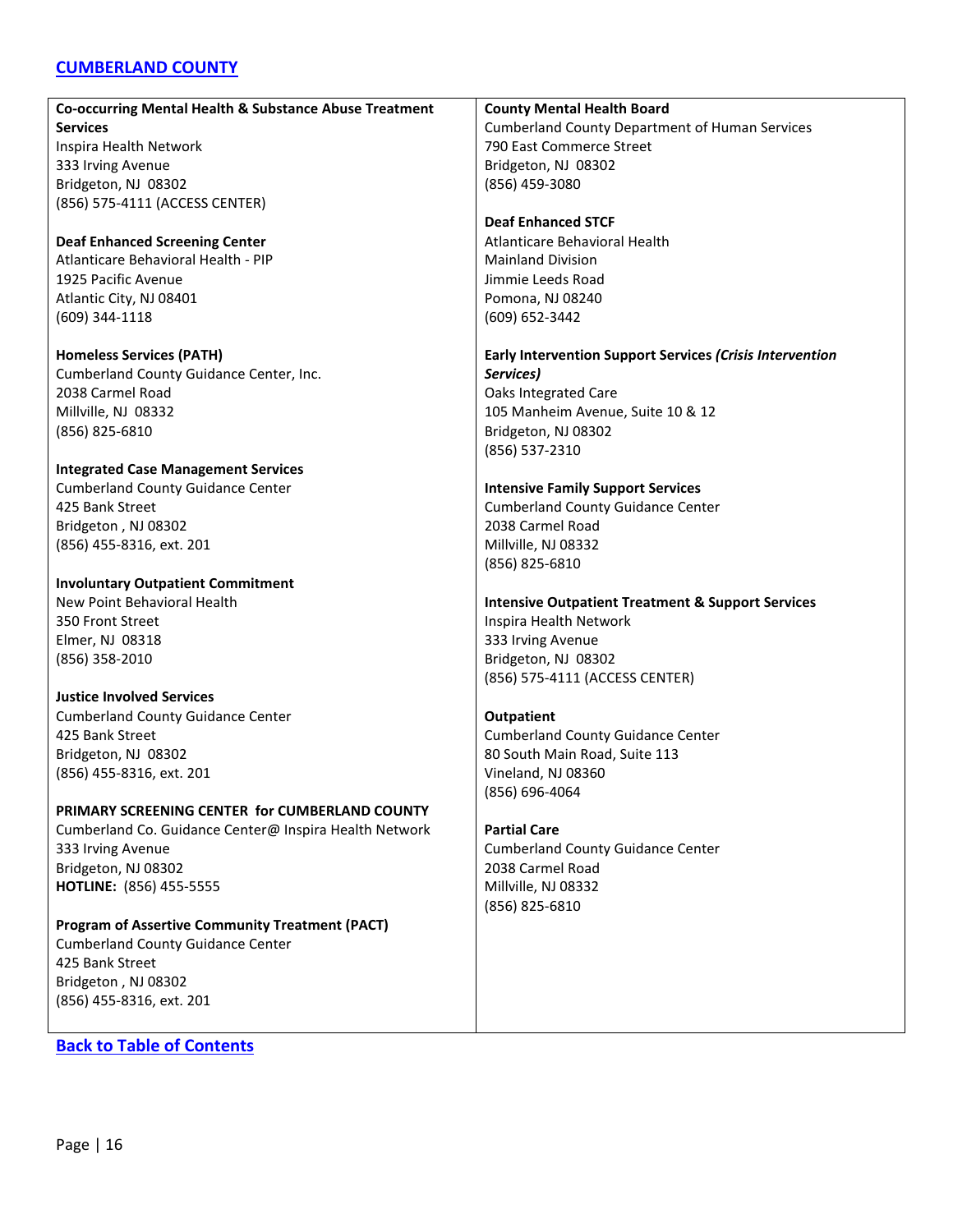#### **Residential Intensive Support Team (RIST)**

Cumberland County Guidance Center 814 Elmer Street Vineland, NJ 08360 (856) 691-8579, ext. 101

**Short Term Care Facility** Inspira Health Network 333 Irvington Avenue Bridgeton, NJ 08302 (856) 575-4111 (ACCESS CENTER)

**Supportive Housing** Cumberland County Guidance Center 814 Elmer Street Vineland, NJ 08360 (856) 691-8579, ext. 100

**[Back to Table of Contents](#page-1-0)**

### **Residential Services**

Cumberland County Guidance Center 814 Elmer Street Vineland , NJ 08360 (856) 691-8579

#### **Self-Help Center**

New Horizons 635 South Myrtle Street Vineland, NJ 08360 (856) 696-8921

#### **Supported Employment Services**

Cumberland County Guidance Center 2038 Carmel Road Millville, NJ 08332 (856) 825-6810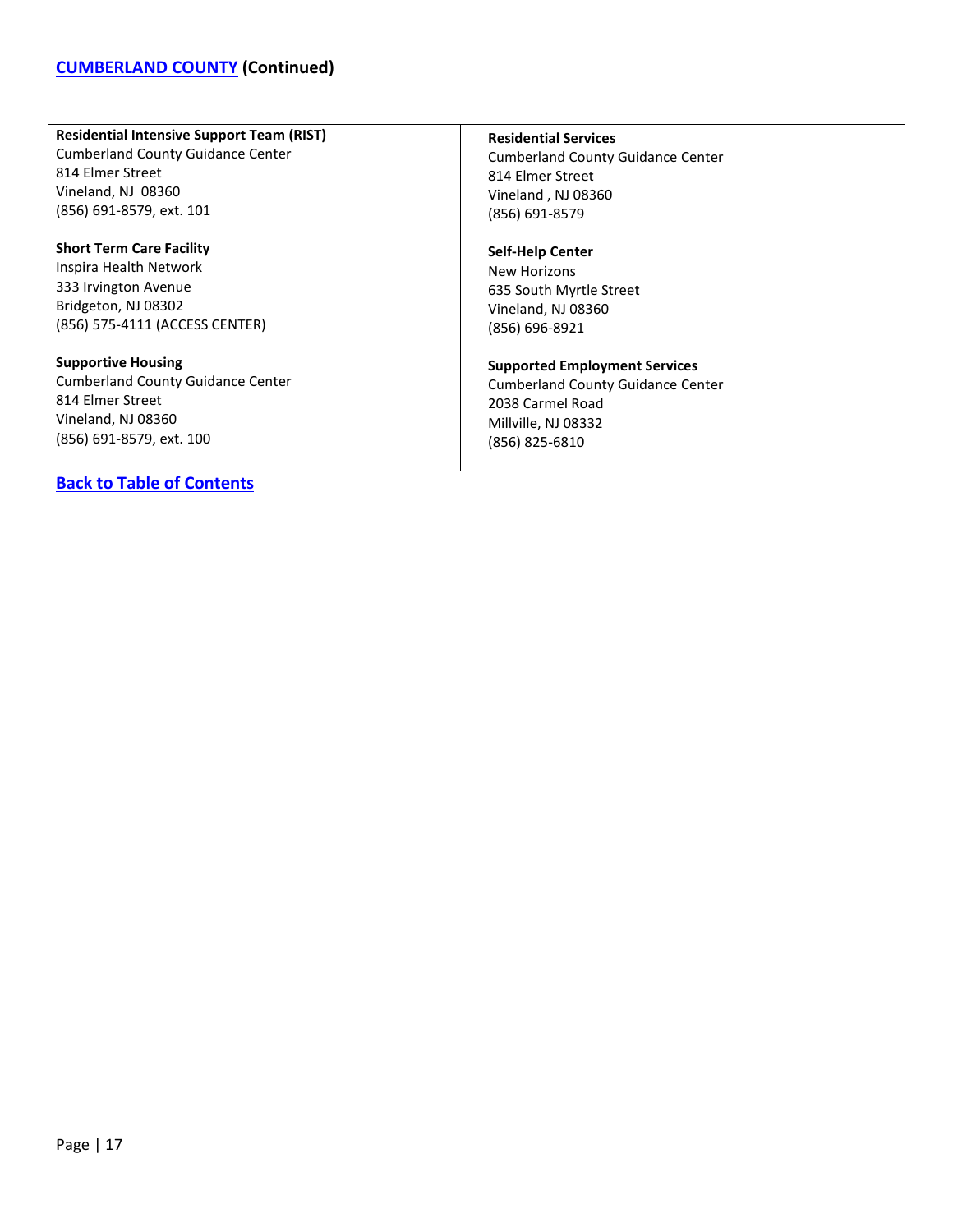### <span id="page-17-0"></span>**[ESSEX COUNTY](#page-17-0)**

**Acute Care Family Support** Mental Health Association of Essex County 33 South Fullerton Avenue Montclair, NJ 07042 (973) 509-9777

**Deaf Enhanced STCF** Jersey City Medical Center 395 Grand Street Jersey City, NJ 07302 (201) 915-2349

**Early Intervention Support Services** *(Crisis Intervention Services)* Rutger's University Behavioral Health Care 183 South Orange Avenue Newark, NJ 07103

(973) 972-6100 **Homeless Services (PATH)** East Orange General Hospital 300 Central Avenue East Orange, NJ 07018 (973) 395-4164

**Integrated Case Management Services** Mental Health Association 60 Evergreen Place, Suites 401-402 East Orange, NJ 07018 (973) 676-9111

**Intensive Family Support Services** Mental Health Association of Essex County 33 South Fullerton Avenue Montclair, NJ 07042 (973) 509-9777

**Intensive Outpatient Treatment Support Services** Family Connections Wellness House 280 So. Harrison Street East Orange, NJ 07018 (973) 666-1910

**Justice Involved Services** Mental Health Association of Essex 33 S. Fullerton Avenue Montclair, NJ 07042 (973) 509-9777

**[Back to Table of Contents](#page-1-0)**

#### **County of Essex**

Mental Health Administrator 204 Grove Avenue Cedar Grove, NJ 07009 (973) 571-2821 / 2822

### **Deaf Enhanced Screening Center**

Jersey City Medical Center 395 Grand Street Jersey City, NJ 07302 (201) 915-2210

**Homeless Services (PATH)** *Newark Only*

Project Live 465-475 Broadway Newark, NJ 07104 (973) 481-1211

#### **Homeless Services (PATH)**

Project Live 465-475 Broadway Newark, NJ 07104 (973) 680-0316

### **Integrated Case Management Services -***Newark Only*

Mt. Carmel Guild Behavioral Healthcare 273 Oliver Street Newark, NJ 07105 (973) 522-2100

#### **Integrated Case Management Services** Mental Health Association

60 Evergreen Place - Suite 402 East Orange, NJ 07018 (973) 676-9111

**Involuntary Outpatient Commitment**

Mental Health Association of Essex County 33 South Fullerton Avenue - Suite 206 Montclair, NJ 07042 (973) 842-4141

**Outpatient** Family Service Bureau of Newark 379 Kearny Avenue Kearny, NJ 07032 (201) 246-8077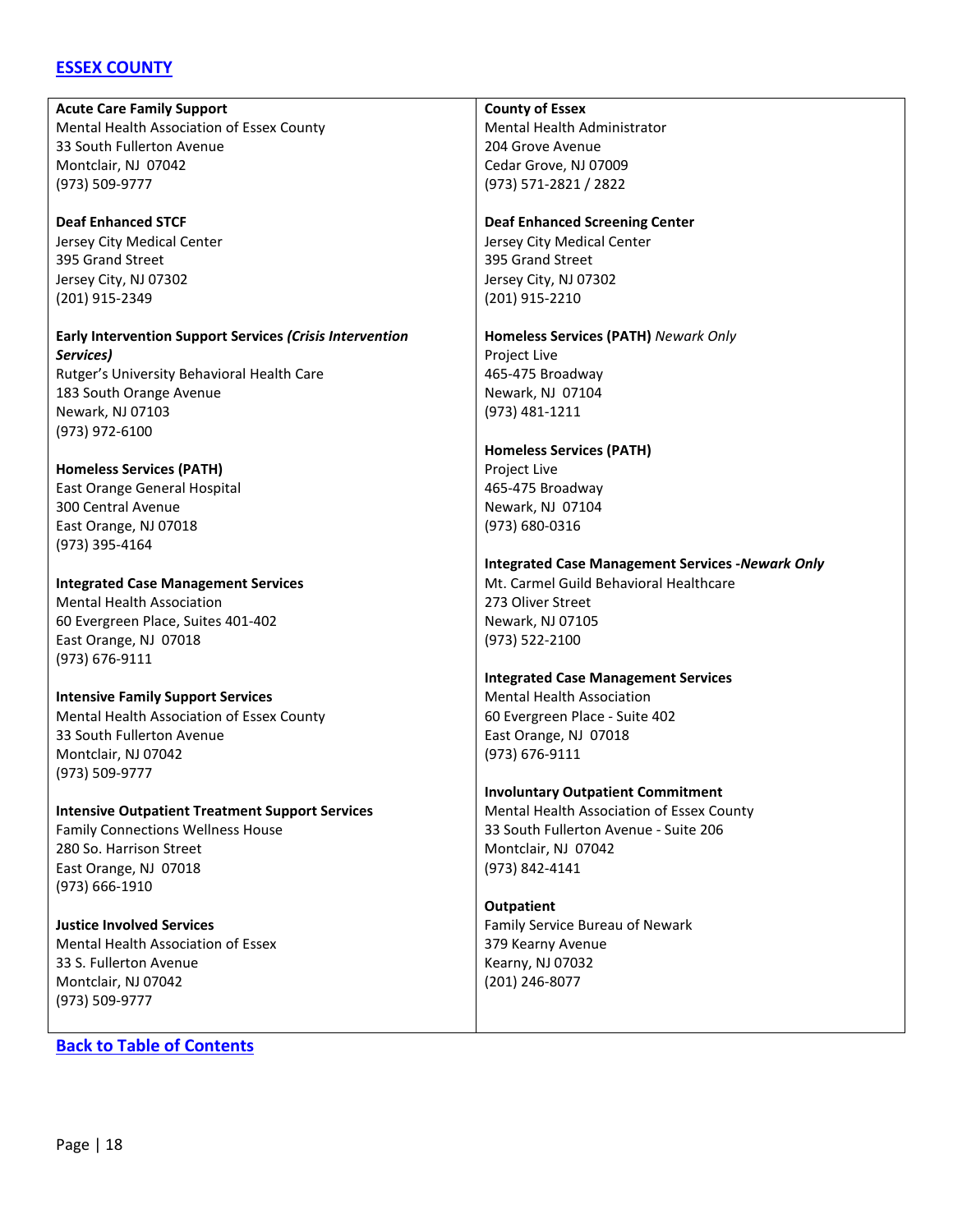### **[ESSEX COUNTY](#page-17-0) (Continued)**

**Outpatient** Mental Health Association of Essex County 33 South Fullerton Avenue Montclair, NJ 07042 (973) 509-9777

**Outpatient** Mt. Carmel Guild Behavioral Healthcare 58 Freeman Street Newark, NJ 07102 (973) 596-4190

**Outpatient** Northwest Essex Community Network 570 Belleville Avenue Belleville, NJ 07109 (973) 450-3100

**Outpatient** Irvington Counseling Center 21-29 Wagner Place Irvington, NJ 07111 (973) 399-3132

**Partial Care** Rutger's University Behavioral Health Care 183 South Orange Avenue Newark, NJ 07103-2770 (800) 969-5300

**Partial Care** Mt. Carmel Guild Behavioral Healthcare 58 Freeman Street Newark, NJ 07102 (973) 596-4190

#### **Program of Assertive Community Treatment (PACT)** Mt. Carmel Guild Behavioral Healthcare

269 Oliver Street Newark, NJ 07105 (973) 466-1300 (PACT I-IV)

**[Back to Table of Contents](#page-1-0)**

### **Outpatient**

Family Connections 395 South Center Street Orange, NJ 07050 (973) 675-3817

#### **Outpatient**

Newark Beth Israel Medical Center CMHC 210 Lehigh Avenue Newark, NJ 07112 (973) 926-7026

**Outpatient** Rutger's University Behavioral Health Care 183 South Orange Avenue Newark, NJ 07103-2770 (973) 972-6100 (ACCESS)

#### **Partial Care**

Newark Beth Israel Medical Center CMHC 210 Lehigh Avenue Newark, NJ 07112 (973) 926-7026

### **Partial Care**

Northwest Essex Community Network 570 Belleville Avenue Belleville, NJ 07109 (973) 450-3100

**Partial Care** Mental Health Association of Essex (Prospect House) 424 Main Street East Orange, NJ 07018 (973) 674-8067

### **PRIMARY SCREENING CENTER for ESSEX**

East Orange General Hospital 300 Central Avenue East Orange, NJ 07019 **HOTLINE:** (973) 266-4478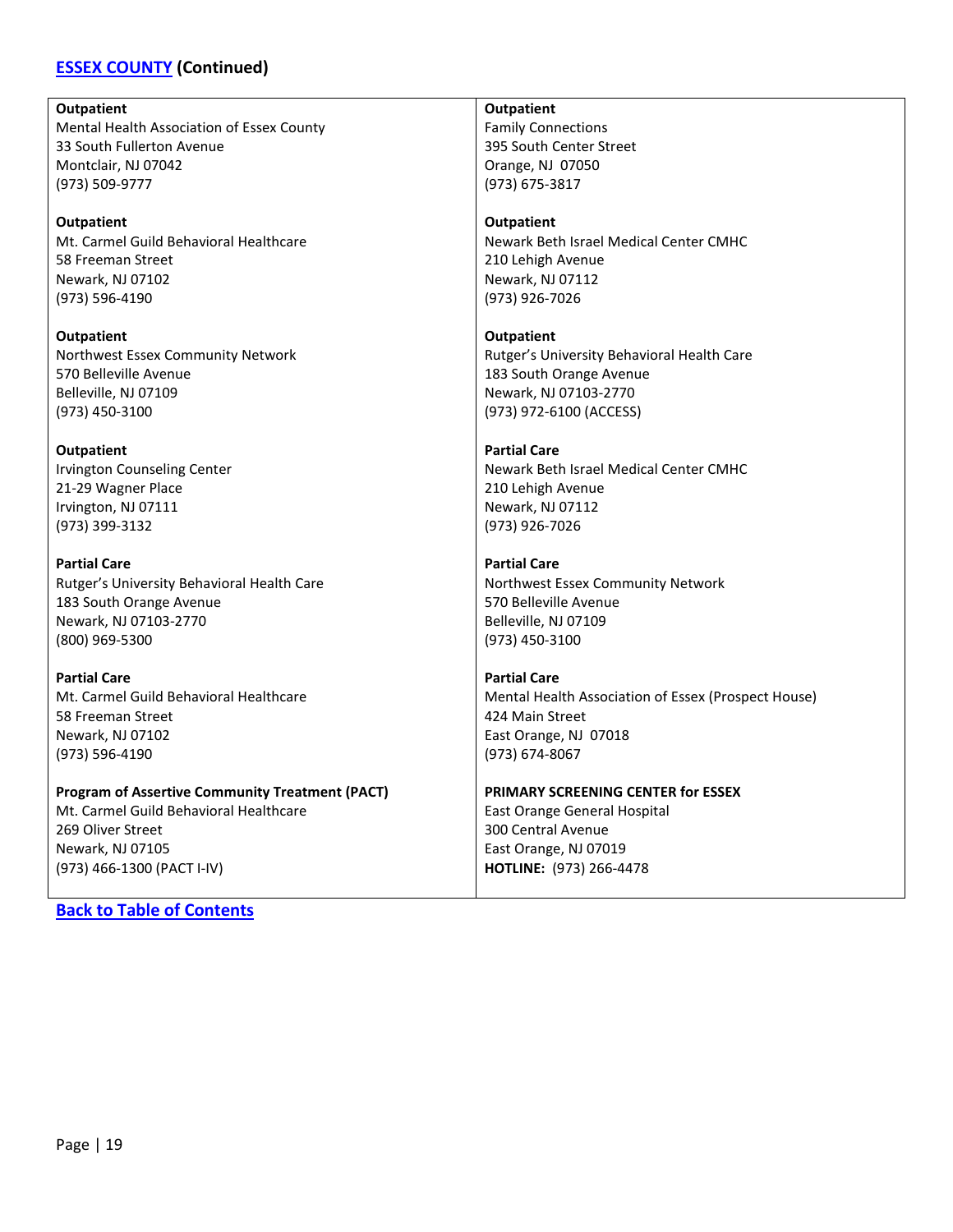### **[ESSEX COUNTY](#page-17-0) (Continued)**

#### **PRIMARY SCREENING CENTER for ESSEX**

Rutger's University Behavioral Health Care - Rutgers 150 Bergen Street Newark, NJ 07101 **HOTLINE:** (973) 623-2323

**Self-Help Center** Pleasant Moments 465 Broadway Newark, NJ 07104 (973) 991-2773

**Short Term Care Facility** St. Michael's Medical Center 111 Central Avenue Newark, NJ 07109 (973) 465-2681

**Short Term Care Facility** Newark Beth Israel Medical Center/St. Barnabas 201 Lyons Avenue Newark, NJ 07112 (973) 926-3183

**Short Term Care Facility** Mountainside Hospital 1 Bay Avenue Montclair, NJ 07042 (973) 429-6000

**Supported Employment Services** Mental Health Association of Essex County 60 Evergreen Place, Suite 401 East Orange, NJ 07018 (973) 395-1000, ext. 401

**Supported Education** Bridgeway Rehabilitation Services 1023 Commerce Avenue, 2nd Fl. Union, NJ 07083 (908) 686-2956

**[Back to Table of Contents](#page-1-0)**

**PRIMARY SCREENING CENTER for ESSEX** Newark Beth Israel Medical Center 201 Lyons Avenue Newark, NJ 07112 **HOTLINE:** (973) 926-7444

**Residential Services** Easter Seals Society of NJ 414 Eagle Rock Avenue, Suite 206 West Orange, NJ 07052 (973) 324-2712

**Residential Services** Project Live, Inc. 465-475 Broadway Newark, NJ 07104 (973) 481-1211

#### **Self-Help Center** Where Peaceful Waters Flow 47 Cleveland Street Orange, NJ 07050 (973) 677-7700

**Short Term Care Facility** East Orange General Hospital 300 Central Avenue East Orange, NJ 07018 (973) 266-4456 or (973) 266-8440

**Short Term Care Facility** University Hospital/UMDNJ 150 Bergen Street Newark, NJ 07103

(973) 972-7722

**Supportive Housing** East Orange General Hospital 300 Central Avenue East Orange, NJ 07018 (973) 395-4164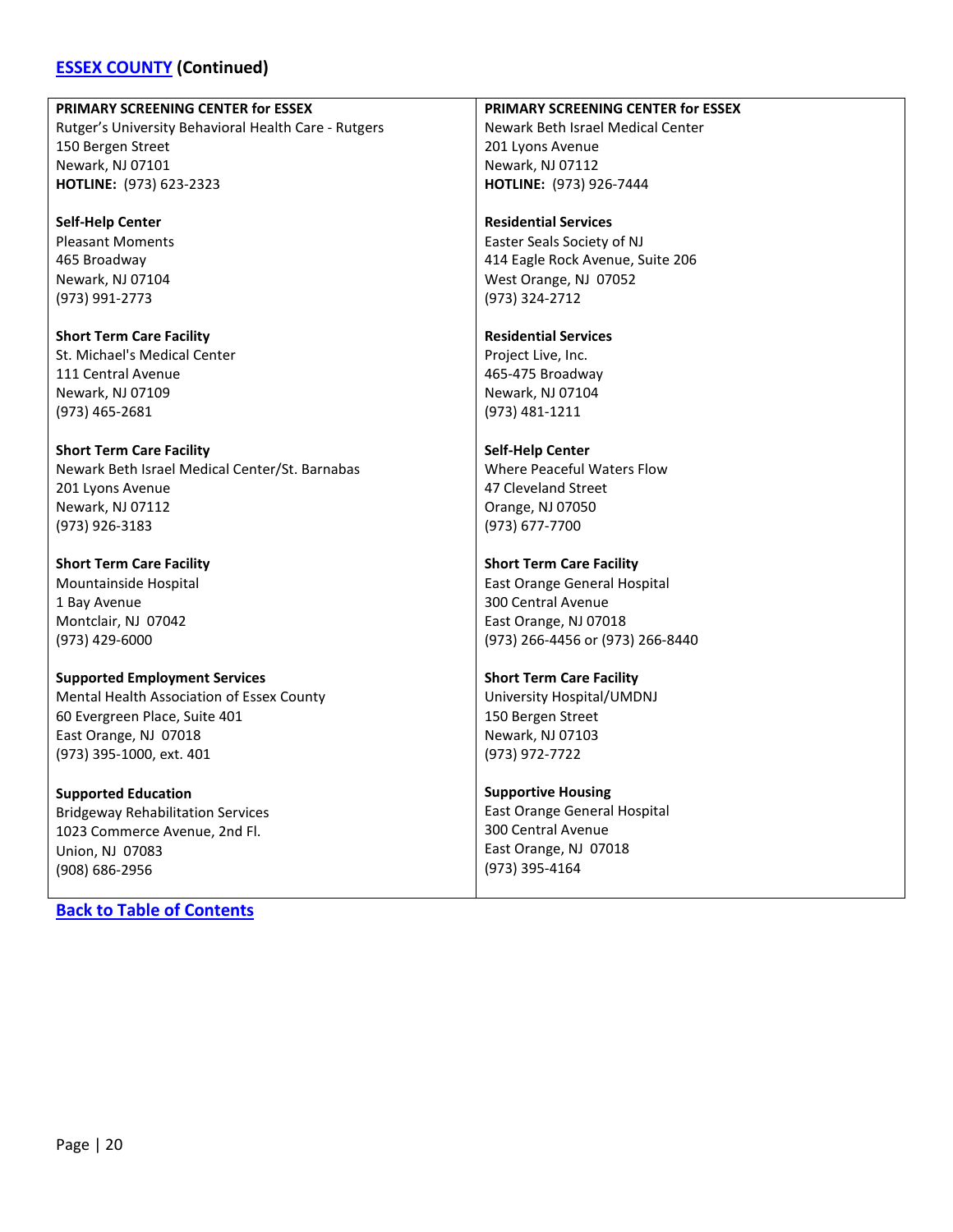### **[ESSEX COUNTY](#page-17-0) (Continued)**

**Supportive Housing** Project Live, Inc. 414 Eagle Rock Avenue - Suite 201 West Orange, NJ 07052 (973) 395-9161

**Supportive Housing** Easter Seal Society of NJ 615 Hope Road - Building 3 Eatontown, NJ 07724 (732) 380-0390

**24-Hour Housing** Rutger's University Behavioral Health Care 183 So. Orange Avenue - Level D Newark, NJ 07103 (973) 972-5479

**Systems Advocacy** Community Health Law Project 650 Bloomfield Avenue Bloomfield, NJ 07003 (973) 275-1175 / (973) 680-5599

**[Back to Table of Contents](#page-1-0)**

**Supportive Housing - Newark** Rutger's University Behavioral Health Care 10 Corporate Place South – Suite 205 Piscataway, NJ 08854 (732) 235-5000

**Supportive Housing** Mental Health Association of Essex County 60 So. Fullerton Avenue - Suite 102 Montclair, NJ 07042 (973) 509-3777

**Supportive Housing** Project Live, Inc. 465-475 Broadway Newark, NJ 07104 (973) 395-9160

**Systems Advocacy** Mental Health Association in NJ 88 Pompton Avenue, Suite 1 Verona, NJ 07044 (973) 571-4100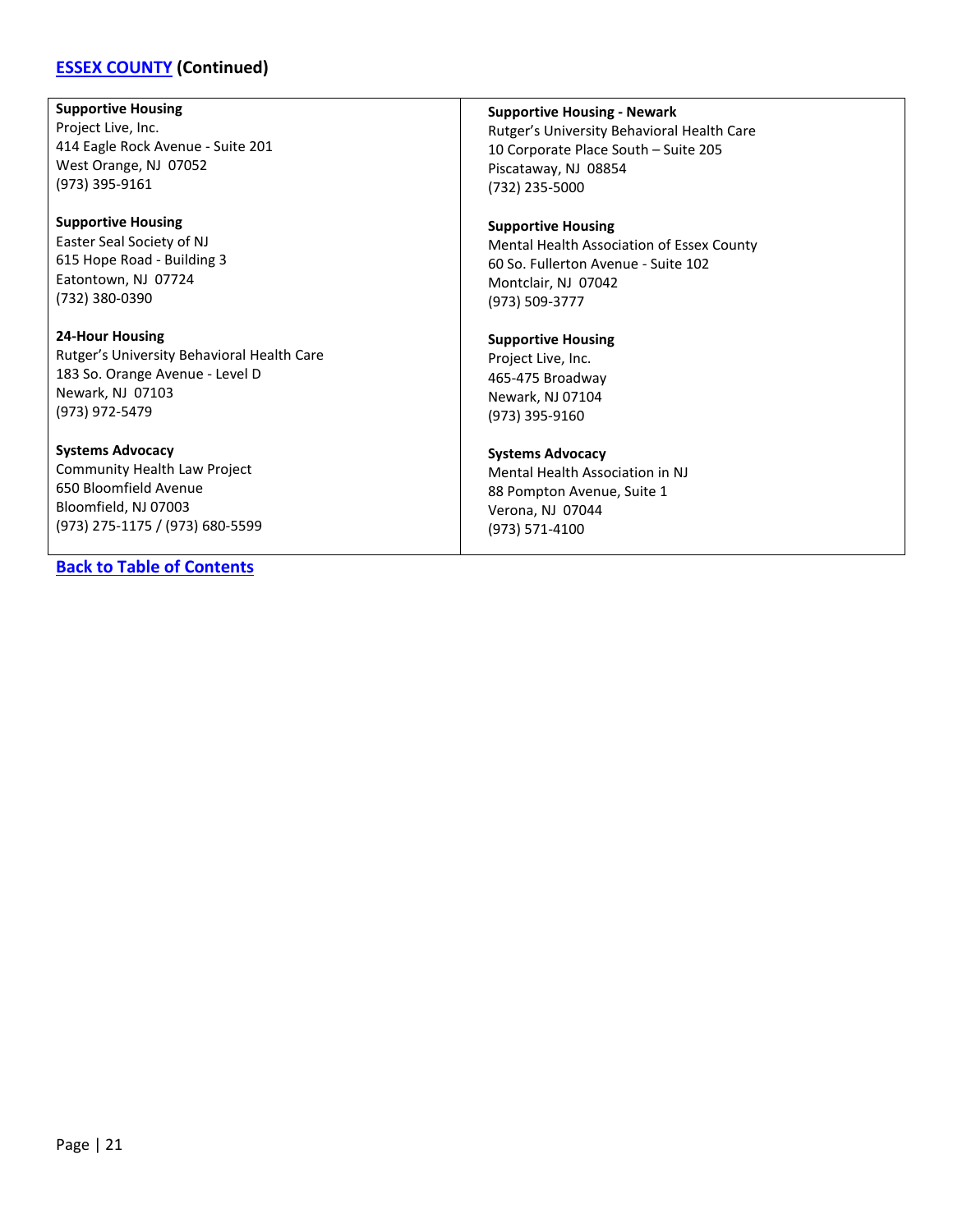### <span id="page-21-0"></span>**[GLOUCESTER COUNTY](#page-21-0)**

# **Co-occurring Mental Health & Substance Abuse Treatment Services**

Inspira Health Network 537 N. Broad Street Woodbury, NJ 08096 (856) 575-4111 (ACCESS CENTER)

### **Integrated Case Management Service**s New Point Behavioral Health (The Outpost) 1070 Main Street Sewell, NJ 08080 (856) 256-3320

#### **Intensive Outpatient Treatment & Support Services (IOTSS)**

New Point Behavioral Health 200 Holly Dell Drive Sewell, NJ 08080 (856) 845-8050, ext. 1141

### **Justice Involved Services**

New Point's Bridge Program 1070 Main Street Sewell, NJ 08080 (856) 256-3320

### **Outpatient**

New Point Behavioral Health Care 404 Tatum Street Woodbury, NJ 08096 (856) 845-8050

### **Partial Care MICA Services**

New Point Behavioral Health Care - Beacon Division 200 Hollydell Drive Sewell, NJ 08080 (856) 881-1306

# **PRIMARY SCREENING CENTER for GLOUCESTER**

New Point Behavioral Healthcare @ Inspira Health Network 509 North Broad Street Woodbury, NJ 08096 **HOTLINE:** (856) 845-9100

**Residential Services** New Point Behavioral Health Care - Beacon Division 200 Hollydell Drive Sewell, NJ 08080 (856) 848-8054

# **[Back to Table of Contents](#page-1-0)**

### **County Mental Health Board**

Gloucester Co. Institute of Technology 115 Budd Boulevard West Deptford, NJ 08096 (856) 384-6889

### **Homeless Services (PATH)**

New Point Behavioral Health 1070 Main Street Sewell, NJ 08080 (856) 256-3320

### **Intensive Family Support Services**

New Point Behavioral Healthcare 1070 Main Street Sewell, NJ 08080 (856) 256-3320

### **Involuntary Outpatient Commitment**

New Point Behavioral Health 350 Front Street Elmer, NJ 08318 (856) 358-2010

### **Partial Care**

New Point Behavioral Health Care 404 Tatum Street Woodbury, NJ 08096 (856) 845-8050

### **Partial Care**

The Outpost 1070 Main Street Sewell, NJ 08080 (856) 256-3320

## **Program of Assertive Community Treatment (PACT)**

New Point Behavioral Health Care 200 Hollydell Drive Sewell , NJ 08080 (856) 251-1414

### **Self-Help Center**

Up Your Alley 8 Liberty Street Glassboro, NJ 08028 (856) 881-2204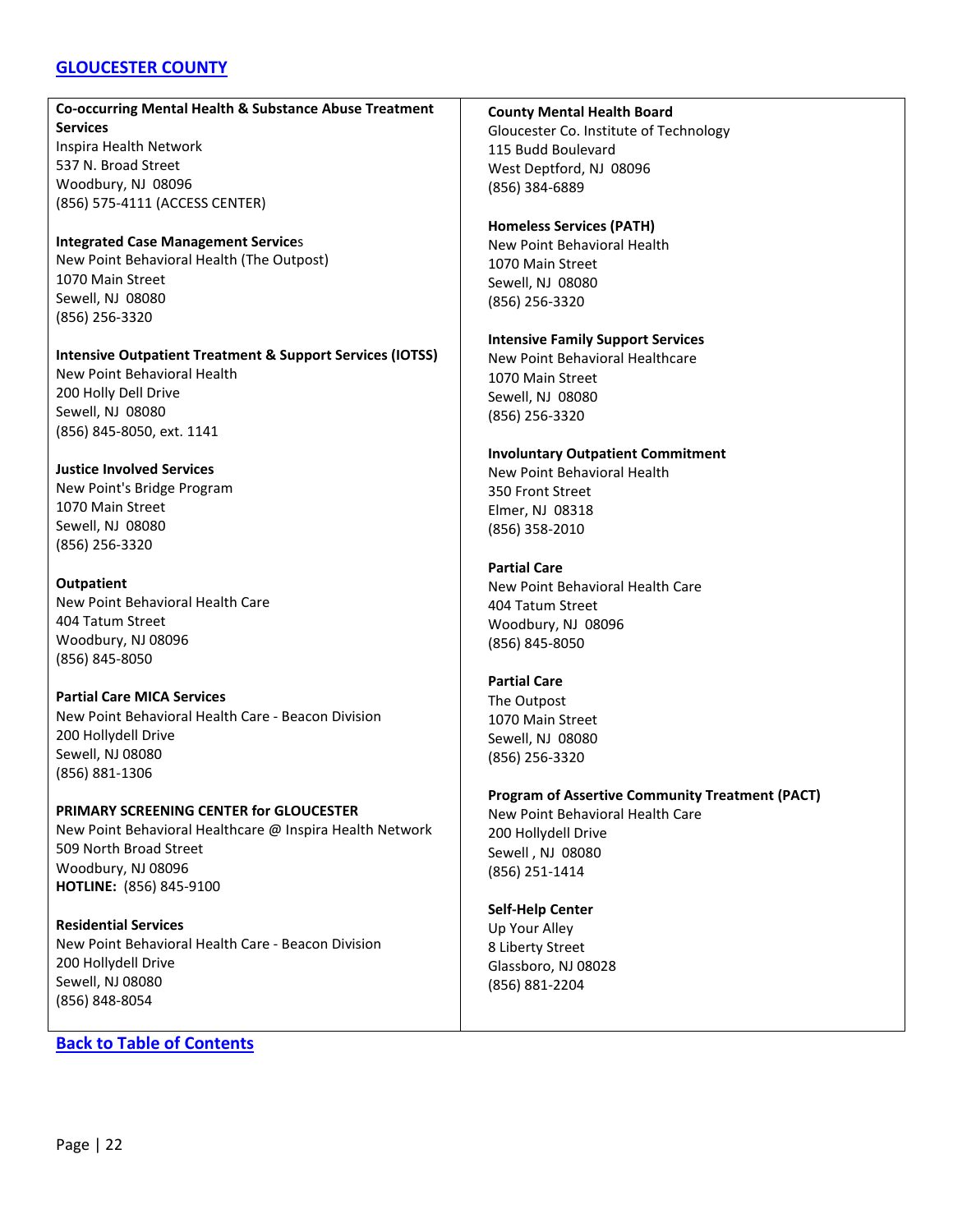# **[GLOUCESTER COUNTY](#page-21-0) (Continued)**

| <b>Short Term Care Facility</b>  | <b>Supported Education</b>                |
|----------------------------------|-------------------------------------------|
| Inspira Health Network           | Mental Health Association of Southwest NJ |
| 509 North Broad Street           | 217 Black Horse Pike                      |
| Woodbury, NJ 08095               | Haddon Heights, NJ 08035                  |
| (856) 845-0100, ext. 5329        | (856) 522-0639                            |
|                                  |                                           |
| <b>Supportive Housing</b>        | <b>Supported Employment Services</b>      |
| New Point Behavioral Health Care | New Point Behavioral Health Care          |
| 200 Hollydell Drive              | <b>Beacon Division</b>                    |
| Sewell, NJ 08080                 | 200 Hollydell Drive                       |
| (856) 256-3320                   | Sewell, NJ 08080                          |
|                                  |                                           |
|                                  |                                           |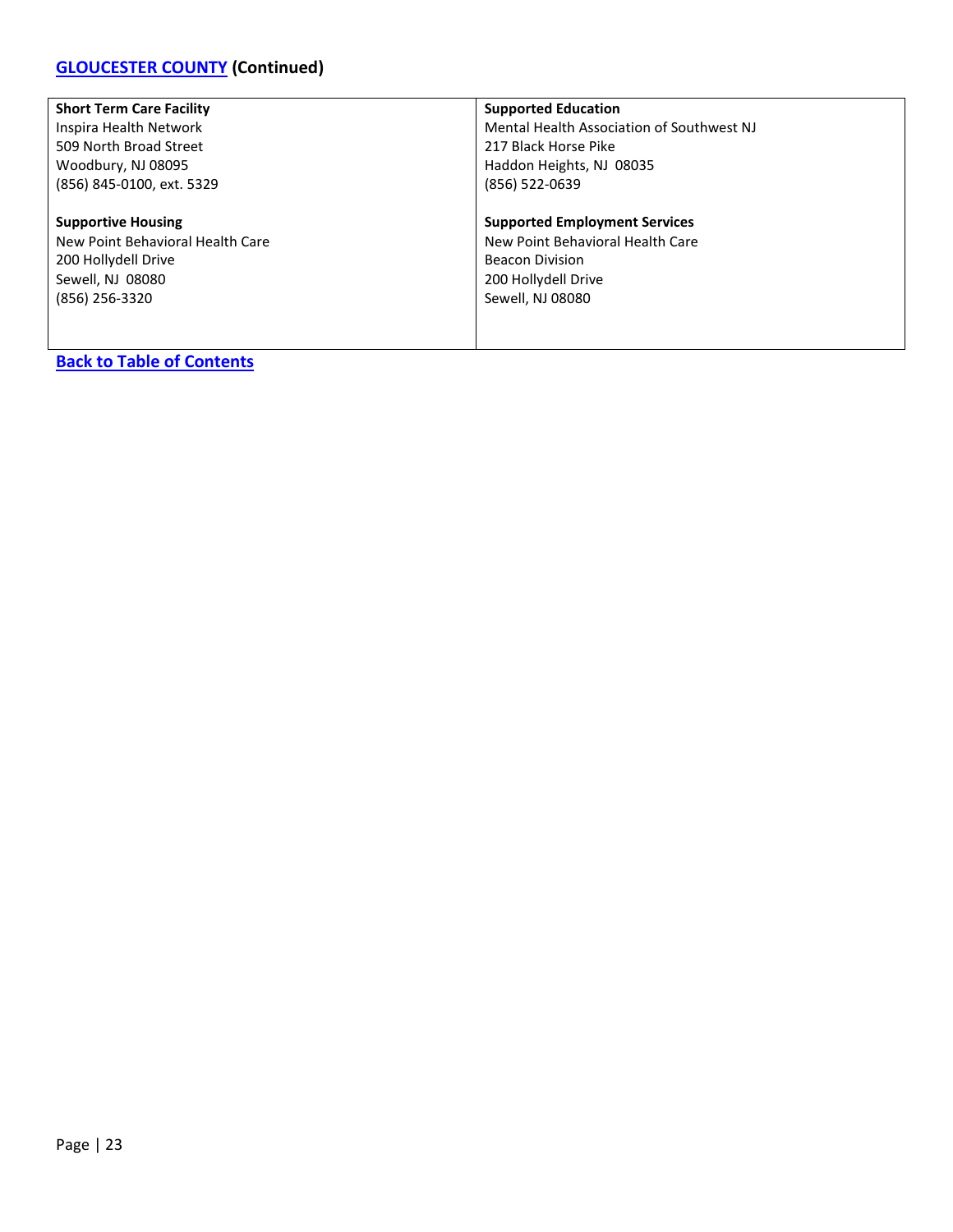### <span id="page-23-0"></span>**[HUDSON COUNTY](#page-23-0)**

**Acute Care Family Support** Jersey City Medical Center 355 Grand Street Jersey City, NJ 07302 (201) 915-2268

**Deaf Enhanced Screening Center** Jersey City Medical Center 355 Grand Street Jersey City, NJ 07304 (201) 915-2210

**Early Intervention Support Services** *(Crisis Intervention Services)* Bridgeway, Inc. 152 Central Avenue

Jersey City, NJ 07306 (201) 885-2539

**Integrated Case Management Services** Jersey City Medical Center 395 Grand Street Jersey City, NJ 07302 (201) 915-2885

**Intensive Outpatient Treatment & Support Services**

Jersey City Medical Center 395 Grand Street Jersey City, NJ 07302 (201) 915-2478

**Justice Involved Services** St. Mary's Hospital Behavioral Health Services 530 Main Avenue Passaic, NJ 07055 (973) 470-3390

**Justice Involved Services** Mental Health Association 33 South Fullerton Avenue Montclair, NJ 07042 (973) 509-9777

**Outpatient** Bayonne CMHC 601 Broadway Bayonne, NJ 07002 (201) 339-9200

**[Back to Table of Contents](#page-1-0)**

**County Mental Health Board** Hudson County Department of Health & Human Services 595 County Avenue, Bldg. 2 Secaucus, NJ 07094 (201) 369-5280, ext. 4250

**Deaf Enhanced STCF** Jersey City Medical Center 395 Grand Street Jersey City, NJ 07304 (201) 915-2349

**Homeless Services (PATH)** Jersey City Medical Center 953 Garfield Avenue - 1st Floor Jersey City, NJ 07304 (201) 915-2980

**Intensive Family Support Services** Catholic Charities 249 Virginia Avenue Jersey City, NJ 07304 (201) 798-9900

**Involuntary Outpatient Commitment** Jersey City Medical Center 395 Grand Street, 3rd Floor Jersey City, NJ 7302 (201) 915-2478

# **Justice Involved Services**

Jersey City Medical Center 395 Grand Street, 3rd Floor Jersey City, NJ 07302 (201) 915-2272

### **Outpatient**

Family Service Bureau 379 Kearny Avenue Kearny, NJ 07032 (201) 246-8077

**Outpatient** Mt. Carmel Guild Behavioral Healthcare 285 Magnolia Avenue Jersey City, NJ 07306 (201) 395-4800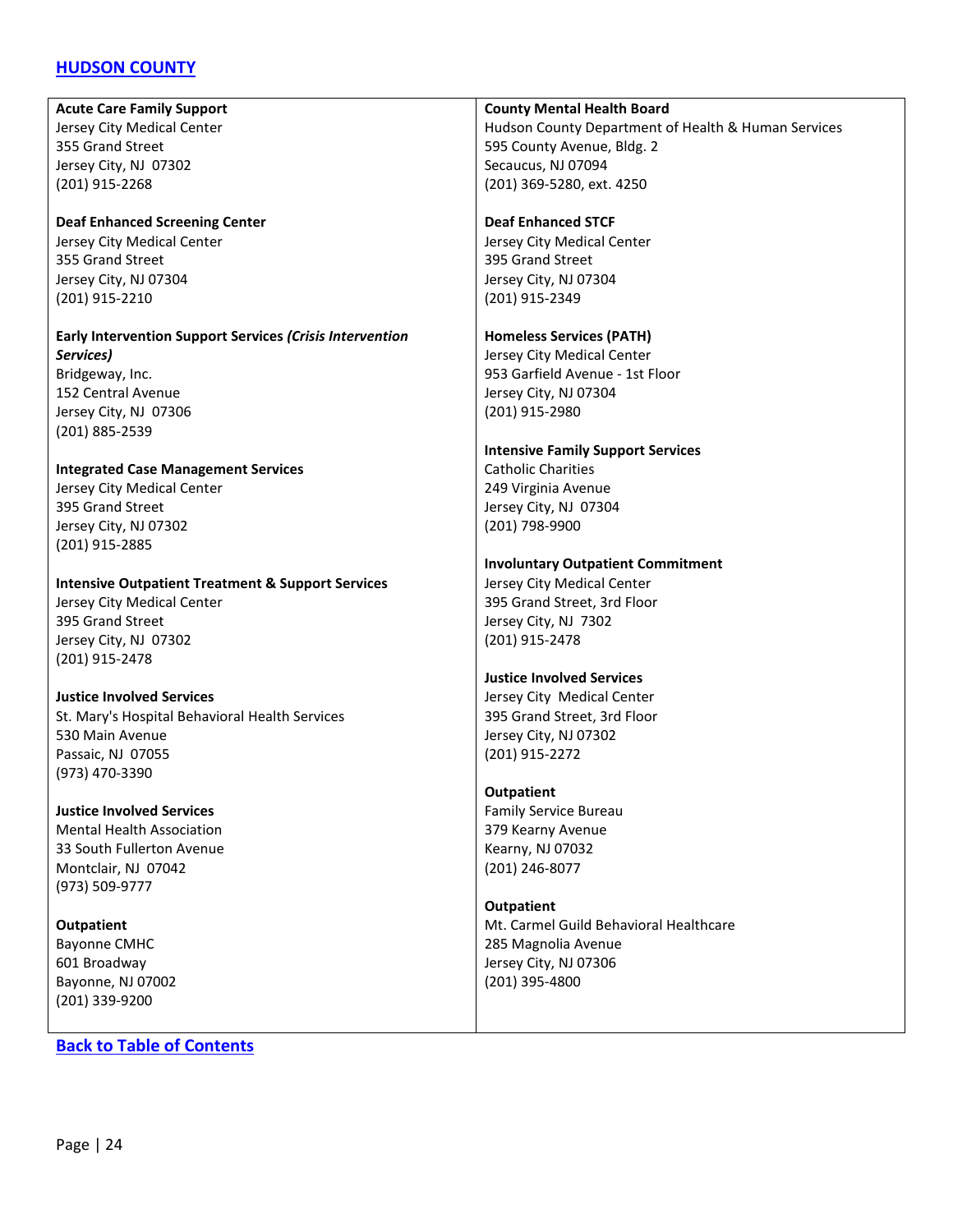### **[HUDSON COUNTY](#page-23-0) (Continued)**

**Outpatient**

Palisades Medical Center Counseling Center 7101 Kennedy Boulevard North Bergen, NJ 07047 (201) 854-0500

**Outpatient** Hoboken Medical Center 506 3rd Street Hoboken, NJ 07030 (201) 792-8200

**Outpatient** Puerto Rican Family Institute 40 Journal Square - Suite 528 Jersey City, NJ 07306 (201) 610-1446

**Partial Care** Mt. Carmel Guild Behavioral Healthcare 285 Magnolia Avenue Jersey City, NJ 07306 (201) 395-4800

**PRIMARY SCREENING CENTER for HUDSON** Jersey City Medical Center 355 Grand Street Jersey City, NJ 07302 **HOTLINE:** (866) 367-6023 / (201) 915-2210

*Emergency Services - Affiliated w/Screening Center* Palisades Medical Center 7600 River Road North Bergen, NJ 07047 **HOTLINE:** (201) 854-6300 / (201) 854-5638

**Program of Assertive Community Treatment (PACT)** Bridgeway Rehabilitation Inc. 862 Newark Avenue Jersey City, NJ 07306 (201) 653-3980

**Residential Services** Jersey City Medical Center 395 Grand Street Jersey City, NJ 07302 (201) 915-2844

**[Back to Table of Contents](#page-1-0)**

**Outpatient** Christ Hospital CMHC 176 Palisades Avenue Jersey City, NJ 07306 (201) 795-8374

**Outpatient** Mt. Carmel Guild Behavioral Healthcare 2201 Bergenline Avenue Union City, NJ 07087 (201) 558-3700

**Partial Care** Bayonne CMHC 601 Broadway Bayonne, NJ 07002 (201) 339-9200

**Partial Care** Hoboken Medical Center 506 3rd Street Hoboken, NJ 07030 (201) 792—8200

**Partial Care** Mt. Carmel Guild Behavioral Healthcare 2201 Bergenline Avenue Union City, NJ 07087 (201) 558-3700

*Emergency Services* Christ Hospital 176 Palisades Avenue Jersey City, NJ 07306 **HOTLINE:** (201) 795-8374

*Emergency Services - Affiliated w/Screening Center* Hoboken Medical Center 308 Willow Avenue Hoboken, NJ 07030 **HOTLINE:** (201) 418-2090

**Residential Intensive Support Team** Garden State Episcopal Community Development Corp. 514 Newark Avenue Jersey City, NJ 07306 (201) 209-9301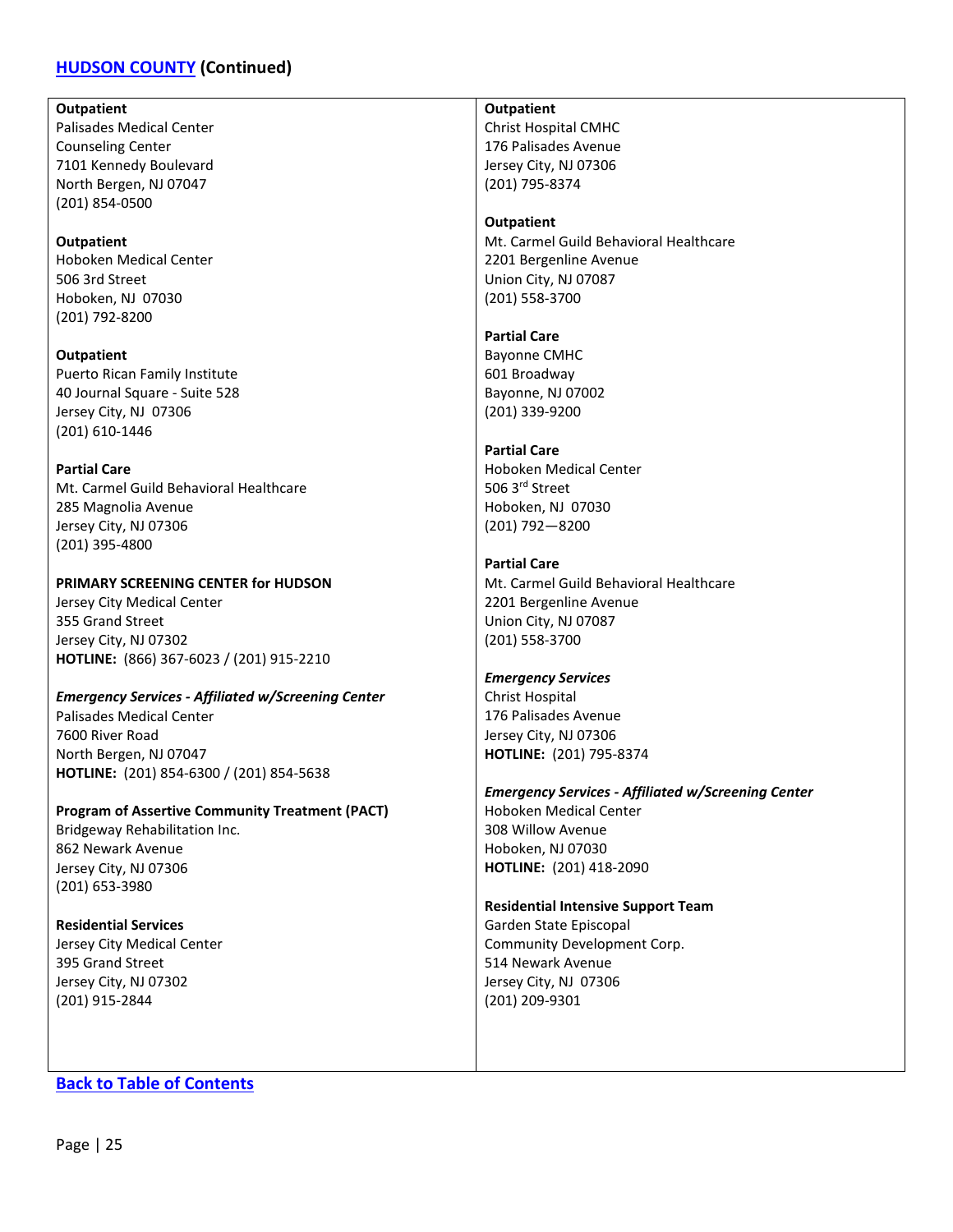### **[HUDSON COUNTY](#page-23-0) (Continued)**

**Residential Services**

SERV Centers of NJ - Hudson & Passaic Counties 777 Bloomfield Avenue Clifton, NJ 07012-1248 (973) 594-0125

**Short Term Care Facility** Jersey City Medical Center 355 Grand Street Jersey City, NJ 07304 (201) 915-2349

**Supported Employment** Catholic Charities 2201 Bergenline Avenue, 3rd Floor Union City, NJ 07087 (201) 558-3789

**Supportive Housing** Jersey City Medical Center 395 Grand Street Jersey City, NJ 07302 (201) 915-2844

**Supportive Housing** Bridgeway 265 West Grand Street Elizabeth, NJ 07202 (908) 249-4100

**Systems Advocacy** Mental Health Association 35 Journal Square, Suite 827 Jersey City, NJ 07306 (201) 653-4700

**Systems Advocacy** Community Health Law Project 650 Bloomfield Avenue Bloomfield, NJ 07003 (973) 680-5599

**[Back to Table of Contents](#page-1-0)**

**Residential Services** Mt. Carmel Guild Behavioral Healthcare 619 Grove Street Jersey City, NJ 07310 (201) 656-7201 , Ext. 208

**Self-Help Center** Hudson County SHC 880 Bergen Ave., Suite 602 & 605 Jersey City, NJ 07306 (201) 420-8013

**Supported Education** Bridgeway Rehabilitation Services 1023 Commerce Avenue, 2nd Floor Union, NJ 07083 (908) 686-2956

## **Supportive Housing** SERV Centers of NJ - Northern Regional Office 777 Bloomfield Avenue - Suite A

Clifton, NJ 07012 (973) 594-0125

**Supportive Housing**

Garden State Episcopal Community Development Corp. 514 Newark Avenue Jersey City, NJ 07306 (201) 604-2295

**Systems Advocacy**

Community Health Law Project 35 Journal Square, Suite 827 Jersey City, NJ 07306 (973) 963-6295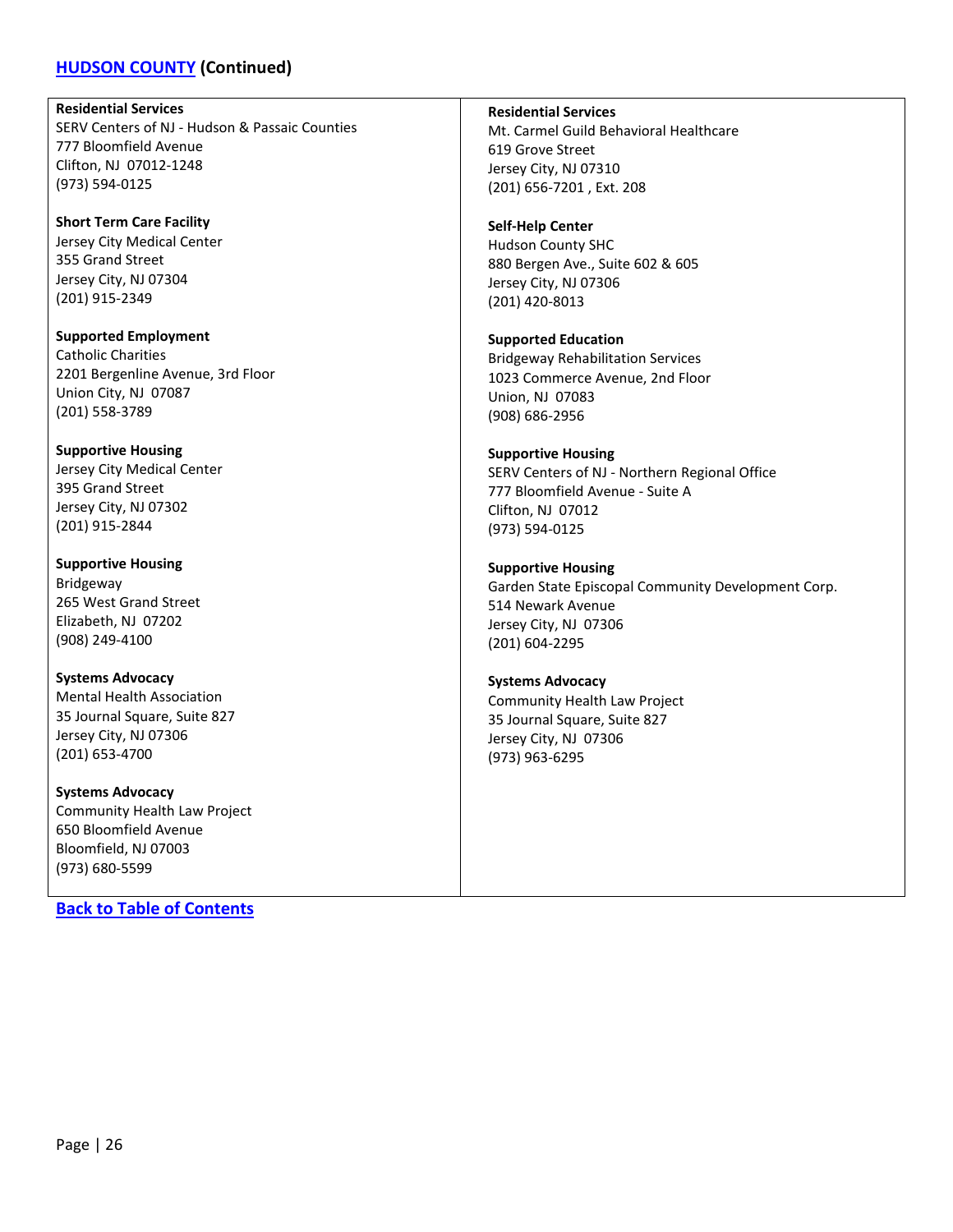### <span id="page-26-0"></span>**[HUNTERDON COUNTY](#page-26-0)**

**Acute Care Family Support** Hunterdon Medical Center 2100 Wescott Drive Flemington, NJ 08822 (908) 788-6401

#### **Homeless Services (PATH)** Easter Seal of NJ 200 Route 31 North - Suite 115 Flemington, NJ 08822

(908) 788-7580

**Integrated Case Management Services** Easter Seal Society of NJ 200 Route 31 North - Suite 115 Flemington, NJ 08822 (908) 788-7580, ext. 624

#### **Involuntary Outpatient Commitment**

Hunterdon Medical Center – Behavioral Health 2100 Wescott Drive Flemington, NJ 08822 (908) 303-8167

#### **Outpatient DDD**

Catholic Charities, Diocese of Metuchen 6 Park Avenue Flemington, NJ 08822 (908) 782-7905

#### **PRIMARY SCREENING CENTER of HUNTERDON**

Hunterdon Medical Center 2100 Wescott Drive Flemington, NJ 08822 **HOTLINE:** (908) 788-6400

### **Residential Intensive Support Team (RIST)** Bridgeway Tri-County RIST

Concourse at Beaver Brook 1465 Route 31 South Annandale, NJ 08801 (908) 894-5311

### **County Mental Health Board** Hunterdon County Department of Human Services 8 Gaunt Place Flemington, NJ 08822-2900 (908) 788-1372

#### **Deaf Enhanced STCF** Capital Health, Fuld Campus 750 Brunswick Avenue Trenton, NJ 08638 (609) 394-6049

#### **Intensive Family Support Services**

Hunterdon Medical Center Behavioral Health 2100 Wescott Drive Flemington, NJ 08822 (908) 788-6401

#### **Intensive Outpatient Treatment and Support Services (IOTSS)**

Catholic Charities – Diocese of Metuchen SPIRIT Program 6 Park Avenue Flemington, NJ 08822 (908) 788-7905

#### **Outpatient**

Hunterdon Medical Center - Behavioral Health 2100 Wescott Drive Flemington, NJ 08822 (908) 788-6401 or (908) 788-6403

#### **Partial Care**

Hunterdon Medical Center - Behavioral Health 2100 Wescott Drive Flemington, NJ 08822 (908) 788-6403

### **Program of Assertive Community Treatment (PACT)** Bridgeway Rehabilitation, Inc. Star Plaza, Suite 11 11 West Church Street Washington, NJ 07882

(908) 835-8660 (PACT IV)

### **Residential Services**

Easter Seals NJ 200 Route 31 North - Suite 115 Flemington, NJ 08822 (908) 788-7580, ext. 624

### **[Back to Table of Contents](#page-1-0)**

### **[HUNTERDON COUNTY](#page-26-0) (Continued)**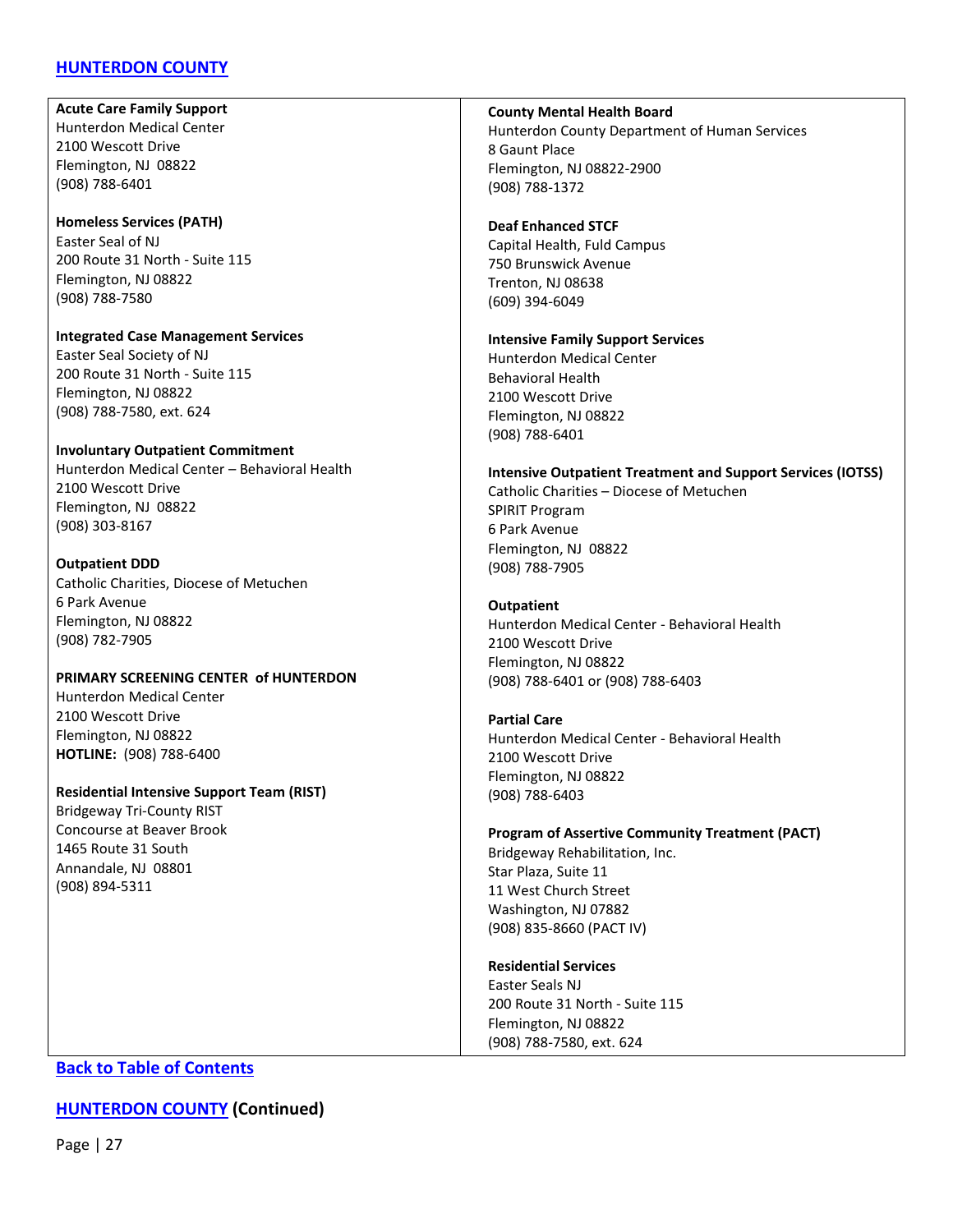Getting Together 52 E. Main Street Flemington, NJ 08822 (908) 806-8202, ext. 1

**Self-Help Center**

### **Short Term Care Facility**

Capital Health Regional Medical Center/Fuld Campus 3 Front South Trenton, NJ 08638 (609) 394-6106

#### **Supportive Housing**

Bridgeway Rehabilitation Services, Inc. 265 West Grand Street Elizabeth, NJ 07202 (908) 249-4100

#### **Systems Advocacy**

Northwest Legal Services 82 Park Avenue Flemington, NJ 08822 (908) 782-7979

### **[Back to Table of Contents](#page-1-0)**

#### **Short Term Care Facility**

Princeton House Behavioral Health 905 Herrontown Road Princeton, NJ 08540 (800) 242-2550

#### **Supported Employment Services**

Hunterdon Medical Center - Behavioral Health Wescott Drive Flemington, NJ 08822 (908) 788-6401

#### **Supportive Housing**

Easter Seal Society of NJ 615 Hope Road, Building 3 - 1st Floor Eatontown, NJ 07724 (732) 380-0390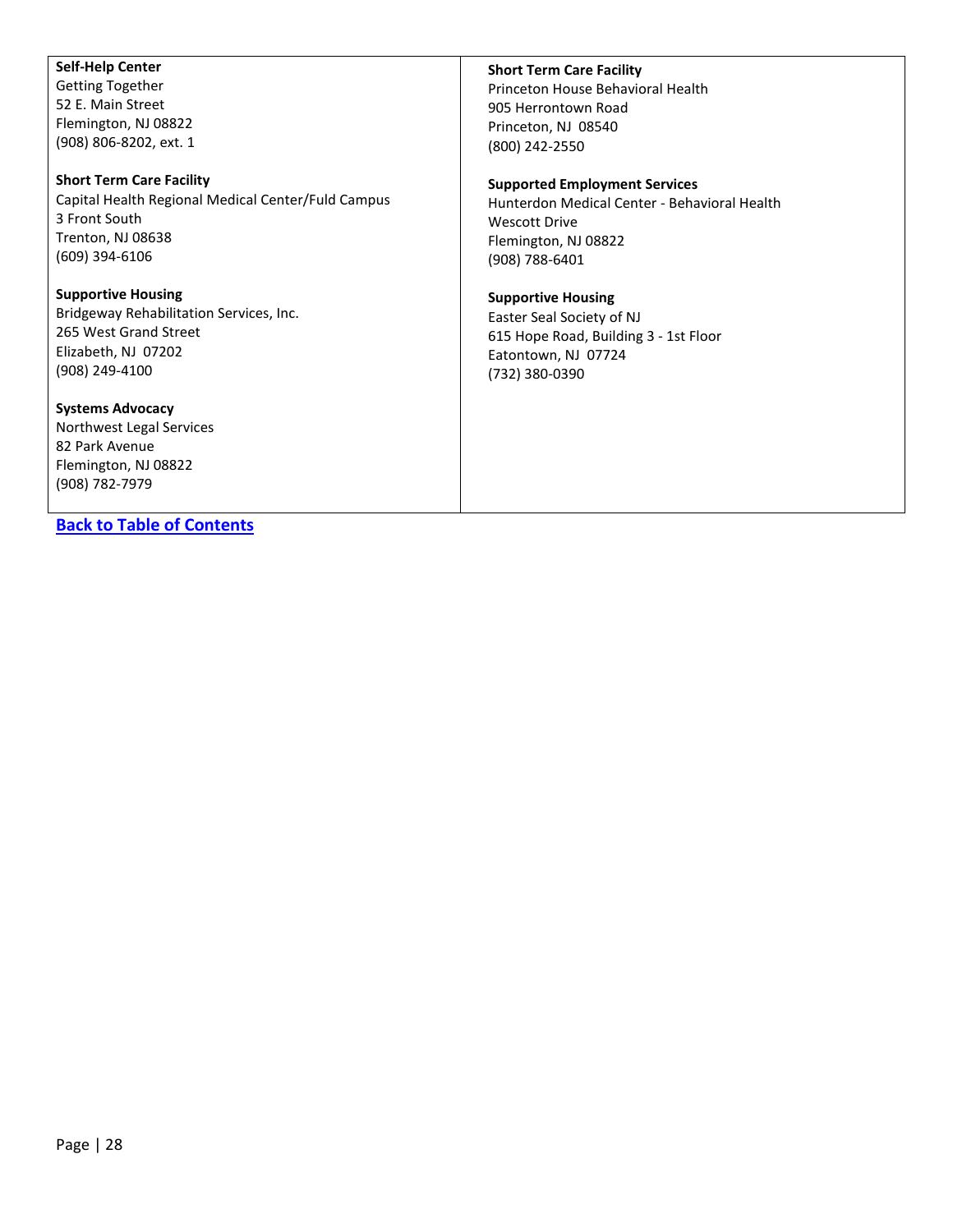### <span id="page-28-0"></span>**[MERCER COUNTY](#page-28-0)**

**County Mental Health Board**

Mercer County Division of Mental Health 640 South Broad Street Trenton, NJ 08650 (609) 989-6574 / 6529

**Deaf Enhanced Screening Center** Capital Health System 750 Brunswick Avenue Trenton, NJ 08638 (609) 396-4357

**Homeless Services (PATH)** Oaks Integrated Care 31 Lexington Avenue Ewing, NJ 08618 (609) 583-1900

# **Integrated Case Management Services**

Oaks Integrated Care 314-316 East State Street Trenton, NJ 08608 (609) 396-4258

**Involuntary Outpatient Commitment** Oaks Integrated Care

P.O. Box 1393 Trenton, NJ 08608 (609) 954-5642

### **Outpatient**

Family Guidance Center 1931 Nottingham Way Hamilton, NJ 08619 (609) 587-7044

#### **Outpatient**

Oaks Integrated Care 2550 Brunswick Pike Lawrenceville, NJ 08648 (609) 396-8877

**Partial Care** Oaks Integrated Care 314-316 East State Street Trenton, NJ 08608 (609) 396-5344

### **[Back to Table of Contents](#page-1-0)**

#### **Deaf Enhanced STCF**

Capital Health, Fuld Campus 750 Brunswick Avenue Trenton, NJ 08638 (609) 394-6000

#### **Early Intervention Support Services** *(Crisis Intervention Services)* Catholic Charities - Diocese of Trenton 833 Cass Street Trenton, NJ 08611 (609) 256-4200

#### **Intensive Family Support Services**

Oaks Integrated Care 1001 Spruce Street Trenton, NJ 08638 (609) 396-6788. ext. 236

#### **Intensive Outpatient Treatment & Support Services**

Oaks Integrated Care Intensive Outpatient Services 314-316 East State Street Trenton, NJ 08608 (609) 396-5944 Referral Line: (609) 218-0978

#### **Outpatient**

Catholic Charities - Diocese of Trenton 39 North Clinton Avenue Trenton, NJ 08608 (609) 394-9398

#### **Partial Care**

Catholic Charities - Diocese of Trenton 10 Southard Street Trenton, NJ 08609 (609) 396-4557

### **Partial Care** Family Guidance Center 1925 Pennington Road

Ewing, NJ 08618 (609) 882-1898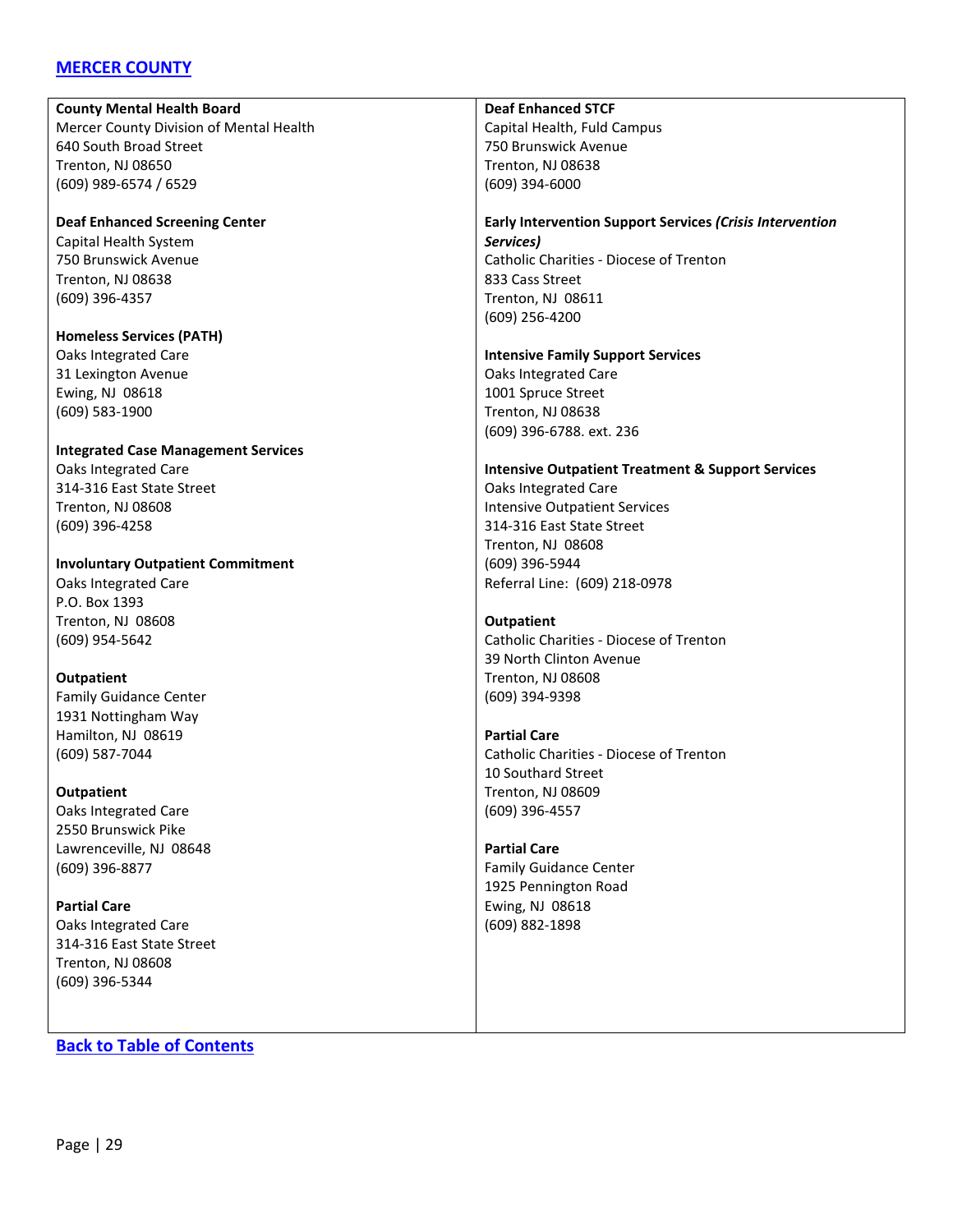# **[MERCER COUNTY](#page-28-0) (Continued)**

| PRIMARY SCREENING CENTER for MERCER                               | <b>Partial Care</b>                                    |
|-------------------------------------------------------------------|--------------------------------------------------------|
| Capital Health Regional Medical Center                            | Catholic Charities - Diocese of Trenton                |
| 750 Brunswick Avenue                                              | 10 Southard Street                                     |
| Trenton, NJ 08638                                                 | Trenton, NJ 08609                                      |
| HOTLINE: (609) 396-4357 or (609) 989-7297                         | (609) 396-4557                                         |
|                                                                   |                                                        |
| <b>Program of Assertive Community Treatment (PACT)</b>            | <b>Partial Care</b>                                    |
| <b>Catholic Charities - Diocese of Trenton</b>                    | A.A.M.H. - Mercer                                      |
| 1340 Parkway Avenue                                               | 819 Alexander Road                                     |
| Ewing, NJ 08628                                                   | Princeton, NJ 08540                                    |
| (609) 882-4772 (PACT Team 1)                                      | (609) 452-2088, ext. 230                               |
|                                                                   |                                                        |
| <b>Residential Intensive Support Team (RIST)</b>                  | <b>Program of Assertive Community Treatment (PACT)</b> |
| Oaks Integrated Care                                              | Catholic Charities, Diocese of Trenton                 |
| 1001 Spruce Street - Suite 205                                    | 47 North Clinton Avenue                                |
| Trenton, NJ 08638                                                 | Trenton, NJ 08609                                      |
| (609) 396-6788, Ext. 214                                          | (609) 396-8787 (PACT Team 2)                           |
|                                                                   | (609) 396-9777 (PACT Team 3)                           |
| <b>Residential Services/Transitional &amp; Supportive Housing</b> |                                                        |
| Catholic Charities - Diocese of Trenton                           | <b>Residential Services</b>                            |
| 41 Steinert Avenue                                                | SERV/Mercer                                            |
| Hamilton Township, NJ 08619                                       | 532 West State Street                                  |
| (609) 890-2527                                                    | Trenton, NJ 08618                                      |
|                                                                   | (609) 394-0212                                         |
| <b>Self-Help Center</b>                                           |                                                        |
| Reach Out/Speak Out                                               | <b>Self-Help Center</b>                                |
| 2100 E. State St. Extension                                       | <b>Transition Mission SHC</b>                          |
| Hamilton, NJ 08619                                                | Trenton Psychiatric Hospital (Stratton Hall)           |
| (609) 586-2551                                                    | Sullivan Way                                           |
|                                                                   | West Trenton, New Jersey 08628                         |
| <b>Short Term Care Facility</b>                                   | (609) 503-5762                                         |
| Capital Health Regional Medical Center/Fuld Campus                |                                                        |
| 3 Front South                                                     | <b>Supported Employment Services</b>                   |
| Trenton, NJ 08638                                                 | Catholic Charities - Diocese of Trenton                |
| (609) 394-6106                                                    | 10 Southard Street                                     |
|                                                                   | Trenton, NJ 08609                                      |
| <b>Short Term Care Facility</b>                                   | (609) 393-8912                                         |
| St. Francis Medical Center                                        |                                                        |
| 601 Hamilton Avenue                                               | <b>Supportive Housing</b>                              |
| Trenton, NJ 08629                                                 | Catholic Charities - Delaware House                    |
| (609) 599-5183                                                    | 25 Ikea Drive                                          |
|                                                                   | Westampton, NJ 08060                                   |
| <b>Supportive Housing</b>                                         | (609) 867-9339                                         |
| PennReach, Inc.                                                   |                                                        |
| 1998 Route 18 North                                               | <b>Supportive Housing</b>                              |
| Old Bridge, NJ 08857                                              | <b>SERV Centers of NJ</b>                              |
| (215) 409-5519                                                    | 407 West State Street                                  |
|                                                                   | Trenton, NJ 08618                                      |
|                                                                   | (609) 394-0212                                         |
|                                                                   |                                                        |
|                                                                   |                                                        |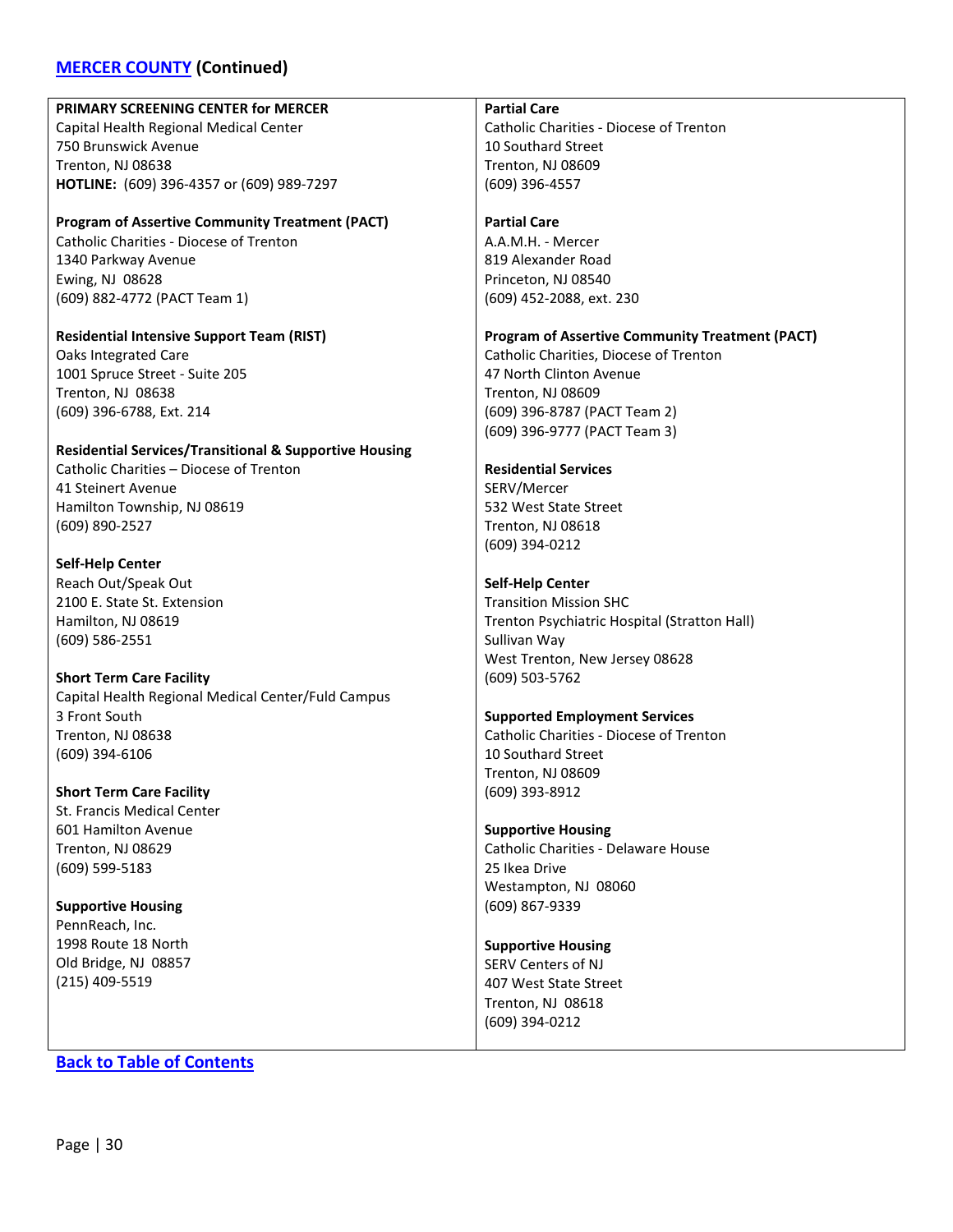| <b>Supportive Housing</b>        | <b>Systems Advocacy</b>        |
|----------------------------------|--------------------------------|
| Oaks Integrated Care             | Community Health Law Project   |
| 31 Lexington Avenue              | 225 East State Street, Suite 5 |
| Ewing, NJ 08618                  | Trenton, NJ 08608              |
| (609) 583-1900                   | (609) 392-5553                 |
|                                  |                                |
|                                  | <b>Voluntary Unit</b>          |
|                                  | Capital Health, Fuld Campus    |
|                                  | 750 Brunswick Avenue           |
|                                  | Trenton, NJ 08638              |
|                                  | (609) 394-6049, ext. 6996      |
|                                  |                                |
| <b>Back to Table of Contents</b> |                                |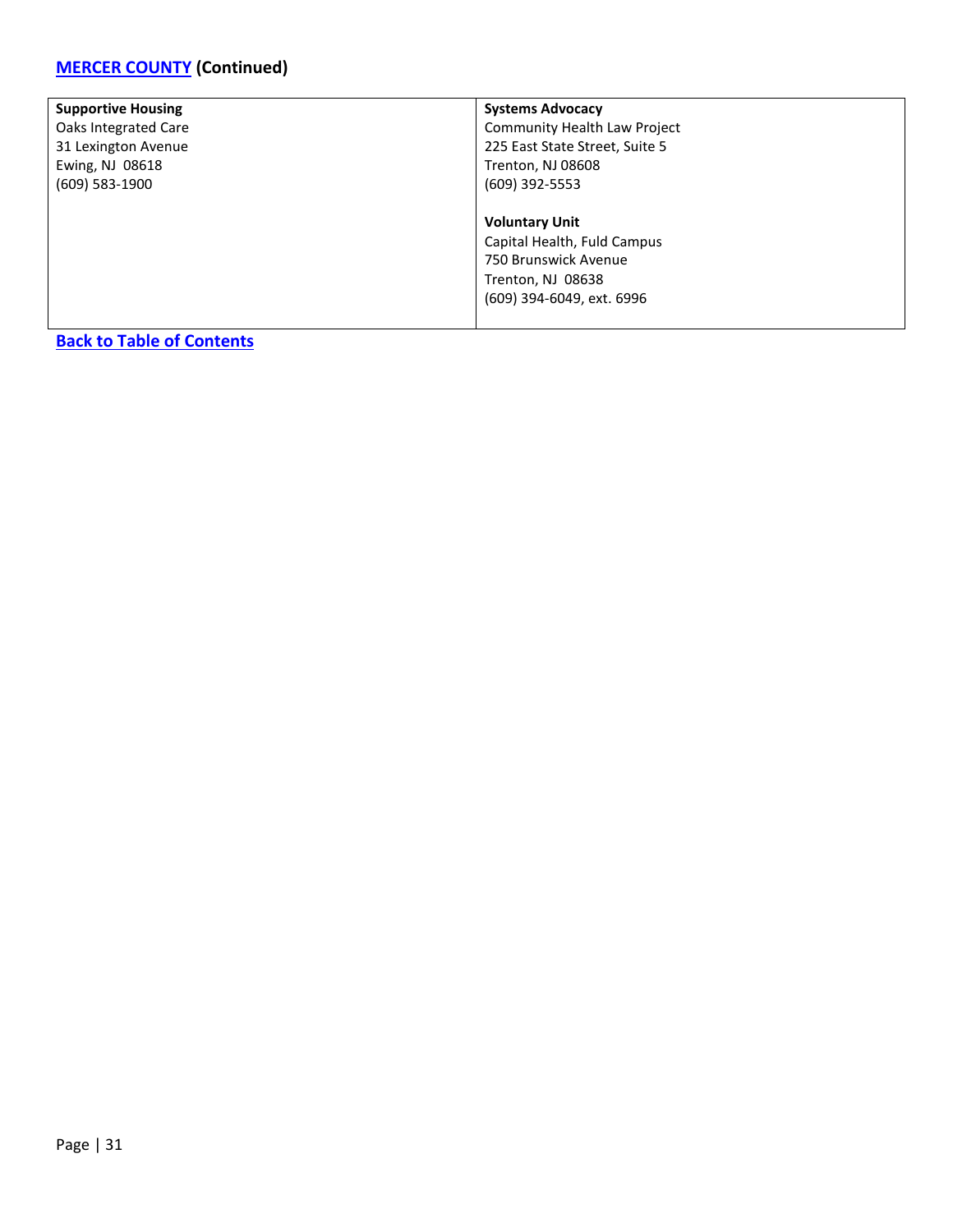### <span id="page-31-0"></span>**[MIDDLESEX COUNTY](#page-31-0)**

| <b>Acute Care Family Support</b>                                   | <b>County Mental Health Board</b>                                  |
|--------------------------------------------------------------------|--------------------------------------------------------------------|
| Rutger's University Behavioral Health Care                         | Middlesex Co. Office of Human Services                             |
| 671 Hoes Lane                                                      | JFK Square - 5 <sup>th</sup> Floor                                 |
| Piscataway, NJ 08855                                               | New Brunswick, NJ 08901                                            |
|                                                                    |                                                                    |
| (732) 235-6184                                                     | (732) 745-4313                                                     |
| <b>Deaf Enhanced Screening Center</b>                              | <b>Deaf Enhanced STCF</b>                                          |
| <b>Trinitas Regional Medical Center</b>                            | <b>Trinitas Regional Medical Center</b>                            |
| 925 East Jersey Street                                             | 655 East Jersey Street                                             |
| Elizabeth, NJ 07201                                                | Elizabeth, NJ 07201                                                |
| (908) 994-8131                                                     | (908) 994-7205                                                     |
|                                                                    |                                                                    |
| Early Intervention Support Services (Crisis Intervention Services) | <b>Homeless Services (PATH)</b>                                    |
| Rutger's University Behavioral Health Care North                   | Catholic Charities, Diocese of Metuchen                            |
| 667 Hoes Lane West                                                 | 26 Safran Avenue                                                   |
| Piscataway, NJ 08855                                               | Edison, NJ 08837                                                   |
| (732) 235-4422                                                     | (732) 729-0850                                                     |
| <b>Homeless Service (PATH)</b>                                     | <b>Integrated Case Management Services</b>                         |
| Rutger's University Behavioral Health Care                         | Rutger's University Behavioral Health Care                         |
| 151 Centennial Avenue                                              | 151 Centennial Avenue                                              |
|                                                                    |                                                                    |
| Piscataway, NJ 08855                                               | Piscataway, NJ 08855                                               |
| (732) 235-6184                                                     | (732) 235-6184                                                     |
| <b>Intensive Family Support Services</b>                           | <b>Intensive Outpatient Treatment and Support Services (IOTSS)</b> |
| Rutger's University Behavioral Health Care                         | Rutger's University Behavioral Health Care                         |
| 151 Centennial Avenue                                              | 303 George Street                                                  |
| Piscataway, NJ 08855                                               | New Brunswick, NJ 08901                                            |
| (732) 235-6184                                                     | (732) 235-6800                                                     |
|                                                                    |                                                                    |
| <b>Outpatient</b>                                                  | <b>Outpatient</b>                                                  |
| Rutger's University Behavioral Health Care                         | Rutger's University Behavioral Health Care                         |
| 100 Metroplex                                                      | 4326 Route 1 No.                                                   |
| Edison, NJ 08817                                                   | Monmouth Junction, NJ 08852                                        |
| (800) 969-5300                                                     | (732) 235-8799                                                     |
| Outpatient                                                         | <b>Outpatient</b>                                                  |
| Catholic Charities, Diocese of Metuchen                            | George J. Otlowski Mental Health Center                            |
| 288 Rues Lane                                                      | 570 Lee Street                                                     |
| East Brunswick, NJ 08816                                           | Perth Amboy, NJ 08861                                              |
| (732) 257-6100 or (800) 655-9491                                   | (732) 442-1666                                                     |
|                                                                    |                                                                    |
| <b>Outpatient</b>                                                  | <b>Partial Care</b>                                                |
| Rutger's University Behavioral Health Care                         | George J. Otlowski Mental Health Center                            |
| 303 George Street                                                  | 570 Lee Street                                                     |
| New Brunswick, NJ 08901                                            | Perth Amboy, NJ 08861                                              |
| (800) 969-5300                                                     | (732) 442-1666                                                     |
|                                                                    |                                                                    |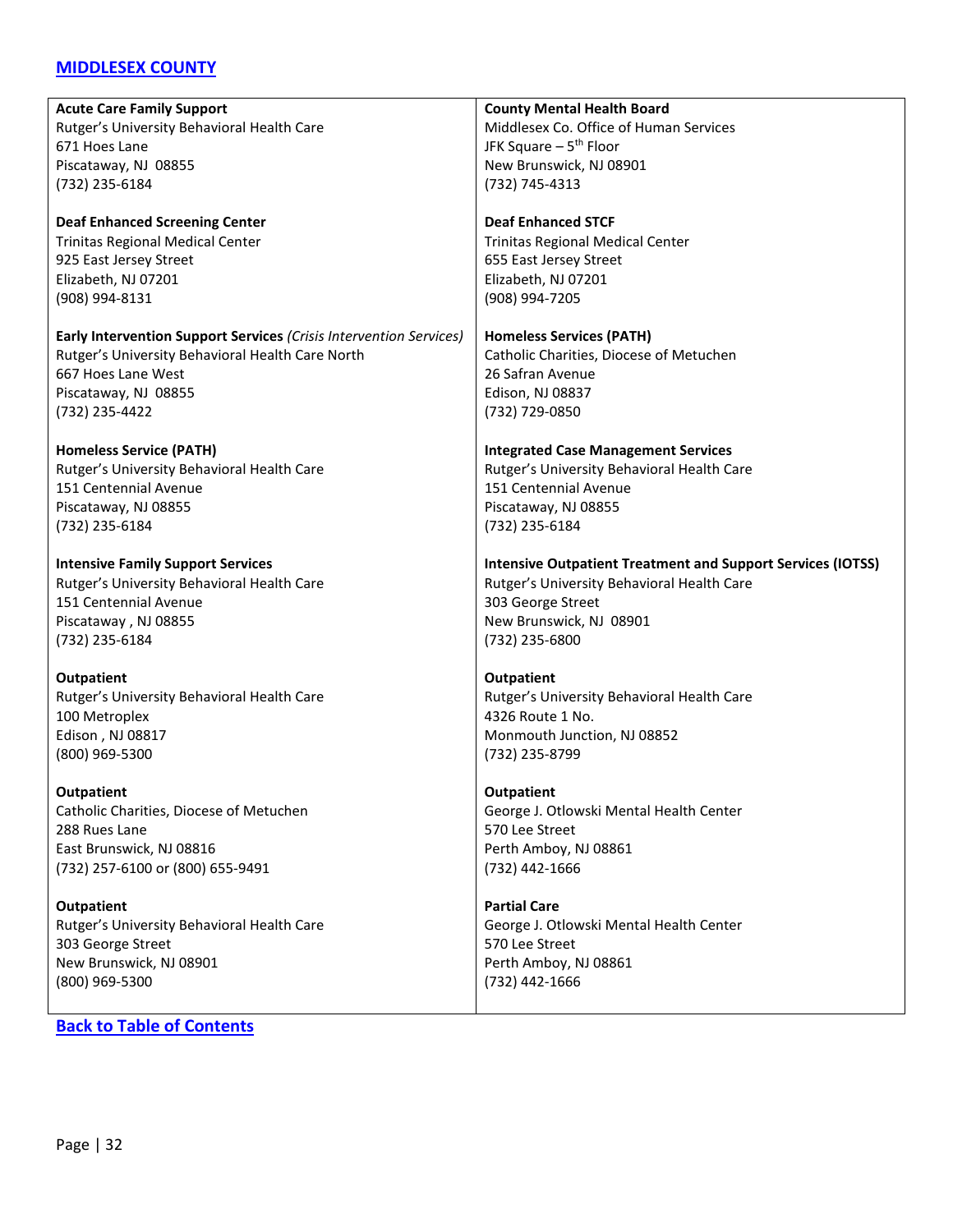# **[MIDDLESEX COUNTY](#page-31-0) (Continued)**

| <b>Partial Care</b>                                    | PRIMARY SCREENING CENTER for MIDDLESEX                    |
|--------------------------------------------------------|-----------------------------------------------------------|
| Rutger's University Behavioral Health Care             | Rutger's University Behavioral Health Care                |
| 667 Hoes Lane                                          | 671 Hoes Lane                                             |
| Piscataway, NJ 08855                                   | Piscataway, NJ 08855-1392                                 |
| (732) 235-5910                                         | HOTLINE: 1 (855) 515-5001 or 1 (855) 515-5700             |
|                                                        |                                                           |
| <b>Program of Assertive Community Treatment (PACT)</b> | <b>Emergency Services - Affiliated w/Screening Center</b> |
| Catholic Charities, Diocese of Metuchen                | Raritan Bay Medical Center                                |
| 26 Safran Avenue                                       | 530 New Brunswick Avenue                                  |
| Edison, NJ 08837                                       | Perth Amboy, NJ 08861                                     |
| (732) 646-4039                                         | (732) 324-5094                                            |
|                                                        |                                                           |
| <b>Program of Assertive Community Treatment (PACT)</b> | <b>Program of Assertive Community Treatment (PACT)</b>    |
| Catholic Charities, Diocese of Metuchen                | Catholic Charities, Diocese of Metuchen                   |
| 288 Rues Lane                                          | 319 Maple Street                                          |
| East Brunswick, NJ 08816                               | Perth Amboy, NJ 08861                                     |
| (732) 257-6100, ext. 125                               | (732) 857-3894                                            |
|                                                        |                                                           |
| <b>Residential Intensive Support Team (RIST)</b>       | <b>Residential Services</b>                               |
| Bridgeway Rehabilitation Services, Inc.                | <b>Triple C Housing</b>                                   |
| 720 King Georges Road, Suite 310                       | 1 Distribution Way                                        |
| Fords, NJ 08863                                        | Monmouth Junction, NJ 08852                               |
| (732) 771-2300                                         | (609) 655-3950 or (732) 745-0920                          |
|                                                        |                                                           |
| <b>Residential Services</b>                            | <b>Residential Services</b>                               |
| Triple C Housing, Inc.                                 | Rutger's University Behavioral Health Care                |
| 316 Livingston Avenue                                  | 671 Hoes Lane                                             |
| New Brunswick, NJ 08901                                | Piscataway, NJ 08855                                      |
| (732) 745-0920                                         | (732) 235-5353                                            |
|                                                        |                                                           |
| <b>Residential Services</b>                            | <b>Residential Services</b>                               |
| <b>Volunteers of America - Northern NJ</b>             | <b>SERV Centers of NJ</b>                                 |
| 205 West Milton Avenue                                 | 491 S. Washington Avenue                                  |
| Rahway, NJ 07065                                       | Piscataway, NJ 08854                                      |
| (732) 827-2444, Ext. 301                               | (732) 968-7111                                            |
|                                                        |                                                           |
| <b>Residential Services</b>                            | <b>Self-Help Center</b>                                   |
| Easter Seal Society of NJ                              | Moving Forward SHC                                        |
| Middlesex Behavioral Health Services                   | 96 Bayard Street                                          |
| 1 Kimberly Road                                        | Lower Level - Suite B17                                   |
| East Brunswick, NJ 08816                               | New Brunswick, NJ 08903                                   |
| (908) 257-6662                                         | (732) 317-2920                                            |
|                                                        |                                                           |
| <b>Short Term Care Facility</b>                        | <b>Short Term Care Facility</b>                           |
| Monmouth Medical Center/Barnabas                       | Princeton House                                           |
| 300 Second Avenue                                      | 905 Herrontown Road                                       |
| Long Branch, NJ 07740                                  | Princeton, NJ 08540                                       |

(609) 497-2651

# **[Back to Table of Contents](#page-1-0)**

(732) 923-6901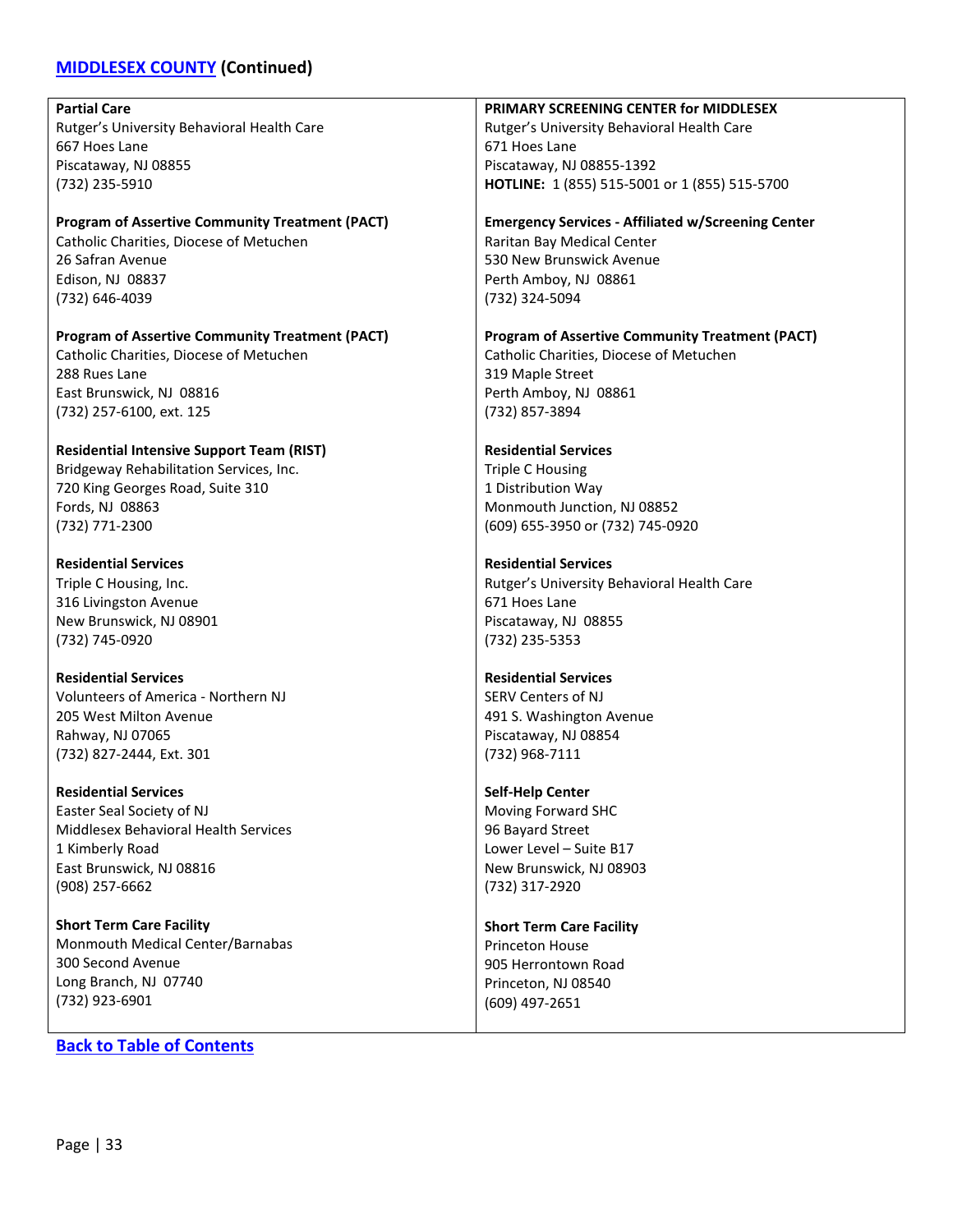### **[MIDDLESEX COUNTY](#page-31-0) (Continued)**

**Short Term Care Facility** Raritan Bay Medical Center 530 New Brunswick Avenue Perth Amboy, NJ 08861 (732) 324-5119

**Supported Employment Services** Rutger's University Behavioral Health Care 195 New Street New Brunswick, NJ 08901 (732) 235-6903

**Supportive Housing** Volunteers of America Northern NJ Division 205 West Milton Avenue Rahway, NJ 07065 (732) 827-2444

**Systems Advocacy** Central Jersey Legal Services, Inc. 317 George Street, Suite 201 New Brunswick, NJ 08901-2006 (732) 324-1613

**Voluntary Unit** Raritan Bay Medical Center Center for Living 530 New Brunswick Avenue Perth Amboy, NJ 08861 (732) 324-5105

Trinitas Regional Medical Center 655 E. Jersey Street  $-2^{nd}$  Floor, 2 North Elizabeth, NJ 07206 (908) 994-7275 **Supported Education**

**Short Term Care Facility**

Bridgeway Rehabilitation Services 1023 Commerce Avenue, 2nd Floor Union, NJ 07083 (908) 686-2956

**Supportive Housing** Rutger's University Behavioral Health Care 100 Bayard Street New Brunswick, NJ 08901 (732) 235-5353

### **Supportive Housing**

SERV Centers of NJ 491 So. Washington Avenue Piscataway, NJ 08854 (732) 968-7111

**Systems Advocacy**

Community Health Law Project 225 East State Street – Suite 5 Trenton, NJ 08608 (609) 392-5553

**Voluntary Unit (Adult Inpatient)** UMDNJ-UBHC 671 Hoes Lane Piscataway, NJ 08855 (732) 235-4377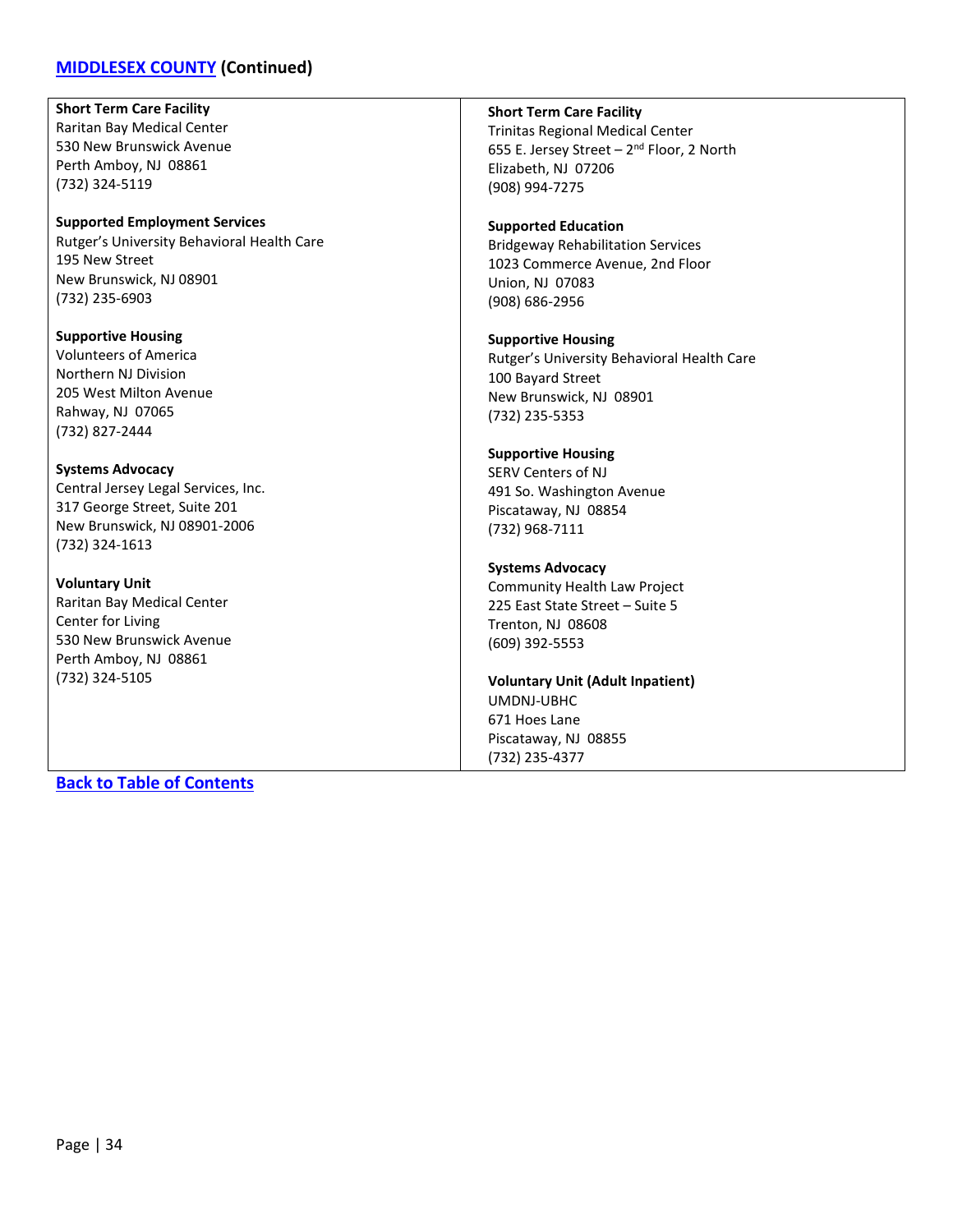### <span id="page-34-0"></span>**[MONMOUTH COUNTY](#page-34-0)**

| <b>Acute Care Family Support</b>                                   | <b>County Mental Health Board</b>                       |
|--------------------------------------------------------------------|---------------------------------------------------------|
| <b>Monmouth Medical Center</b>                                     | Monmouth Co. Div. of Mental Health & Addiction Services |
| 300 Second Avenue                                                  | 3000 Kozloski Road                                      |
| Long Branch, NJ 07740                                              | Freehold, NJ 07728                                      |
| (732) 923-6999                                                     | (732) 431-6451                                          |
| Early Intervention Support Services (Crisis Intervention Services) | <b>Homeless Services (PATH)</b>                         |
| <b>Monmouth Medical Center</b>                                     | Mental Health Association of Monmouth County            |
| West Side Plaza                                                    | 119 Ave @ the Commons - Suite 5                         |
| 3301 Highway 66 - Building B, 1st Floor                            | Shrewsbury, NJ 07701                                    |
| Neptune, NJ 07753                                                  | (732) 542-6422                                          |
| (732) 922-1042                                                     |                                                         |
|                                                                    | <b>Intensive Family Support Services</b>                |
| <b>Integrated Case Management Services</b>                         | Mental Health Association of Monmouth County            |
| <b>CPC Behavioral Healthcare</b>                                   | 119 Avenue at the Common - Suite 5                      |
| 22 Court Street                                                    | Shrewsbury, NJ 07702                                    |
| Freehold, NJ 07728                                                 | (732) 542-6422                                          |
| (732) 780-2012                                                     |                                                         |
|                                                                    | <b>Outpatient</b>                                       |
| <b>Outpatient</b>                                                  | <b>Monmouth Medical Center</b>                          |
| Jersey Shore Medical Center                                        | 75 North Bath Avenue                                    |
| Parkway 100                                                        | Long Branch, NJ 07740                                   |
| 3535 Rt. 66 - Building 5                                           | (732) 923-5222                                          |
| Neptune, NJ 07753                                                  |                                                         |
| (732) 643-4400                                                     | <b>Outpatient</b>                                       |
|                                                                    | <b>Riverview Medical Center</b>                         |
| <b>Outpatient</b>                                                  | <b>Booker Behavioral Health</b>                         |
| <b>CPC Behavioral Healthcare</b>                                   | 661 Shrewsbury Avenue                                   |
| 270 Highway 35                                                     | Shrewsbury, NJ 07702                                    |
| Red Bank, NJ 07701                                                 | (732) 345-3400                                          |
| (732) 842-2000                                                     |                                                         |
|                                                                    | <b>Partial Care</b>                                     |
| Outpatient                                                         | <b>Riverview Medical Center</b>                         |
| <b>CPC Behavioral Healthcare</b>                                   | <b>Booker Behavioral Health</b>                         |
| Aberdeen Counseling Center                                         | 661 Shrewsbury Avenue                                   |
| 1088 Highway 34                                                    | Shrewsbury, NJ 07702                                    |
| Aberdeen, NJ 07747                                                 | (732) 345-3400                                          |
| (732) 290-1700                                                     |                                                         |
| <b>Partial Care</b>                                                |                                                         |
| Monmouth Medical Center                                            |                                                         |
| 75 North Bath Avenue                                               |                                                         |
| Long Branch, NJ 07740                                              |                                                         |

**[Back to Table of Contents](#page-1-0)**

(732) 923-6500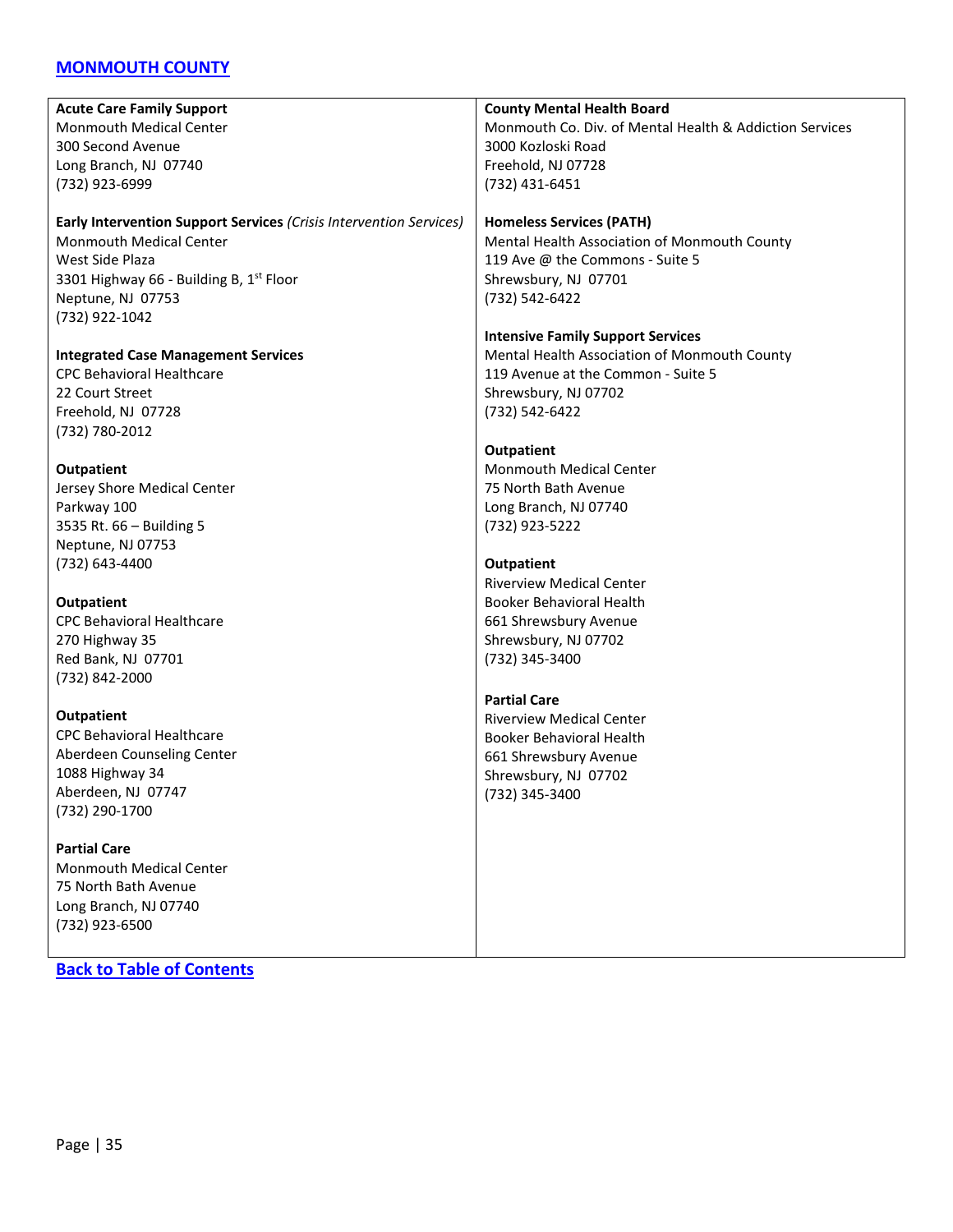### **[MONMOUTH COUNTY](#page-34-0) (Continued)**

**Partial Care** CPC Behavioral Healthcare 1088 Highway 34 Aberdeen, NJ 07747 (732) 290-1700 **PRIMARY SCREENING CENTER for MONMOUTH** Monmouth Medical Center 300 Second Avenue Long Branch, NJ 07740 **HOTLINE:** (732) 923-6999 *Emergency Services - Affiliated w/Screening Center* Centra State Medical Center 901 West Main Street Freehold, NJ 07728 (732) 294-2595 **Program of Assertive Community Treatment (PACT)** CPC Behavioral Healthcare 270 Highway 35 Red Bank, NJ 07701 (732) 842-2000 **Residential Services** CPC Behavioral Healthcare Aberdeen Center 1088 Highway 34 Aberdeen, NJ 07747 (732) 290-1700 **Residential Services** Collaborative Support Program (CSP), Inc. 11 Spring Street Freehold, NJ 07728 (732) 780-1175 or (800) 227-3729 **Partial Care** Jersey Shore Medical Center 1011 Bond Street Asbury Park, NJ 07712 (732) 869-2760 *Emergency Services - Affiliated w/Screening Center* Jersey Shore University Medical Center 1945 Corlies Avenue, Route 33 Neptune, NJ 07753 (732) 776-4555 Riverview Medical Center 1 Riverview Plaza Red Bank, NJ 07701 (732) 450-2870 **Residential Services** Easter Seal Society of NJ 615 Hope Road Victoria Plaza Eatontown, NJ 07712 (732) 380-0390 **Residential Services** Declarations 345 Union Hill Road - Building 2 - Suite C Manalapan, NJ 07726 (732) 792-6990 **Self-Help Center** The C.A.R.E. Center 80 Steiner Ave. Neptune City, NJ 07753

**Self-Help Center** Freehold Self-Help Center 17 Bannard St., Suite 22 Freehold, NJ 07728 (732) 625-9485

**Short Term Care Facility** Centra State Medical Center 901 West Main Street Freehold, NJ 07728 (732) 294-2858

**[Back to Table of Contents](#page-1-0)**

*Emergency Services - Affiliated w/Screening Center*

(732) 455-5358

**Short Term Care Facility** Monmouth Medical Center/St. Barnabas 300 Second Avenue Long Branch, NJ 07740 (732) 923-6901

**Supported Education** Preferred Behavioral health of NJ 725 Airport Road Lakewood, NJ 08701 (732) 367-5439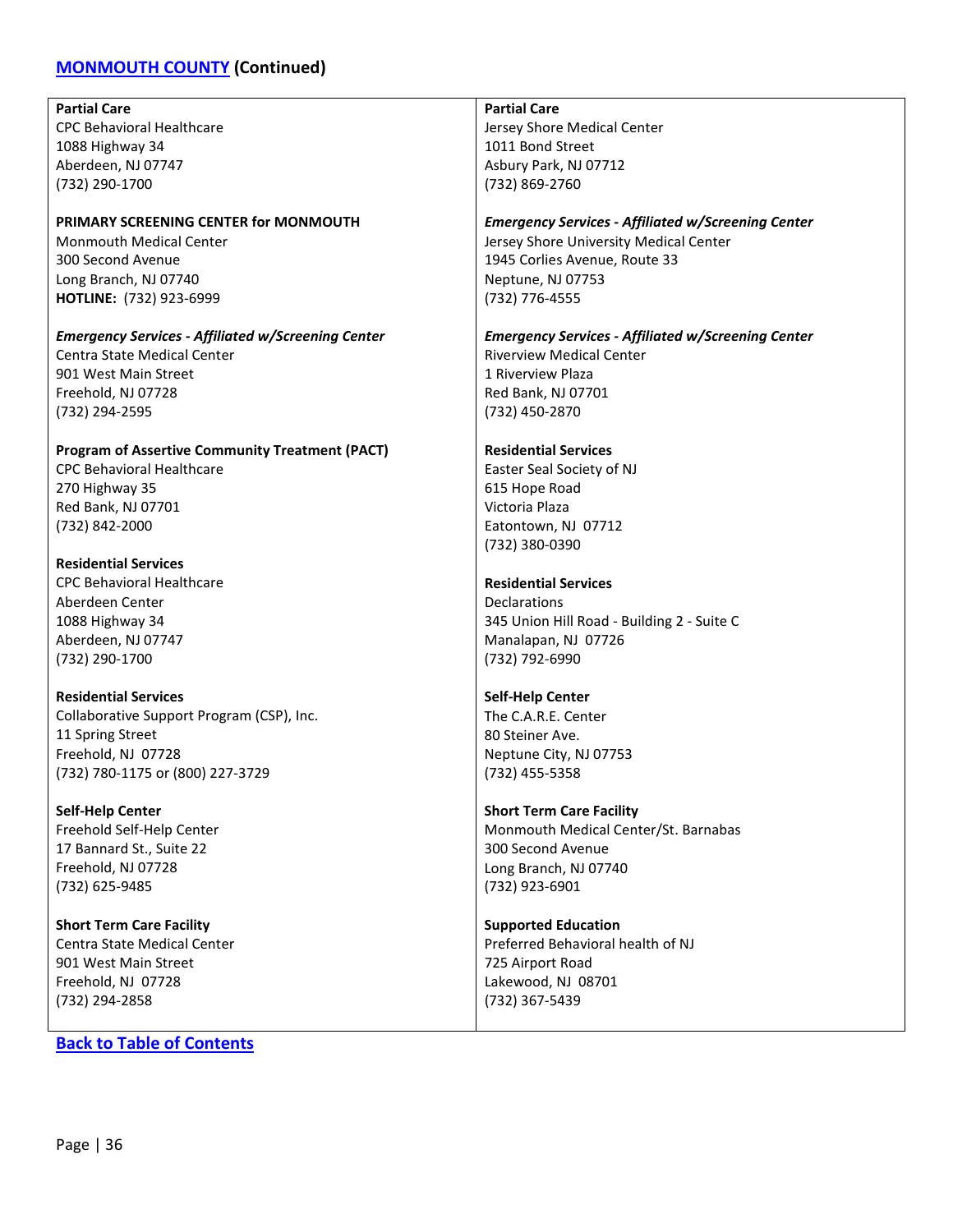### **[MONMOUTH COUNTY](#page-34-0) (Continued)**

**Supported Employment Services** CPC Behavioral Healthcare 1088 Highway 34 Aberdeen, NJ 07747 (732) 290-1700

**Supportive Housing** CPC Behavioral Healthcare 1088 Highway 34 Aberdeen, NJ 07747 (732) 290-1700

**Supportive Housing** Mental Health Association of Monmouth 119 Ave @ the Commons - Suite 5 Shrewsbury, NJ 07702 (732) 542-6422

**Supportive Housing** Collaborative Support Programs of NJ (CSP) 11 Spring Street Freehold, NJ 07728 (732) 780-1175

**Systems Advocacy** City of Asbury Park 1 Municipal Plaza Asbury Park, NJ 07712 (732) 502-5731

**Voluntary Unit** Centra State Medical Center 901 West Main Street Freehold, NJ 07728 (732) 294-2850

**Voluntary Unit** Riverview Hospital 1 Riverview Plaza (Lower Level 1) Red Bank, NJ 07701 (732) 530-2478

**[Back to Table of Contents](#page-1-0)**

**Supportive Housing**

Easter Seal Society of NJ 615 Hope Road - Building 3 - 1st Floor Eatontown, NJ 07724 (732) 380-0390

**Supportive Housing** Declarations 223 Taylors Mills Road Manalapan, NJ 07726 (732) 792-6990

**Supportive Housing** Triple C Housing, Inc. 1 Distribution Way Monmouth Junction, NJ 08852 (732) 297-5840

**Systems Advocacy** Community Health Law Project One Main Street. Suite 413 Eatontown, NJ 07724 (732) 380-1012

**Voluntary Unit** Monmouth Medical Center 300 Second Avenue Long Branch, NJ 07740 (732) 923-6909

**Voluntary Unit** Jersey Shore Medical Center Rosa II 1945 Rt. 33 Neptune, NJ 07753 (732) 776-4369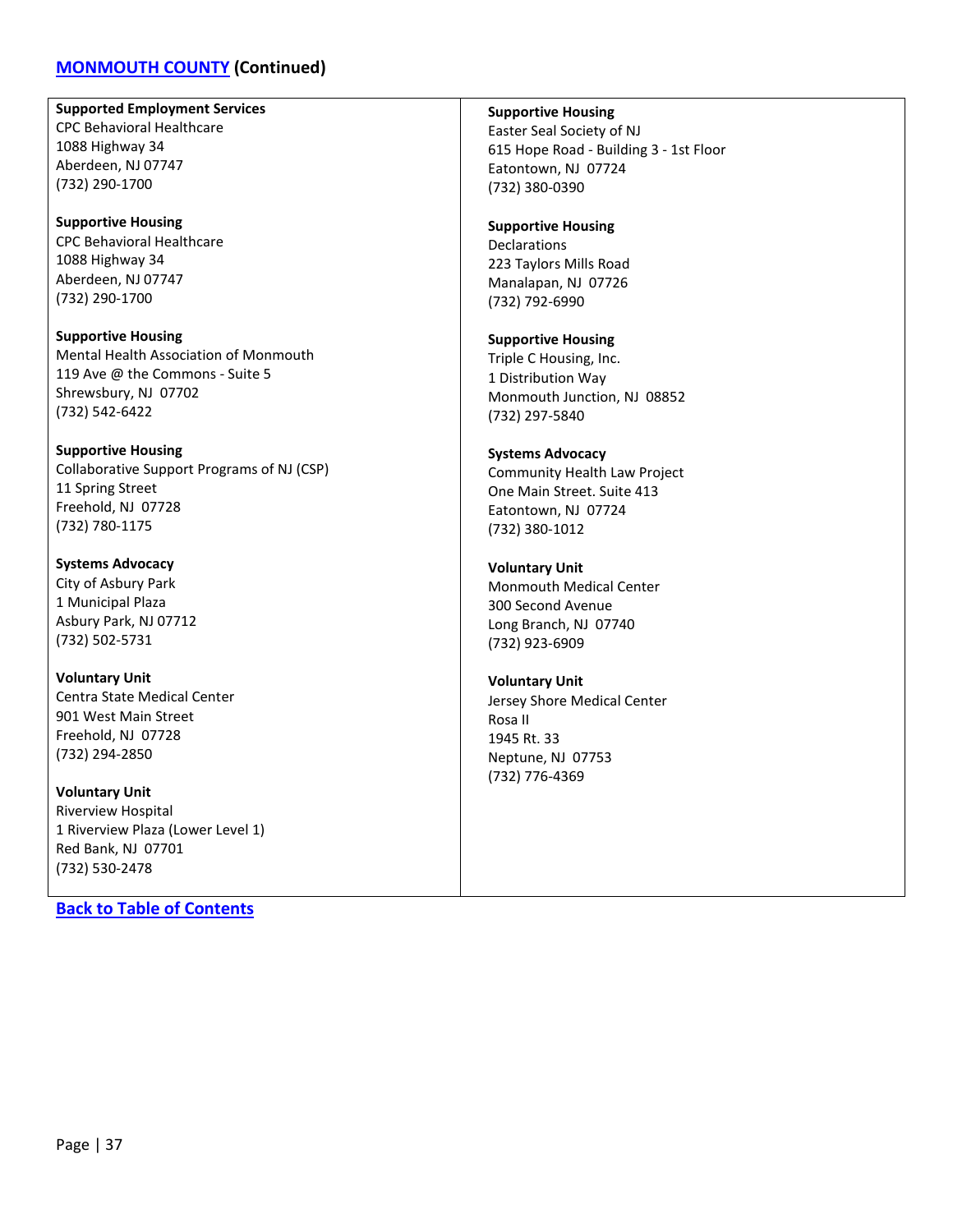### <span id="page-37-0"></span>**[MORRIS COUNTY](#page-37-0)**

**County Mental Health Board** Morris County Department of Human Services 30 Schuyler Place – 3rd Floor Morristown, NJ 07960-0900 (973) 285-6852

**Deaf Enhanced Screening Center** St. Clare's Hospital 25 Pocono Road Denville, NJ 07834 **HOTLINE:** (973) 625-6150

**Homeless Services (PATH)** Mental Health Association of Morris County 100 Route 46 - Bldg. C Mountain Lakes, NJ 07046 (973) 334-3496

**Intensive Family Support Services** St. Clare's Behavioral Health 50 Morris Avenue Denville, NJ 07834 (973) 625-7095

**Justice Involved Services** Mental Health Association in Morris County 100 Route 46 East, Building C Mountain Lakes, NJ 07046 (973) 334-3496

**Outpatient** New Bridge Services, Inc. 7 Industrial Avenue Pequannock, NJ 07440 (973) 839-2520

**PRIMARY SCREENING CENTER for MORRIS**

St. Clare's Hospital 25 Pocono Road Denville, NJ 07834 **HOTLINE:** (973) 625-0280

*Emergency Services - Affiliated w/Screening Center*

Morristown Memorial Hospital 100 Madison Avenue Morristown, NJ 07962 **HOTLINE:** (973) 971-5402

**Deaf Enhanced STCF**

(973) 334-3496

St. Clare's Behavioral Health 130 Powerville Road Boonton, NJ 07005 (973) 316-1868

**Early Intervention Support Services** *(Crisis Intervention Services)* St. Clare's Hospital Behavioral Health

4 Pocono Road Denville, NJ 07834 (973) 625-0096 **Toll Free:** (888) 476-2660

**Integrated Case Management Services** Mental Health Association of Morris County 100 Route 46E - Bldg. C Mountain Lakes, NJ 07046

**Intensive Outpatient Treatment and Support Services (IOTSS)** Enhanced Outpatient Services at St. Clare's Hospital 50 Morris Avenue Denville, NJ 07834 (973) 625-7095

**Outpatient** St. Clare's Behavioral Health 50 Morris Avenue Denville, NJ 07834 (973) 625-7009 or (973) 625-7045

**Partial Care** St. Clare's Behavioral Health 50 Morris Avenue Denville, NJ 07834 (973) 625-7045

*Emergency Services - Affiliated w/Screening Center* Chilton Medical Center 97 West Parkway Pompton Plains, NJ 07444 **HOTLINE:** (973) 831-5078

**Program of Assertive Community Treatment (PACT)** St. Clare's Behavioral Health 50 Morris Avenue Denville, NJ 07834 (973) 625-7138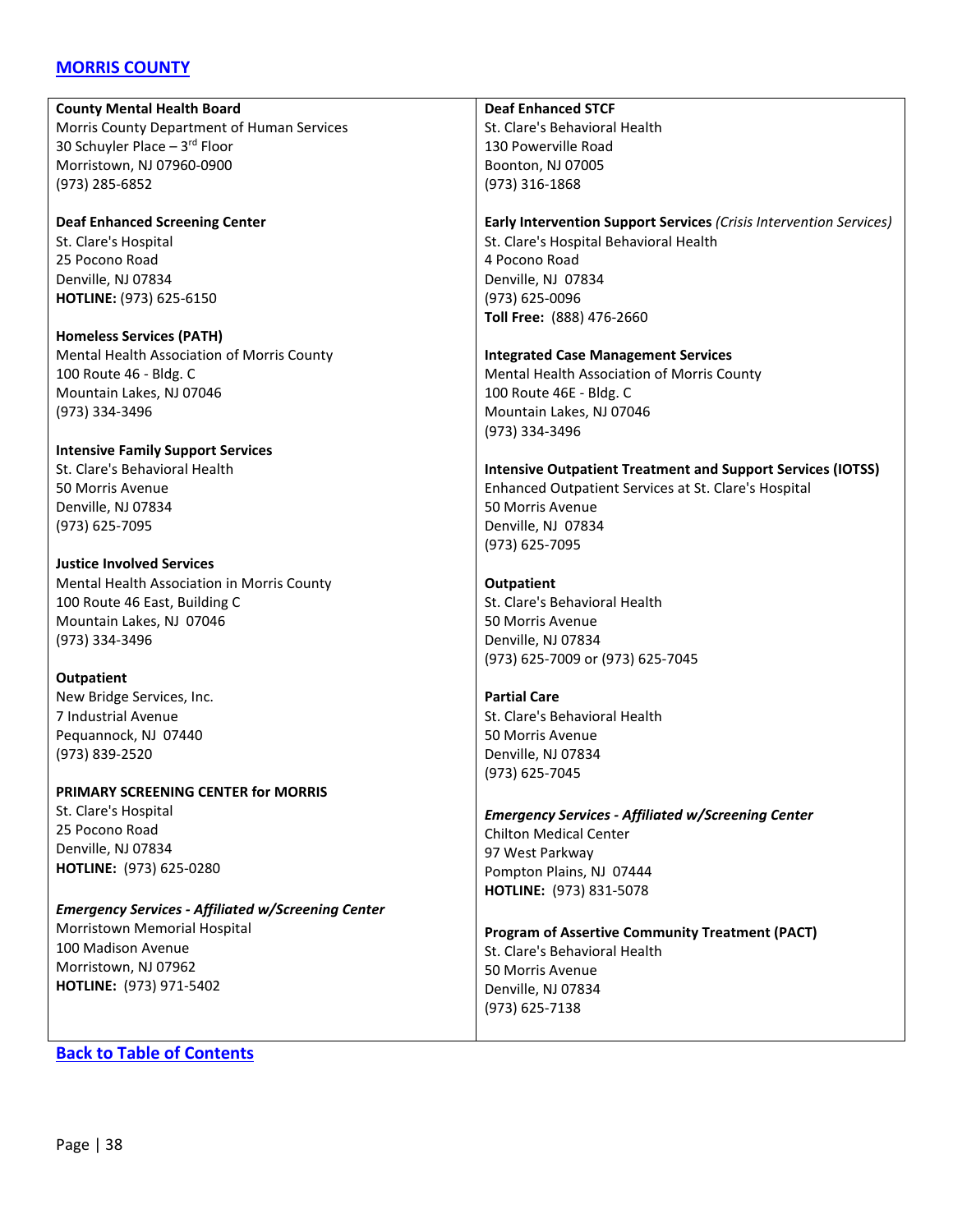### **[MORRIS COUNTY](#page-37-0) (Continued)**

**Residential Intensive Support Team (RIST)** Mental Health Association of Morris County 100 Route 46 East, Building C Mountain Lakes, NJ 07046 (973) 334-3496

**Residential Services** Community Hope, Inc. 959 Route 46 East – Suite 402 Parsippany, NJ 07054 (973) 463-9600

**Self-Help Center** Woody Guthrie SHC Greystone Park Psychiatric Hospital (Cottage 11) 59 Koch Avenue Morris Plains, NJ 07950 (973) 644-5121

**Short Term Care Facility** St. Clare's Hospital, Inc. 130 Powerville Road Boonton, NJ 07005 (973) 316-1905

**Supported Employment Services** St. Clare's Behavioral Health 50 Morris Avenue Denville, NJ 07834 (973) 625-7097

**Supportive Housing** Community Hope, Inc. 959 Route 46 East - Suite 402 Parsippany, NJ 07054 (973) 463-9600

**[Back to Table of Contents](#page-1-0)**

**Residential Services**

New Bridge Services, Inc. 7 Industrial Avenue Pequannock, NJ 07440 (973) 839-2520

**Residential Services**

St. Clare's Behavioral Health 50 Morris Avenue Denville, NJ 07834 (973) 625-7045

**Self-Help Center** Morris SHC 1259 Route 46 E., Bldg. 4, Door 4D Parsippany, NJ 07054 (973) 334-2470

### **Supported Education** St. Clare's Health System

50 Morris Avenue Denville, NJ 07834 (973) 625-7070

**Supportive Housing** New Bridge Behavioral Health P.O. Box 336 Pompton Plains, NJ 07444 (973) 686-2250

**Supportive Housing** St. Clare's Behavioral Health Center 1 Medical Drive Morris Plains, NJ 07950 (973) 298-8642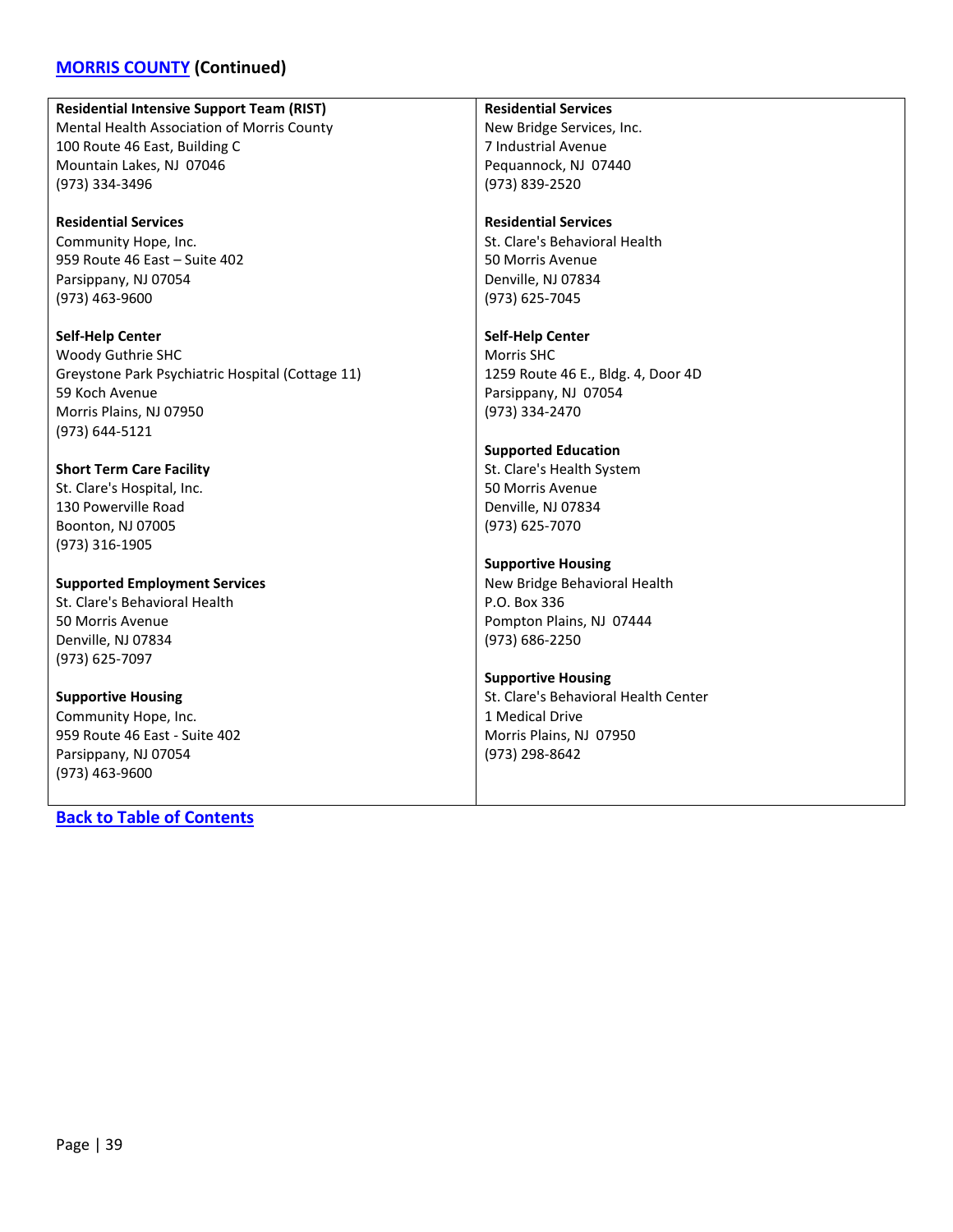# **[MORRIS COUNTY](#page-37-0) (Continued)**

| <b>Systems Advocacy</b>                                                                                     | <b>Supportive Housing</b>                  |
|-------------------------------------------------------------------------------------------------------------|--------------------------------------------|
| Mental Health Association of Morris County                                                                  | <b>Mental Health Association of Morris</b> |
| 100 Route 46E - Bldg. C                                                                                     | 100 Route 46 East, Bldg. C                 |
| Mountain Lakes, NJ 07046                                                                                    | Mountain Lakes, NJ 07045                   |
| (973) 334-3496                                                                                              | (973) 334-3496                             |
| <b>Voluntary Unit</b>                                                                                       | <b>Systems Advocacy</b>                    |
| Morristown Memorial Hospital                                                                                | Legal Services of Northwest Jersey         |
| 100 Madison Avenue                                                                                          | 30 Schuyler Place                          |
| Morristown, NJ 07960                                                                                        | Morristown, NJ 07960-0900                  |
| (973) 971-5501                                                                                              | (973) 285-6911                             |
| <b>Voluntary Unit</b><br>St. Clare's Hospital<br>130 Powerville Road<br>Boonton, NJ 07005<br>(973) 316-1905 |                                            |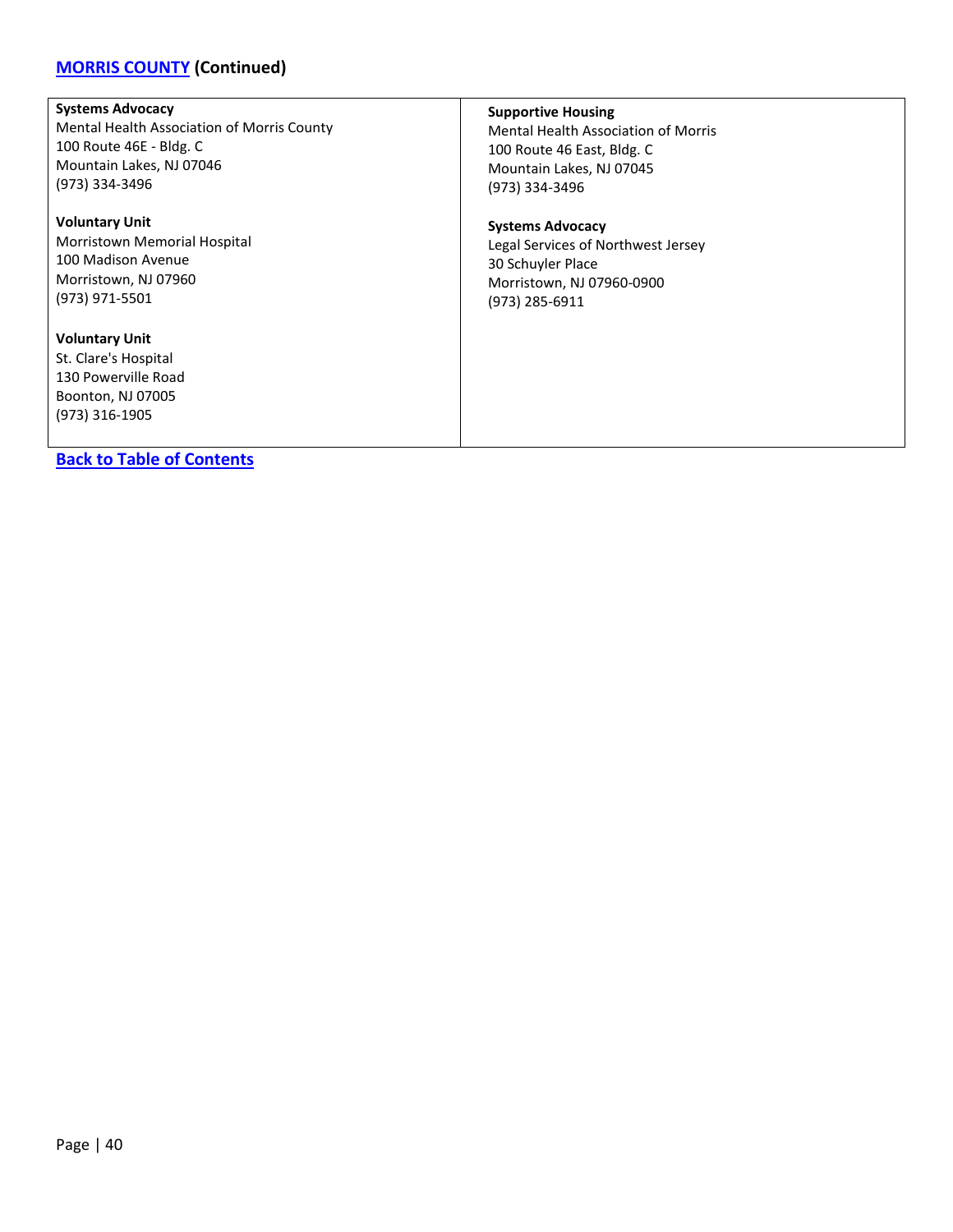### <span id="page-40-0"></span>**[OCEAN COUNTY](#page-40-0)**

**Access Center** Ocean Mental Health Services, Inc. 160 Route 9 Bayville, NJ 08721 (732) 575-1111 or 1 (877) 621-0445

**County Mental Health Board** Ocean County Human Services 1027 Hooper Avenue - Bldg. 2 Toms River, NJ 08754-2191 (732) 506-5374

**Deaf Enhanced Screening Center** Monmouth Medical Center Southern Campus (Barnabas Health) 600 River Avenue Lakewood, NJ 08701 (732) 886-4474

**Early Intervention Support Services** Community Resource for Emergency Support and Treatment Ocean Mental Health Services 1376 Route 9 Toms River, NJ 08754 (732) 240-3760

**Intensive Family Support Services** Ocean Mental Health Services, Inc. 160 Route 9 Bayville, NJ 08721 (732) 349-3535

**Intensive Outpatient Treatment & Support Services** Preferred Behavioral Health of NJ 725 Airport Road Lakewood, NJ 08701 (732) 276-1510, ext. 5207

**Justice Involved Services** Preferred Behavioral Health of NJ 591 Lakehurst Road Toms River, NJ 08755 (732) 323-3664

(732) 330-8286 (after hours)

**Outpatient** Preferred Behavioral Health of NJ 700 Airport Road Lakewood, NJ 08701 (732) 367-4700

### **[Back to Table of Contents](#page-1-0)**

**Access Center** Preferred Behavioral Health 700 Airport Road Lakewood, NJ 08701 (732) 367-1602

**Crisis Diversion** Ocean Mental Health Services, Inc. 687 Route 9 Bayville, NJ 08721 (732) 269-4849

**Deaf Enhanced STCF** St. Barnabas Behavioral Health Center 1691 Route 9 Toms River, NJ 08753 (732) 914-1688

**Homeless Services (PATH**) Ocean Mental Health Services, Inc. 687 Route 9 Bayville, NJ 08721 (732) 269-4849

**Homeless Services (PATH)** Preferred Behavioral Health of NJ 725 Airport Road Lakewood, NJ 08701 (732) 367-2665

**Integrated Case Management Services** Preferred Behavioral Health of NJ 591 Lakehurst Road Toms River, NJ 08755 (732) 323-3664

**Involuntary Outpatient Commitment** Ocean Mental Health Services 687 Route 9 Bayville, NJ 08721 (732) 269-4849

**Outpatient** Ocean Mental Health Services, Inc. 160 Route 9 Bayville, NJ 08721 (732) 349-5550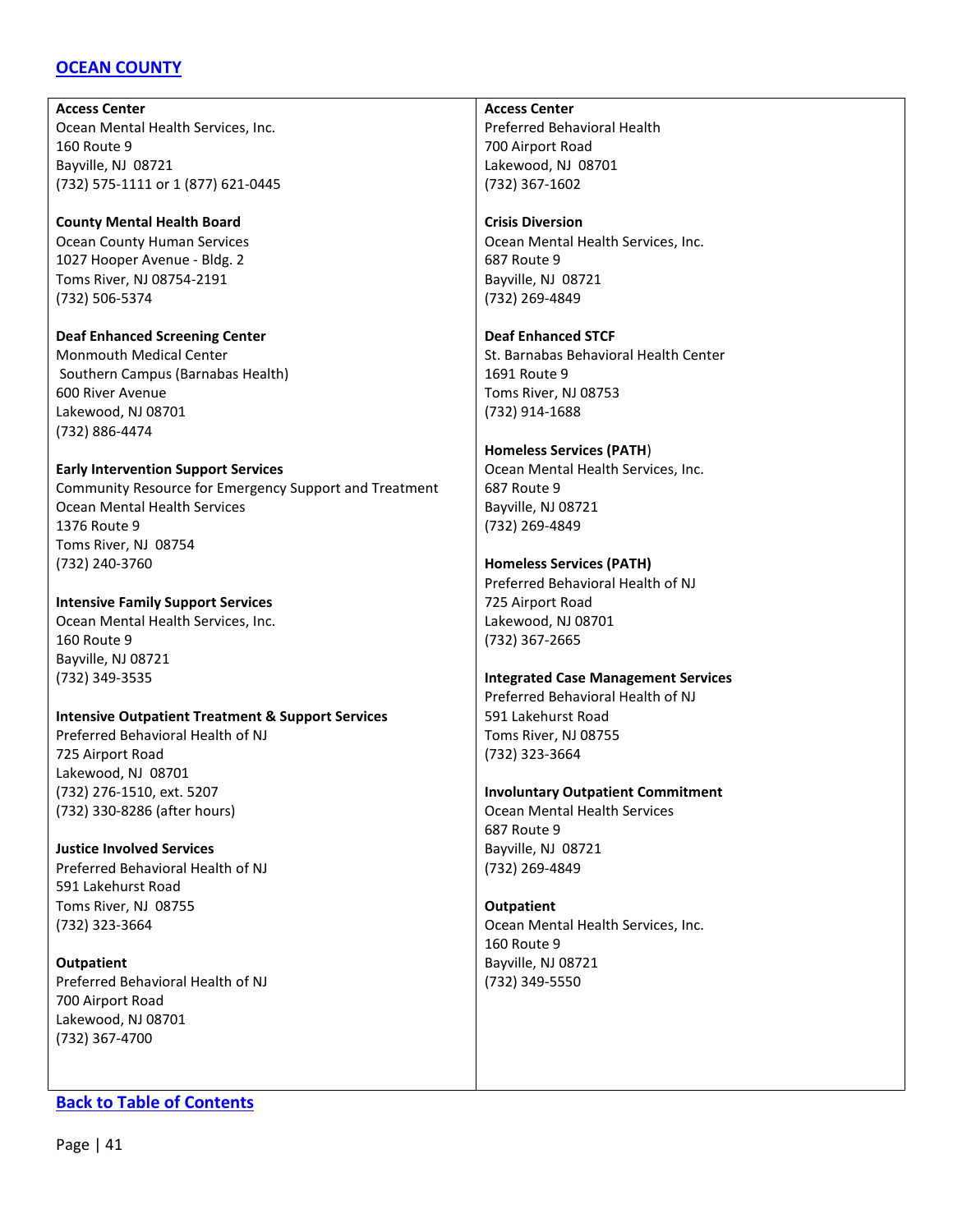### **[OCEAN COUNTY](#page-40-0) (Continued)**

#### **Outpatient**

Ocean Mental Health Services, Inc. 81 Nautilas Drive Manahawkin, NJ 08755 (609) 597-5327

**Partial Care - Project Anchor** Ocean Mental Health Services, Inc. 687 Route 9 Bayville, NJ 08721 (732) 269-4849

**PRIMARY SCREENING CENTER for OCEAN** Monmouth Medical Center (PESS) Southern Campus (Barnabas Health) 600 River Avenue Lakewood, NJ 08701 **HOTLINE**: (732) 886-4474 or (866) 904-4474

**Program of Assertive Community Treatment (PACT)** Northern Office Ocean Mental Health Services, Inc. 122 Lein Street Toms River, NJ 08753 (732) 349-0515 (PACT I)

**Residential Intensive Support Team (RIST)** Resource for Human Development 317 Brick Blvd., Suite 200 Brick, NJ 08723 (732) 920-5000

**Residential Intensive Support Team (RIST)** Resource for Human Development (Coastal Wellness) 2040 Sixth Avenue – Suite C Neptune City, NJ 07753 (732) 361-5845

**Residential Services** Preferred Behavioral Health of NJ 700 Airport Road Lakewood, NJ 08701 (732) 367-2665

**Self-Help Center** Brighter Days SHC 268 Bennetts Mills Road Jackson, NJ 08527 (732) 534-9960

**[Back to Table of Contents](#page-1-0)**

**Partial Care** Preferred Behavioral Health of NJ - D.A.R.E. 700 Airport Road Lakewood, NJ 08701 (732) 367-4700

**Partial Care - Interact & Prime Time**

Preferred Behavioral Health of NJ 725 Airport Road Lakewood, NJ 08701 (732) 367-8859

**Partial Care - Project Recovery** Ocean Mental Health Services, Inc. 160 Route 9 Bayville, NJ 08721 (732) 349-5550

**Program of Assertive Community Treatment (PACT)** Ocean Mental Health Services, Inc. 1057 Route 9 Bayville, NJ 08721 (732) 606-9478 (PACT II)

**Residential Intensive Support Team (RIST) Ocean/Monmouth Program** Resource for Human Development 850 West Main Street Barnegat, NJ 08005 (609) 698-8300

**Residential Services** Ocean Mental Health Services, Inc. 160 Route 9 Bayville, NJ 08721 (732) 349-5550 or (732) 281-1658

**Self-Help Center** Journey to Wellness 226 Route 37 West, Unit 14 Toms River, NJ 08755 (732) 914-1546

**Short Term Care Facility** Monmouth Medical Center Southern Campus (Barnabas Health) 1691 Route 9 Toms River, NJ 08753 (732) 914-3836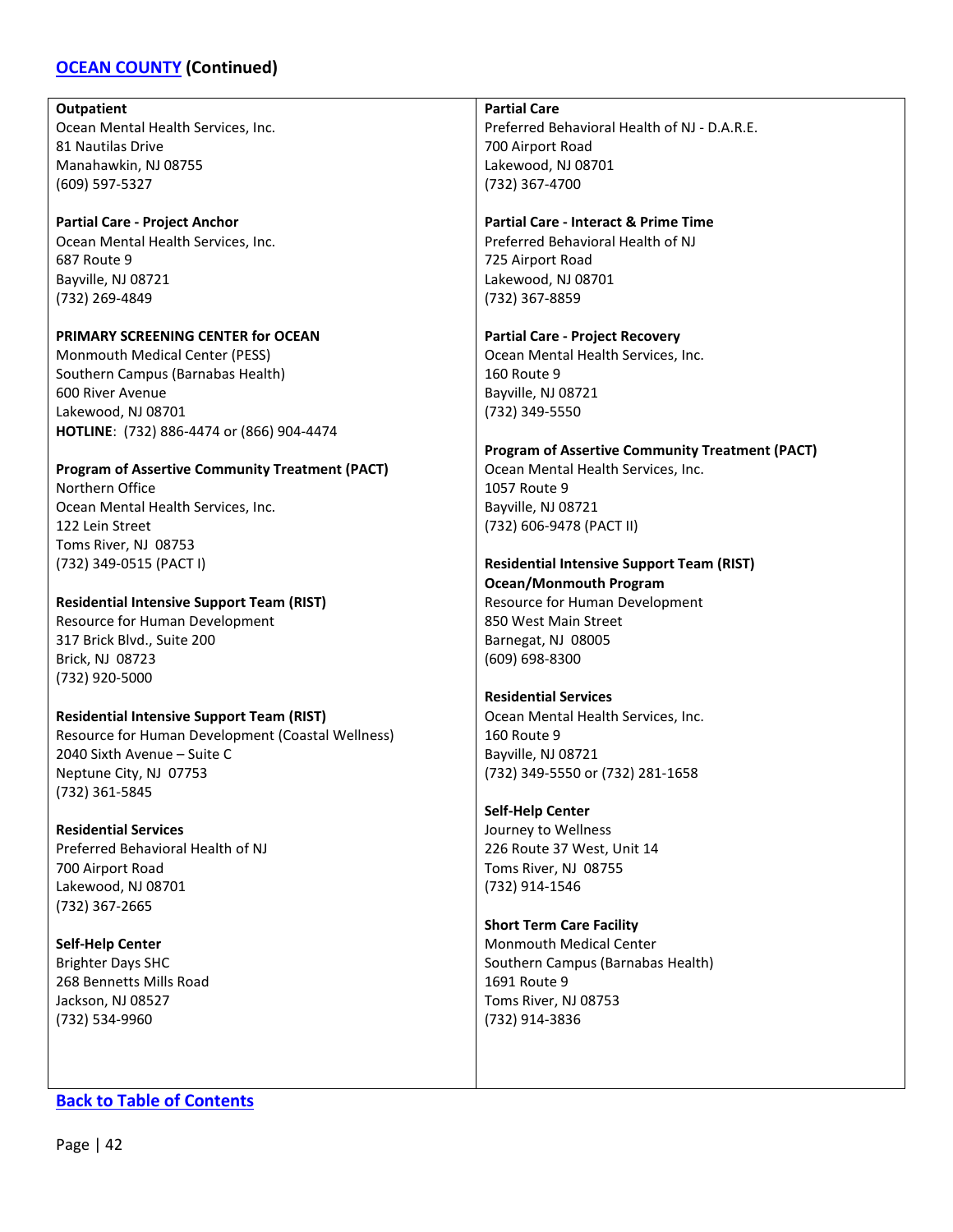### **[OCEAN COUNTY](#page-40-0) (Continued)**

**Short Term Care Facility**

Jersey Shore University Medical Center 1945 Corlies Avenue Neptune, NJ 07754 (732) 776-4361

**Supported Employment Services** Preferred Behavioral Health of NJ 725 Airport Road Lakewood, NJ 08701 (732) 367-5439

**Supportive Housing** Triple C Housing, Inc. 1 Distribution Way Monmouth Junction, NJ 08852 (609) 655-3950

**Supportive Housing** Ocean Mental Health Services, Inc. 160 Route 9 Bayville, NJ 08721 (732) 281-1658

**Systems Advocacy** Mental Health Association of Ocean County 226 Route 37 West, Unit #14 Toms River, NJ 08755 (732) 914-1546

**[Back to Table of Contents](#page-1-0)**

**Supported Education**

Preferred Behavioral Health Services 725 Airport Road Lakewood, NJ 08701 (732) 367-5439

**Supportive Housing** RHD – Ocean/Monmouth 2040 Sixth Avenue – Suite C Neptune City, NJ 07753 (732) 361-5845

**Supportive Housing** Preferred Behavioral Health of NJ 725 Airport Road Lakewood, NJ 08701 (732) 367-2665

### **Supportive Housing** RHD-Ocean 317 Brick Boulevard Brick, NJ 08723 (732) 920-5000

**Systems Advocacy** Community Health Law Project 44 Washington Street, Suite 101 Toms River, NJ 08753 (732) 380-1012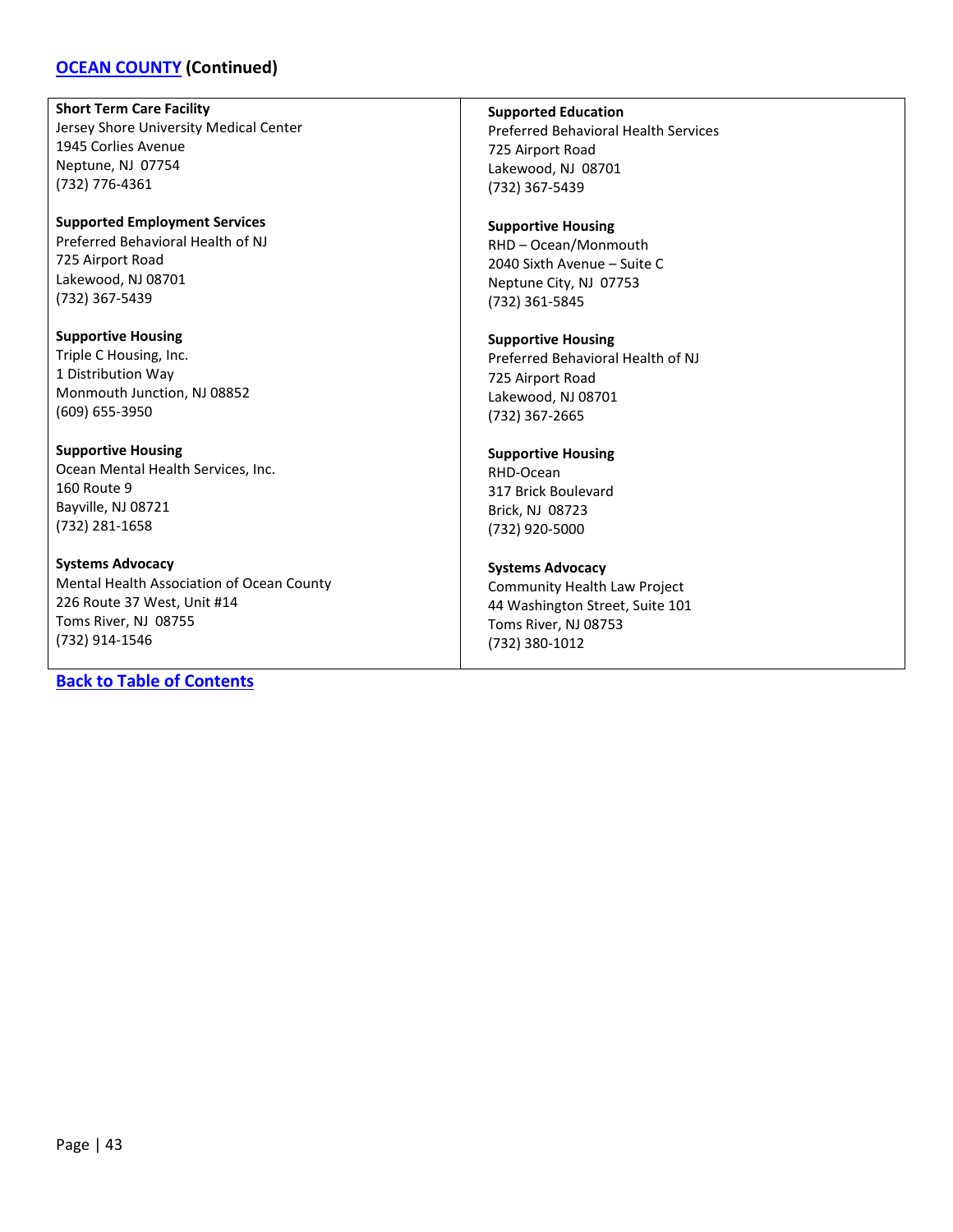### <span id="page-43-0"></span>**[PASSAIC COUNTY](#page-43-0)**

**Acute Care Family Support** Mental Health Association in Passaic County 404 Clifton Avenue Clifton, NJ 07011 (973) 478-4444

**Homeless Services (PATH)** St. Joseph's Regional Medical Center 645 Main Street Paterson, NJ 07503 (973) 754-4781

**Integrated Case Management Services** St. Mary's Hospital Behavioral Health Services - Seton Center 530 Main Avenue Passaic, NJ 07055 (973) 470-3142

**Intensive Family Support Services** Mental Health Association of Passaic County 404 Clifton Avenue Clifton, NJ 07011 (973) 478-4444

**Justice Involved Services** St. Mary's Hospital 530 Main Avenue Passaic, NJ 07055 (973) 470-3390

**Outpatient** Mental Health Clinic of Passaic 1451 Van Houten Avenue Clifton, NJ 07013 (973) 473-2775

**Outpatient** SERV Centers of NJ 777 Bloomfield Avenue Clifton, NJ 07012-1248 (973) 594-0125

**Outpatient** (Geriatric) St. Joseph's Regional Medical Ctr. 56 Hamilton Street Paterson, NJ 07505 (973) 754-4750

**[Back to Table of Contents](#page-1-0)**

**County Mental Health Board** Passaic County Division of Mental Health 401 Grand Street –  $5^{th}$  Floor Paterson, NJ 07505

(973) 881-2834

**Integrated Case Management Services**

St. Joseph's Regional Medical Center ACCESS (Deaf Program) 60 Hamilton Street Paterson, NJ 07505 (973) 754-5590

**Intensive Outpatient Treatment and Support Services** St. Mary's Hospital Program for Outpatient Wellness, Enrichment & Recovery (POWER) 530 Main Avenue Passaic, NJ 07055 (973) 470-3100

**Involuntary Outpatient Commitment** Mental Health Association of Passaic County 404 Clifton Avenue Clifton, NJ 07011 (973) 478-4444, ext. 122

**Outpatient** New Bridge Services, Inc. 105 Hamburg Turnpike Pompton Lakes, NJ 07442 (973) 831-0613

**Outpatient** New Bridge Services, Inc. 1801 Greenwood Lake Turnpike Hewet, NJ 07421 (973) 728-3938

**Outpatient** New Bridge Services, Inc. 390 Main Road Montvale, NJ 07045 (973) 316-9333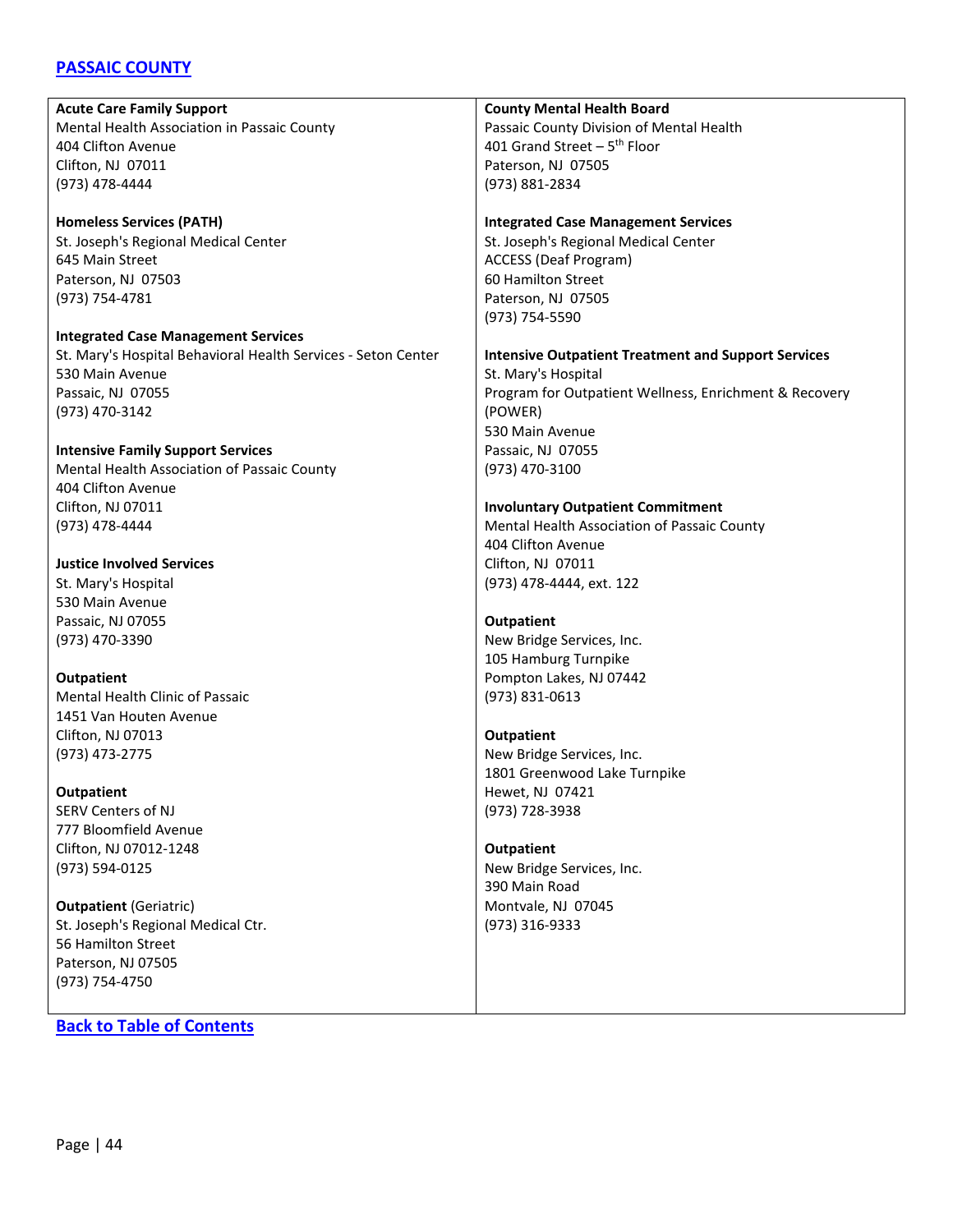### **[PASSAIC COUNTY](#page-43-0) (Continued)**

**Outpatient** ACCESS (Deaf Program) St. Joseph's Regional Medical Center 60 Hamilton Street Paterson, NJ 07505 (973) 754-5590

**Partial Care** New Bridge Services, Inc. 1801 Greenwood Lake Turnpike West Milford, NJ 07480 (973) 728-3938

**Partial Hospital/Care** St. Joseph's Regional Medical Center 645 Main Street Paterson, NJ 07505 (973) 754-2800

**Partial Hospital/Care** ACCESS (Deaf Program) St. Joseph's Regional Medical Center 645 Main Street Paterson, NJ 07503 (973) 754-5590

#### **PRIMARY SCREENING CENTER for PASSAIC**

St. Joseph's Hospital Healthcare System 703 Main Street Paterson, NJ 07503 **HOTLINE:** (973) 754-2230

#### **Program of Assertive Community Treatment (PACT)**

Bridgeway Rehabilitation, Inc. 13 Fairfield Avenue, Suite 205 Little Falls, NJ 07424 (973) 638-1120 (PACT VII) (973) 638-1113 (PACT VIII)

**Outpatient** Mental Health Clinic of Passaic 111 Lexington Avenue Passaic, NJ 07055 (973) 471-8006

**Partial Care**

St. Joseph's Regional Medical Center 645 Main Street Paterson, NJ 07503 (973) 754-5590

**Partial Care** St. Mary's Hospital - Seton Center 530 Main Avenue Passaic, NJ 07055 (973) 470-3161

*Emergency Services - Affiliated w/Screening Center* St. Joseph's Hospital Healthcare System 703 Main Street Paterson, NJ 07503 **HOTLINE:** (973) 754-2831

**Residential Intensive Support Team (RIST)** RHD 2 Andrew Drive - Suite 1 Woodland Park, NJ 07424

(973) 837-9500 **Residential Services** New Bridge Services, Inc.

7 Industrial Road Pequannock, NJ 07444 (973) 839-2520

#### **Residential Services**

SERV Centers of NJ 777 Bloomfield Avenue Clifton, NJ 07012-1248 (973) 594-0125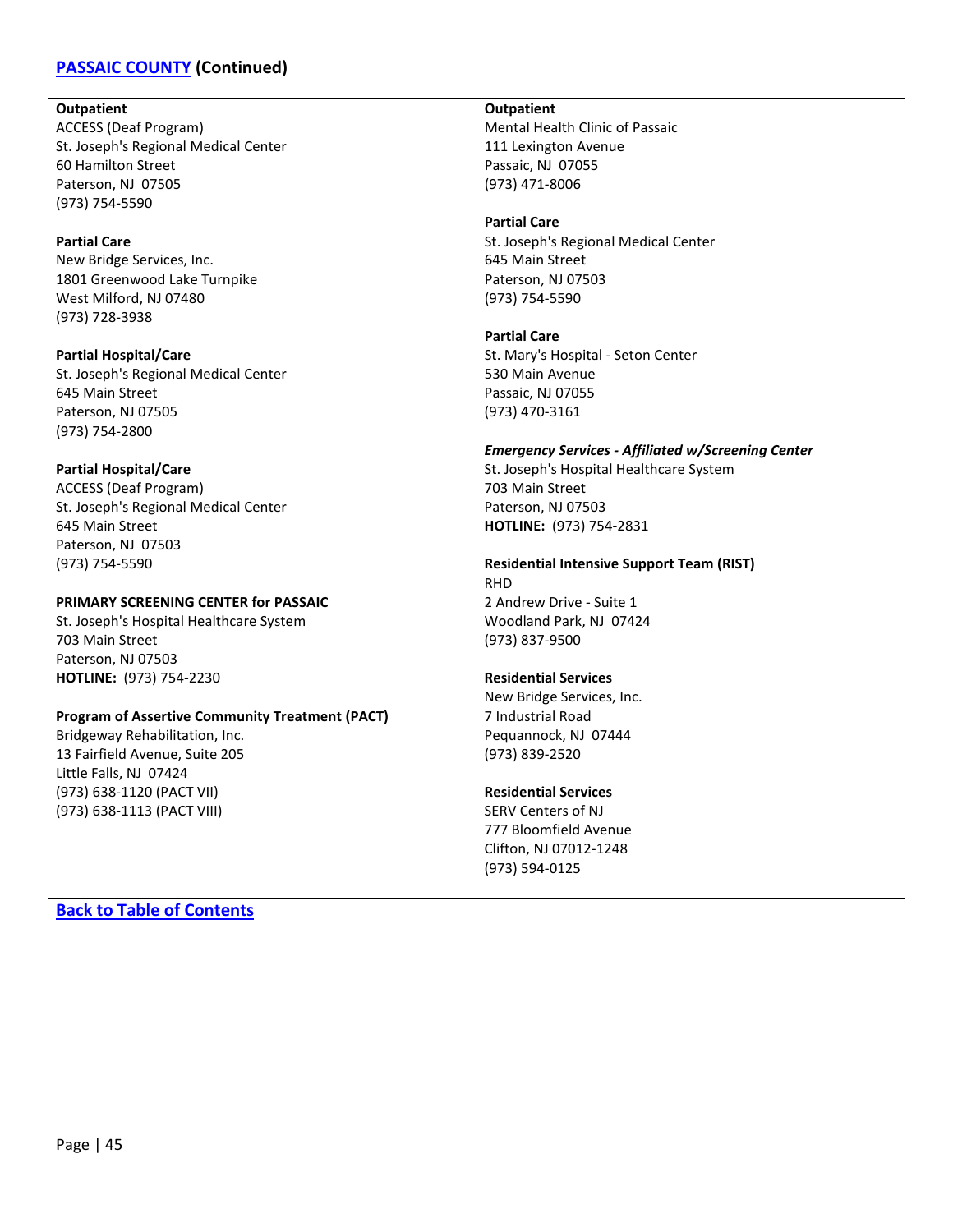### **[PASSAIC COUNTY](#page-43-0) (Continued)**

**Residential Services** St. Joseph's Regional Medical Center 160 Market Street Paterson, NJ 07505 (973) 754-4685

**Residential Services** ACCESS (Deaf Program) St. Joseph's Regional Medical Center 60 Hamilton Street Paterson, NJ 07505 (973) 754-5590

**Self-Help Center** Our House SHC 750 Broadway - 2nd floor Paterson, NJ 07514 (973) 553-1101

**Self-Help Center** Social Connections - Vanderhoef House 1 Westervelt Place Clifton, NJ 07011 (973) 778-8810

**Supported Employment** St. Clare's Health System – *LEARN of Northern NJ* 50 Morris Avenue Denville, NJ 07834 (973) 625-7045

**Supportive Housing** (Specialized Residence Program) St. Mary's Hospital 530 Main Avenue Passaic, NJ 07055 (973) 470-3503

**Supportive Housing** St. Joseph's Regional Medical Center 60 Hamilton Street Paterson, NJ 07505 (973) 754-5590

**Supportive Housing** RHD-Passaic 2 Andrews Drive West Paterson, NJ 07424 (973) 837-9500

**[Back to Table of Contents](#page-1-0)**

**Residential Services**

ACCESS (Deaf Program) St. Joseph's Regional Medical Center 60 Hamilton Street Paterson, NJ 07505 (973) 754-5590

**Self-Help Center**

Recovery Center of Eva's Village 16 Spring Street Paterson, NJ 07501 (973) 754-6780

**Short Term Care Facility** Clara Maas Medical Center 1 Clara Maas Drive Belleville, NJ 07109 (973) 844-4355

**Supported Education** St. Clare's Health System 50 Morris Avenue Denville, NJ 07834 (973) 625-7070

**Supported Employment Services** St. Joseph's Regional Medical Center 645 Main Street Paterson, NJ 07503 (973) 754-8611

**Supportive Housing** St. Joseph's Harbor House 645 Main Street Paterson, NJ 07503 (973) 754-4680

**Supportive Housing** Collaborative Support Programs of NJ (CSP) 8 Spring Street Freehold, NJ 07728 (732) 780-1175

**Supportive Housing** New Bridge Services P.O. Box 336 Pompton Plains, NJ 07444 (973) 686-2250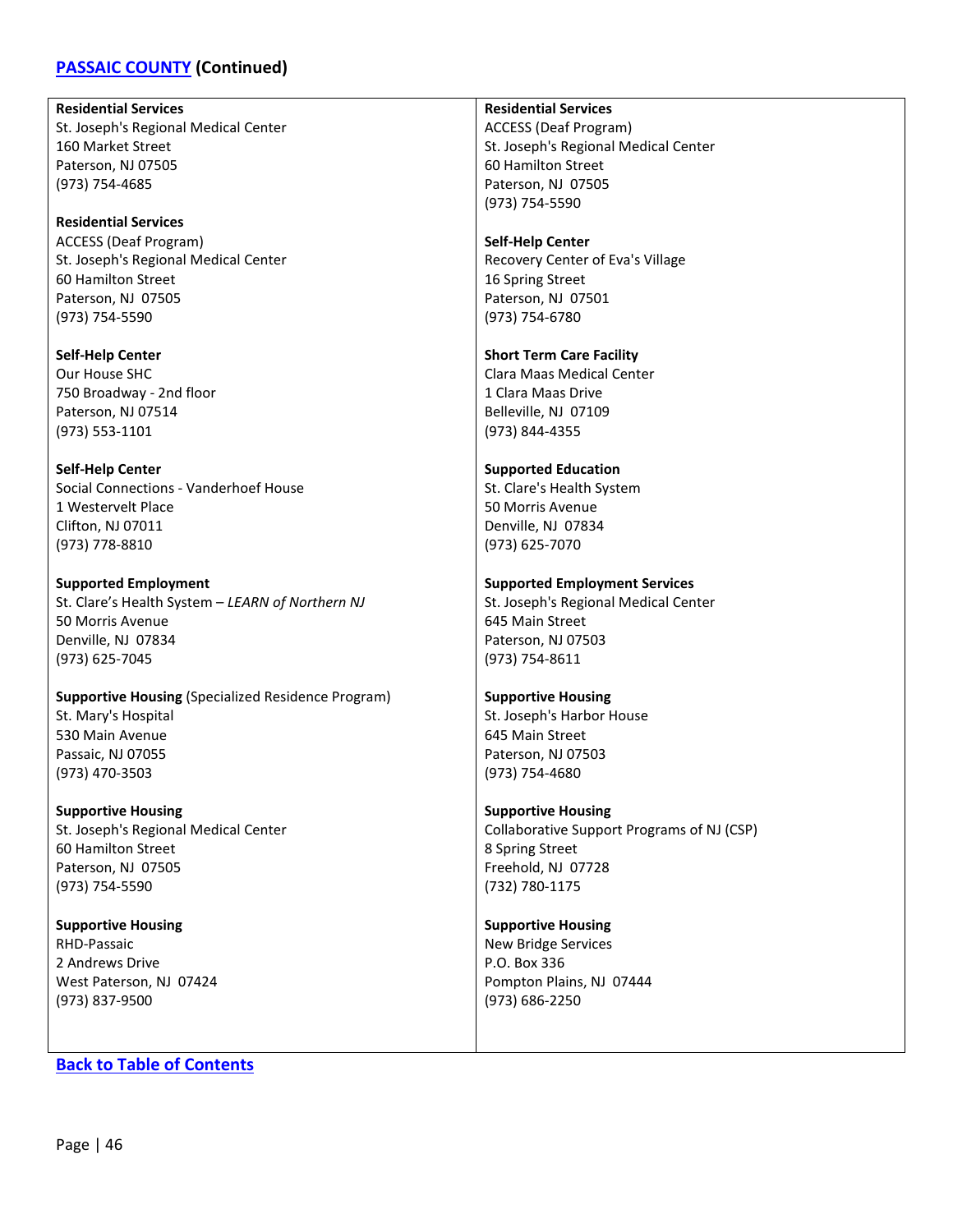# **[PASSAIC COUNTY](#page-43-0) (Continued)**

| <b>Supportive Housing</b>                   | <b>Supportive Housing</b>                    |
|---------------------------------------------|----------------------------------------------|
| <b>Bridgeway</b>                            | New Jersey Community Development Corporation |
| 265 West Grand Street                       | 32 Spruce Street                             |
| Elizabeth, NJ 07202                         | Paterson, NJ 07501                           |
| 9908) 2499-4100                             | (973) 413-1600                               |
| <b>Supportive Housing</b>                   | <b>Supportive Housing</b>                    |
| <b>Volunteers of America</b>                | SERV Center of Passaic/Hudson                |
| 100 Scales Plaza                            | 777 Bloomfield Avenue                        |
| Clifton, NJ 07013                           | Clifton, NJ 07012                            |
| (973) 777-0240                              | (973) 594-0125                               |
| <b>Systems Advocacy</b>                     | <b>Systems Advocacy</b>                      |
| Mental Health Association of Passaic County | Community Health Law Project                 |
| 404 Clifton Avenue                          | 650 Bloomfield Avenue, Suite 210             |
| Clifton, NJ 07011                           | Bloomfield, NJ 07003                         |
| (973) 478-4444                              | (973) 680-5599                               |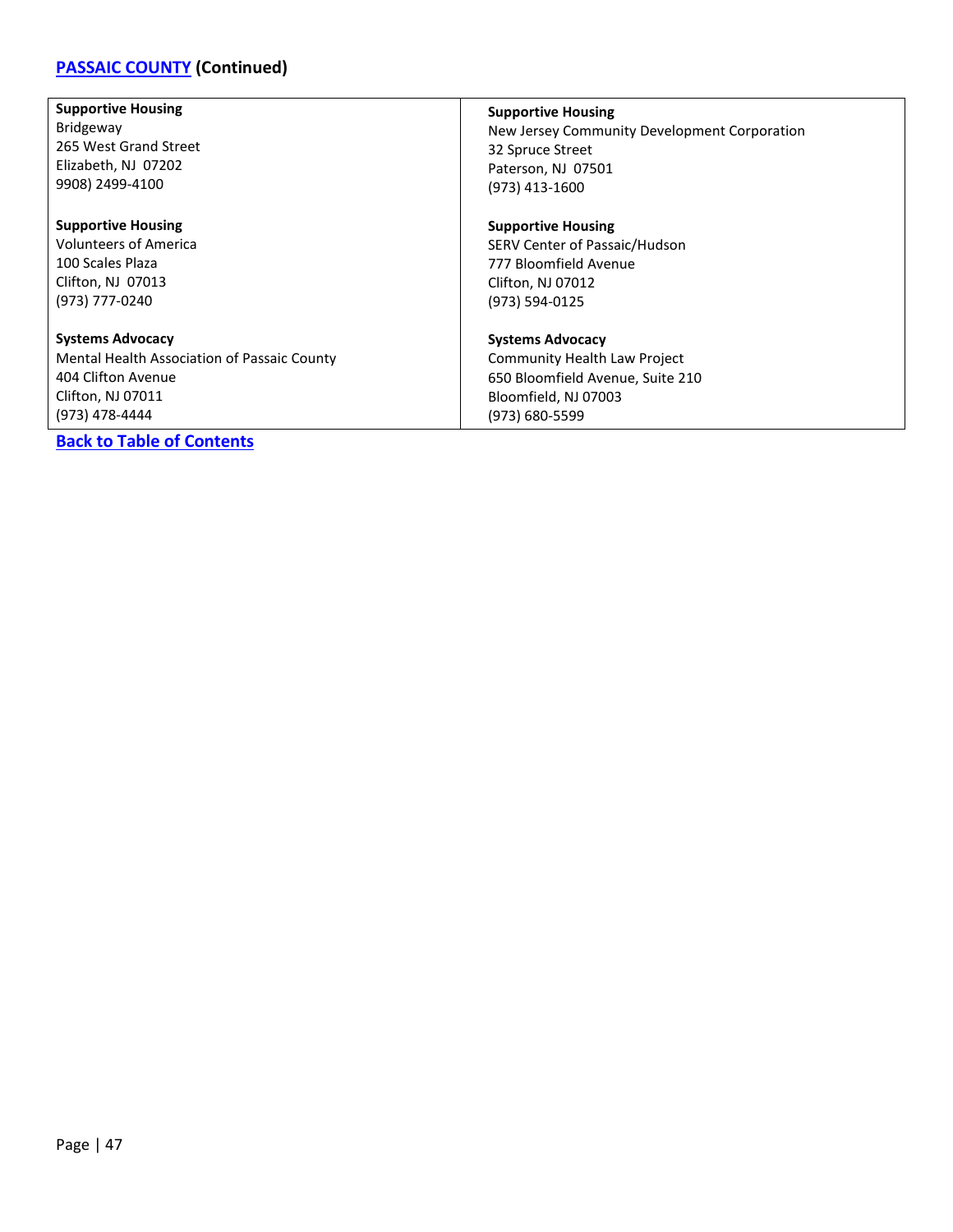### <span id="page-47-0"></span>**[SALEM COUNTY](#page-47-0)**

**County Mental Health Board** Salem County Department of Health 94 Market Street Salem, NJ 08079 (856) 935-7510, ext. 8464 **Homeless Services (PATH)** Healthcare Commons, Inc. 500 Pennsville-Auburn Road Carney's Point, NJ 08069 (856) 299-3200 **Intensive Outpatient Treatment & Support Services** Inspira Health Network Intensive Outpatient 333 Irving Avenue Bridgeton, NJ 08302 (856) 575-4111 (ACCESS CENTER) **Outpatient** Healthcare Commons Family Health Services 500 Pennsville-Auburn Road Carney's Point, NJ 08069 (856) 299-3200 **PRIMARY SCREENING CENTER for SALEM** Healthcare Commons@Memorial Hospital of Salem County 310 Woodstown Road Salem, NJ 08079 **HOTLINE:** (856) 299-3001 (856) 488-6827 (856) 299-3200 350 Front Street Elmer, NJ 08318 (856) 358-2010 **Partial Care** 351 East Pittsfield Road Pennsville, NJ 08070 (856) 678-5100

**Residential Services** Healthcare Commons Family Health Services 500 Pennsville-Auburn Road Carney's Point, NJ 08069 (856) 299-3200

**Short Term Care Facility** Inspira Health Network 333 Irving Avenue Bridgeton, NJ 08302 (856) 575-4111 (ACCESS CENTER)

**Supportive Housing** Healthcare Commons, Inc. 500 Pennsville-Auburn Road Carneys Point, NJ 08069 (856) 299-3200

**[Back to Table of Contents](#page-1-0)**

**Deaf Enhanced Short Term Care Facility** Kennedy Memorial Hospital 2201 West Chapel Avenue Cherry Hill, NJ 08002-2048

**Integrated Case Management Services** Healthcare Commons Family Health Services 500 Pennsville-Auburn Road Carney's Point, NJ 08069 (856) 299-3200, ext. 431

**Intensive Family Support Services** Healthcare Commons Family Health Services 500 Pennsville-Auburn Road Carney's Point, NJ 08069

**Involuntary Outpatient Commitment** New Point Behavioral health

Healthcare Commons Family Health Services (856) 299-3200 (Main Office)

**Program of Assertive Community Treatment (PACT)** Cumberland County Guidance Center 425 Bank Street Bridgeton, NJ 08360 (856) 455-8316, ext. 212

**Self-Help Center** New Dimensions 77 West Broadway Salem, NJ 08079

(856) 417-1987

**Supported Employment Services** Mid-Atlantic States Career Center 111 S. Broadway Pennsville, NJ 08070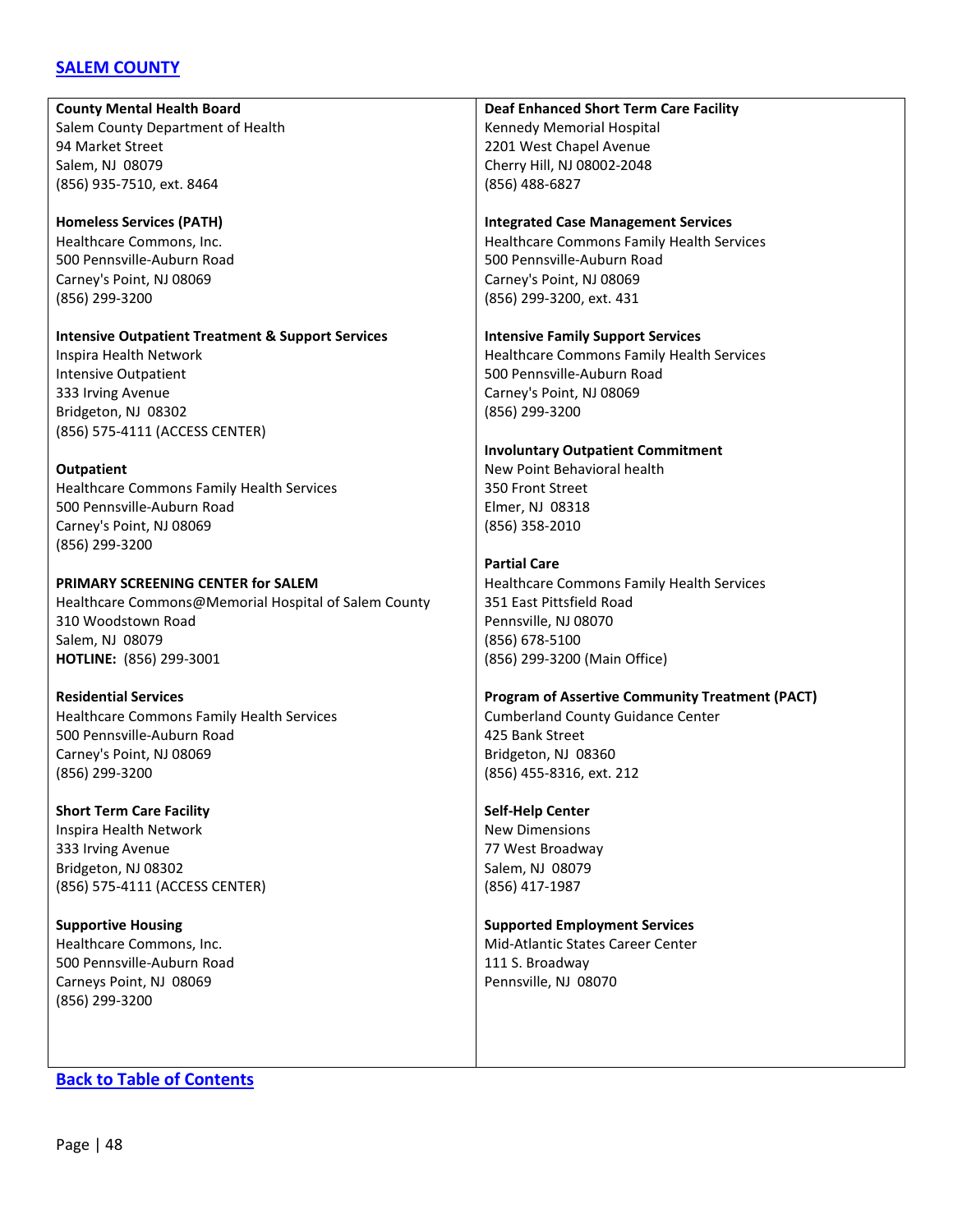| <b>Supportive Housing</b>                    |
|----------------------------------------------|
| Collaborative Support Programs of NJ (CSPNJ) |
| <b>New Dimensions</b>                        |
| 77 West Broadway                             |
| Salem, NJ 08079                              |
| (856) 279-2753                               |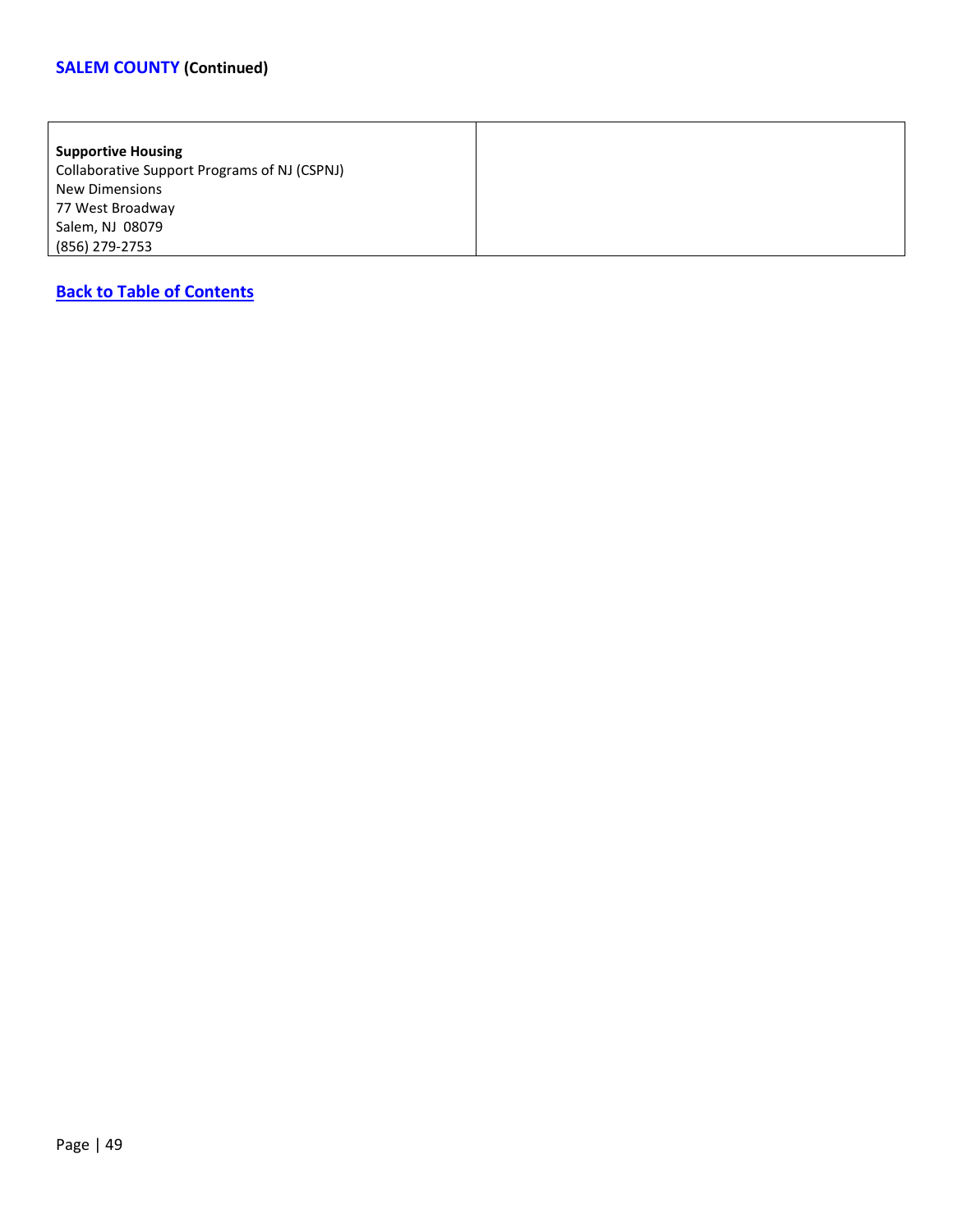### <span id="page-49-0"></span>**[SOMERSET COUNTY](#page-49-0)**

#### **County Mental Health Board**

Somerset County Department of Human Services 27 Warren Street Somerville, NJ 08876 (908) 704-6302

**Integrated Case Management Services** Easter Seal Society of NJ 245 US Highway 22 – Suite 107 Bridgewater, NJ 08876 (908) 722-4300

#### **Intensive Outpatient Treatment and Support Services**

Catholic Charities - Diocese of Metuchen SPIRIT Program (Supportive Partners in Recovery & in Treatment) 540 Route 22 East Bridgewater, NJ 08807 (908) 722-1881 (908) 235-7511 (after hours)

### **PRIMARY SCREENING CENTER for SOMERSET**

Somerset County PESS 110 Rehill Avenue Somerville, NJ 08876 **HOTLINE:** (908) 526-4100

# **Program of Assertive Community Treatment (PACT)** Bridgeway Rehabilitation, Inc. Millennium Office Plex

S. Main Street, Suite 19-1 Manville, NJ 08835 (908) 704-8252 (PACT VI)

### **Self-Help Center**

Freedom Trail SHC 166 West Main Street Somerville, NJ 08876-2204 (908) 722-5778

#### **Short Term Care Facility** St. Francis Medical Center 601 Hamilton Avenue Trenton, NJ 08629 (609) 599-5183 or 599-6569

**[Back to Table of Contents](#page-1-0)**

### **Deaf Enhanced STCF**

Capital Health, Fuld Campus 750 Brunswick Avenue Trenton, NJ 08638 (609) 394-6000

#### **Homeless Services (PATH)**

Richard Hall 500 North Bridge Street Bridgewater, NJ 08807 (908) 253-3128

**Intensive Family Support Services** Easter Seal Society of NJ 21 Davenport Street Somerville, NJ 08876 (908) 722-4300

### **Involuntary Outpatient Commitment**

Richard Hall Community Mental Health Center 500 North Bridge Street Bridgewater, NJ 08807 (908) 253-3137

### **Outpatient**

Richard Hall CMHC 500 North Bridge Street Bridgewater, NJ 08807 (908) 725-2800

# **Partial Care**

Richard Hall CMHC 500 North Bridge Street Bridgewater, NJ 08807 (908) 725-2800

### **Residential Services**

Easter Seal Society of NJ 21 Davenport Street Somerville, NJ 08876 (908) 722-4300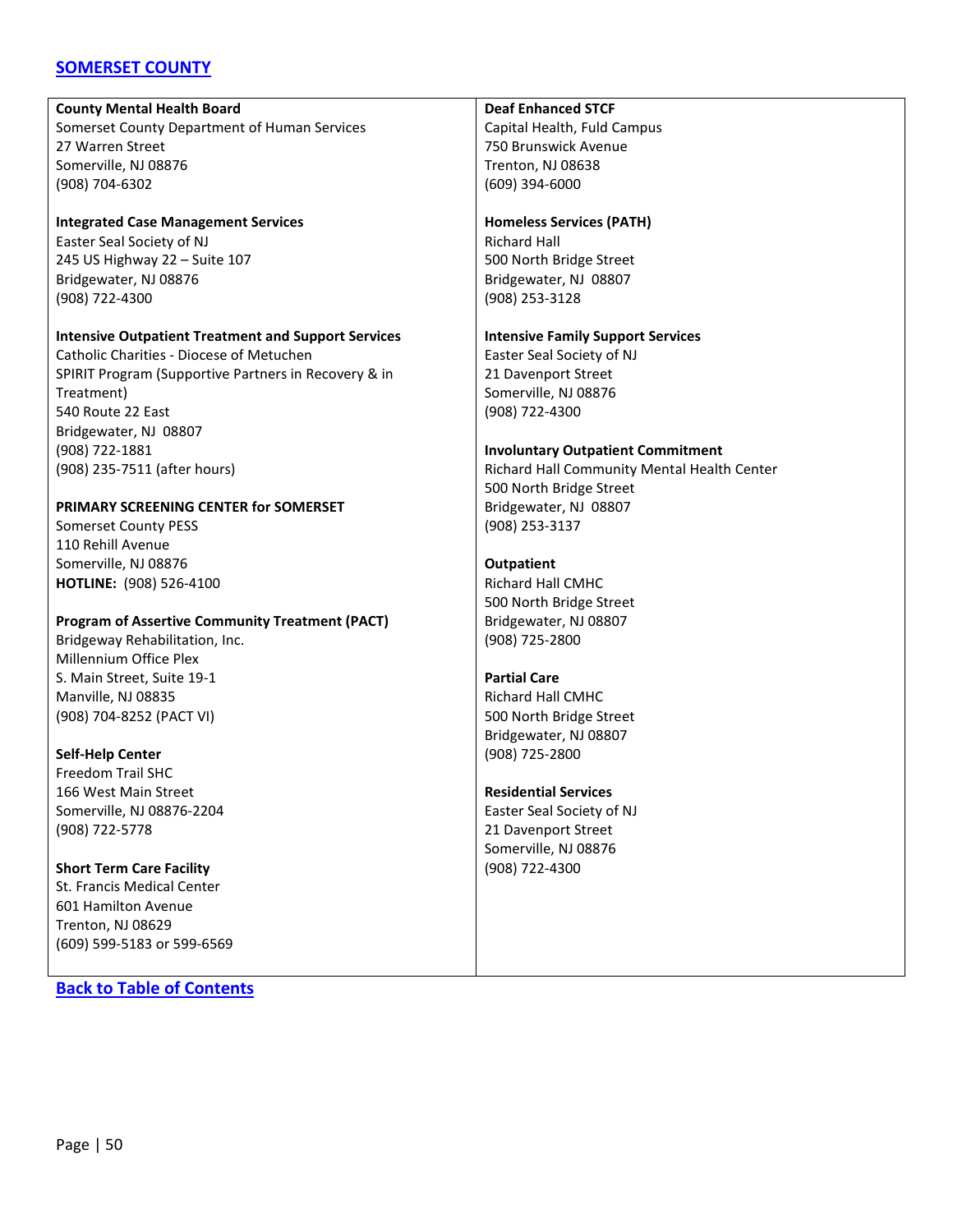# **[SOMERSET COUNTY](#page-49-0) (Continued)**

| <b>Short Term Care Facility</b>         | <b>Supported Employment Services</b> |
|-----------------------------------------|--------------------------------------|
| Princeton House Behavioral Health       | Richard Hall CMHC                    |
| 905 Herrontown Road                     | 500 North Bridge Street              |
| Princeton, NJ 08540                     | Bridgewater, NJ 08807                |
| (800) 242-2550                          | (908) 725-2800                       |
| <b>Supportive Housing</b>               | <b>Supportive Housing</b>            |
| Bridgeway Rehabilitation Services, Inc. | Alternatives, Inc.                   |
| 265 West Grand Street                   | 600 First Avenue                     |
| Elizabeth, NJ 07202                     | Raritan, NJ 08869                    |
| (908) 249-4100                          | (908) 685-1444                       |
| <b>Supportive Housing</b>               |                                      |
| Easter Seal Society of NJ               |                                      |
| 615 Hope Road                           |                                      |
| Building 3 - 1st Floor                  |                                      |
| Eatontown, NJ 07724                     |                                      |
| (732) 380-0390                          |                                      |
|                                         |                                      |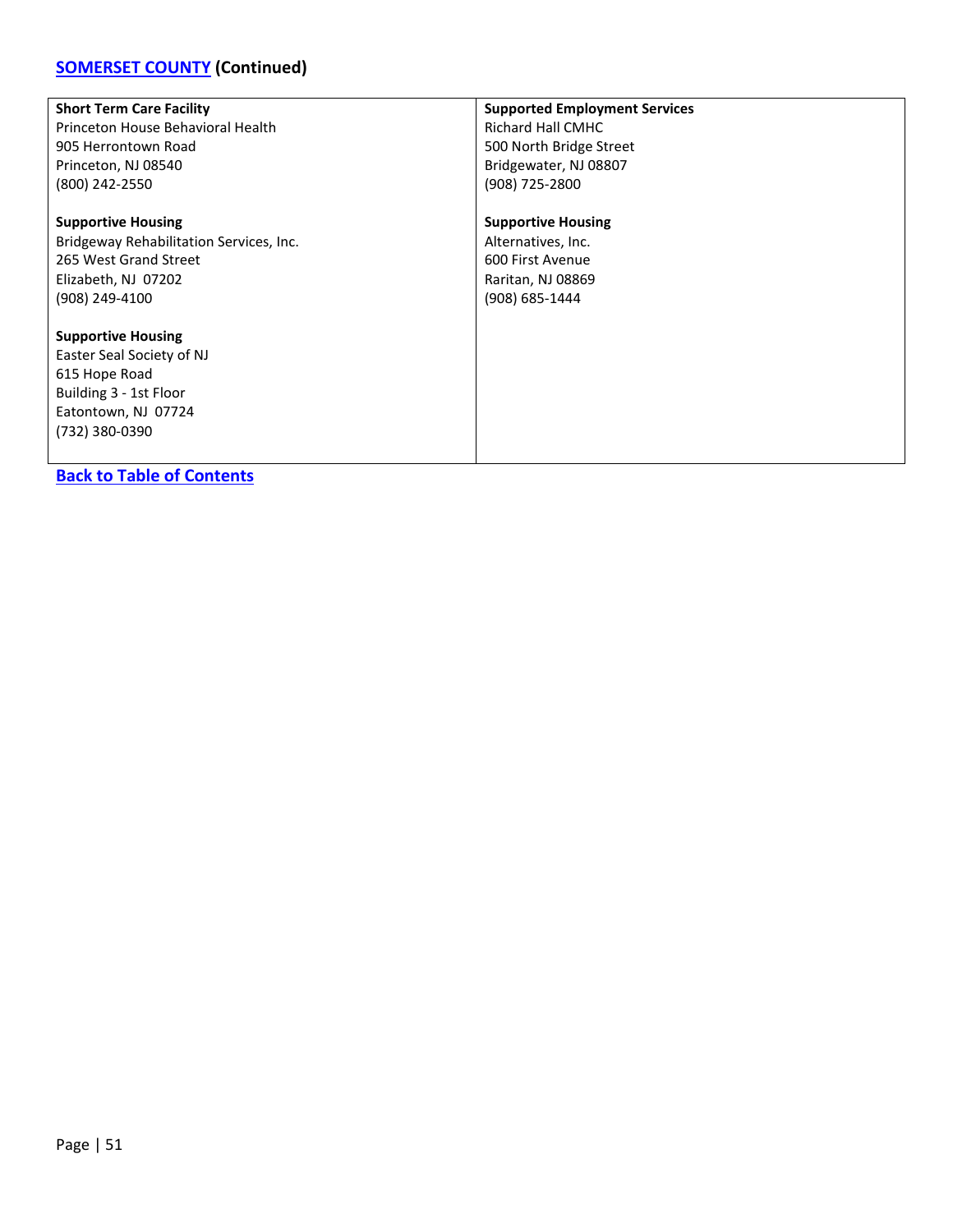### <span id="page-51-0"></span>**[SUSSEX COUNTY](#page-51-0)**

**County Mental Health Board** Sussex County Administrative Center One Spring Street Newton, NJ 07860 (973) 940-5200, ext. 1381

**Deaf Enhanced Screening Center** St. Clare's Behavioral Health 25 Pocono Road Denville, NJ 07834 **HOTLINE:** (973) 625-0280 or (973) 625-6150

**Integrated Case Management Services (ICMS)** Bridgeway 93 Stickles Pond Road Newton, NJ 07860 (973) 383-8670

**Outpatient** Newton Memorial Hospital 175 High Street Newton, NJ 07860 (973) 383-1533

**PRIMARY SCREENING CENTER for SUSSEX** Newton Medical Center 175 High Street

Newton, NJ 07860 **HOTLINE**: (973) 383-0973

**Residential Services** Newton Memorial Hospital 175 High Street Newton, NJ 07860 (973) 383-1533

**Supported Employment** Bridgeway Sussex 93 Stickles Pond Road Newton, NJ 07860 (973) 383-8670

**Supportive Housing** Bridgeway 265 West Grand Street Elizabeth, NJ 07202 (908) 249-4100

**[Back to Table of Contents](#page-1-0)**

**Deaf Enhanced STCF** St. Clare's Behavioral Health 130 Powerville Road Boonton, NJ 07005 (973) 316-1905

**Homeless (PATH)** Bridgeway Rehabilitation Services 93 Stickles Pond Road Newton, NJ 07860 (973) 383-8670

**Intensive Family Support Services** St. Clare's Behavioral Health 191 Woodport Road – Suite 202 Sparta, NJ 07871 (201) 317-6139

**Program of Assertive Community Treatment (PACT)** St. Clare's Behavioral Health 50 Morris Avenue Denville, NJ 07834 (973) 625-7138

**Self-Help Center** A Way to Freedom SHC 29 Trinity Street Newton, NJ 07860 (973) 300-0830

**Short Term Care Facility** Newton Memorial Hospital 175 High Street Newton, NJ 07860 (973) 579-8429

**Supportive Housing** Advance Housing, Inc. 100 Hollister Road - Suite 203 Teterboro, NJ 07608 (201) 498-9140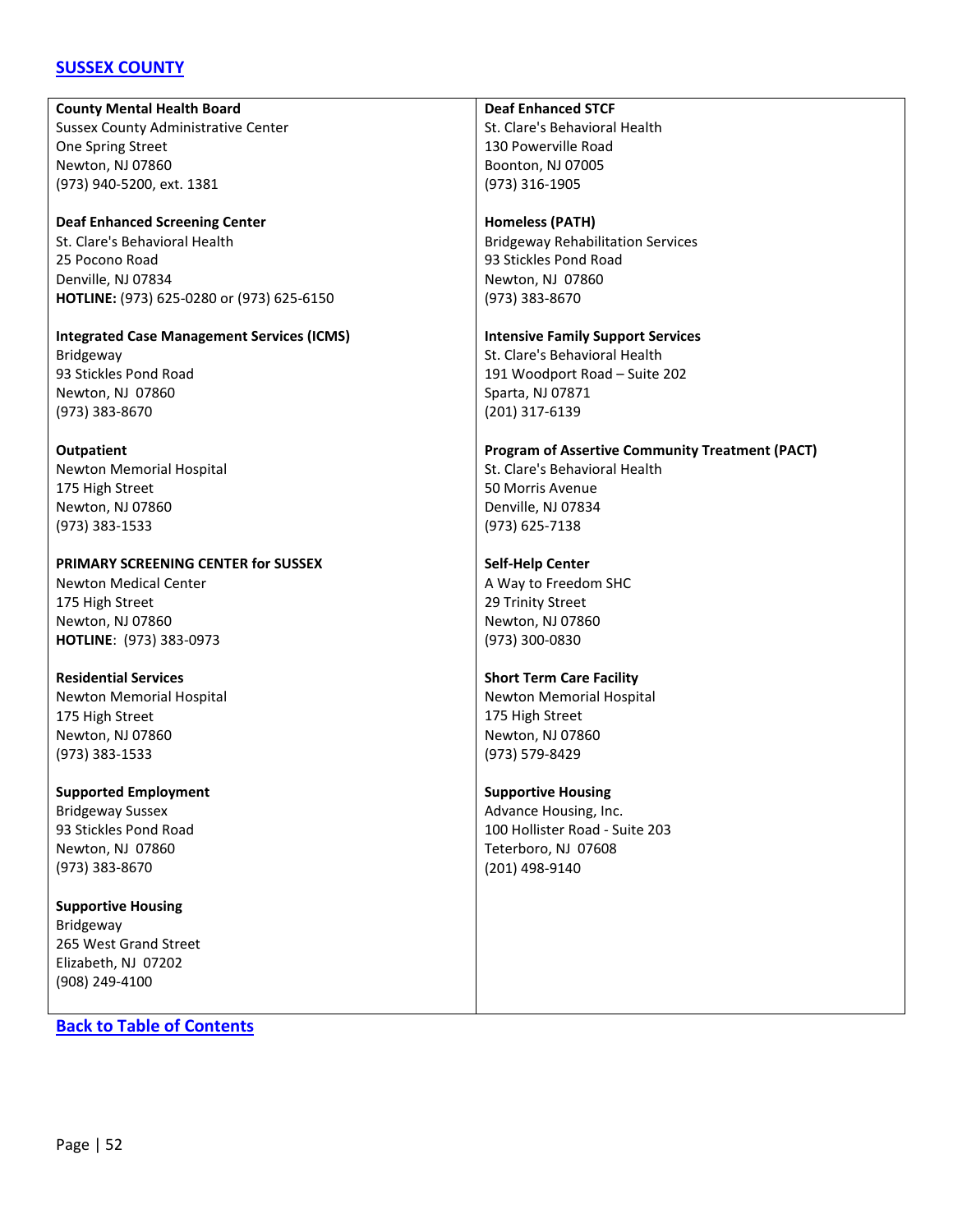### <span id="page-52-0"></span>**[UNION COUNTY](#page-52-0)**

**Acute Care Family Support** Mental Health Association in NJ 88 Pompton Avenue Verona, NJ 07044 (973) 571-4100

**Deaf Enhanced Screening Center** Trinitas Regional Medical Center 925 East Jersey Street Elizabeth, NJ 07201 (908) 994-8131

**Homeless Services (PATH)** Bridgeway Rehabilitation Services 265 West Grand Street Elizabeth, NJ 07202 (908) 289-7330

#### **Integrated Case Management Services**

Mt. Carmel Guild Behavioral Healthcare 505 South Avenue East Cranford, NJ 07016 (908) 497-3923/ 3927

**Involuntary Outpatient Commitment** Trinitas Regional Medical Center 654 East Jersey Street Elizabeth, NJ 07206 (908) 994-7543

#### **Outpatient**

Trinitas Regional Medical Center - Dept. of Psychiatry 655 East Jersey Street Elizabeth, NJ 07201 (908) 994-7278

**Outpatient** UCPC Behavioral Healthcare 117-119 Roosevelt Avenue Plainfield, NJ 07060 (908) 756-6870 (press #4)

**Partial Care** UCPC Behavioral Healthcare 117-119 Roosevelt Avenue Plainfield, NJ 07060 (908) 756-6870 (press #3), (908) 686-0560 or (973) 571-4100

#### **[Back to Table of Contents](#page-1-0)**

**County Mental Health Board**

Union County Administration Building Elizabethtown Plaza Elizabeth, NJ 07207 (908) 527-4844

#### **Deaf Enhanced STCF**

Trinitas Regional Medical Center 655 East Jersey Street Elizabeth, NJ 07201 (908) 994-7205 / 7202 **HOTLINE:** (908) 351-6684

#### **Intensive Family Support Services**

Mental Health Association in NJ 361-363 Monroe Avenue Kenilworth, NJ 07033 (908) 272-5309

#### **Intensive Outpatient Treatment and Support Services (IOTSS)**

TLC Program at Trinitas Regional Medical Center 654 East Jersey Street Elizabeth, NJ 07206 (908) 994-7278 or (908) 994-7131 (after hours)

#### **Justice Involved Services**

Trinitas Regional Medical Center 655 East Jersey Street Elizabeth, NJ 07206 (908) 994-7278 or (908) 994- 7131

#### **Outpatient**

Mt. Carmel Guild Behavioral Healthcare 108 Alden Street Cranford, NJ 07016 (908) 497-3904 / 3925 / 3919

#### **Partial Care**

Mt. Carmel Guild Behavioral Healthcare 1160 Raymond Boulevard Newark, NJ 07102 (973) 596-3971 or (908) 497-3968

**Partial Care** Trinitas Regional Medical Center - Dept. of Psychiatry 655 East Jersey Street Elizabeth, NJ 07201 (908) 497-3968 or call center (908) 994-7131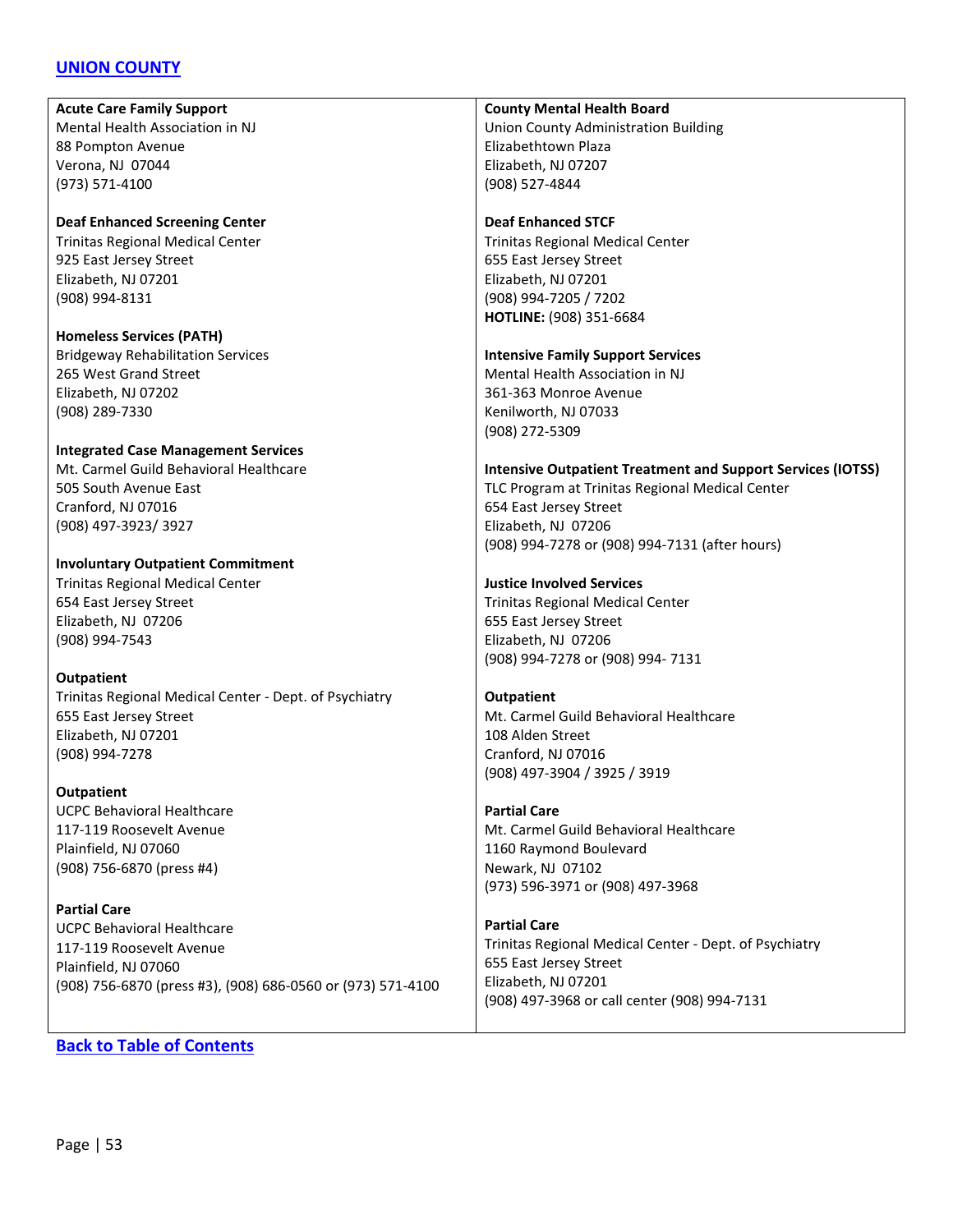# **[UNION COUNTY](#page-52-0) (Continued)**

| <b>PRIMARY SCREENING CENTER for UNION</b>                                                                                                                                        | <b>Partial Care</b>                                                                                                            |
|----------------------------------------------------------------------------------------------------------------------------------------------------------------------------------|--------------------------------------------------------------------------------------------------------------------------------|
| <b>Trinitas Regional Medical Center</b>                                                                                                                                          | <b>Bridgeway House</b>                                                                                                         |
| 655 East Jersey Street                                                                                                                                                           | 567 Morris Avenue                                                                                                              |
| Elizabeth, NJ 07201                                                                                                                                                              | Elizabeth, NJ 07208                                                                                                            |
| HOTLINE: (908) 994-7131                                                                                                                                                          | (908) 355-7200                                                                                                                 |
| <b>Emergency Services - Affiliated w/Screening Center</b>                                                                                                                        | <b>Emergency Services - Affiliated w/Screening Center</b>                                                                      |
| Overlook Hospital                                                                                                                                                                | RWJ University Hospital Rahway                                                                                                 |
| 99 Beavior @ Silvan Road                                                                                                                                                         | 865 Stone Street                                                                                                               |
| Summit, NJ 07901                                                                                                                                                                 | Rahway, NJ 07065                                                                                                               |
| HOTLINE: (201) 841-8078                                                                                                                                                          | HOTLINE: (732) 499-6166 or (732) 381-4949                                                                                      |
| <b>Program of Assertive Community Treatment (PACT)</b>                                                                                                                           | <b>Program of Assertive Community Treatment (PACT)</b>                                                                         |
| Bridgeway Rehabilitation, Inc.                                                                                                                                                   | Bridgeway Rehabilitation, Inc.                                                                                                 |
| 313 E. Front Street                                                                                                                                                              | 96 W. Grand Street                                                                                                             |
| Plainfield, NJ 07060                                                                                                                                                             | Elizabeth, NJ 07202                                                                                                            |
| (908) 791-0505 (PACT II)                                                                                                                                                         | (908) 352-0242 (PACT I)                                                                                                        |
| <b>Residential Intensive Support Team (RIST)</b>                                                                                                                                 | <b>Program of Assertive Community Treatment (PACT)</b>                                                                         |
| Advance Housing, Inc.                                                                                                                                                            | Bridgeway Rehabilitation, Inc.                                                                                                 |
| 100 Hollister Road                                                                                                                                                               | 1023 Commerce Avenue                                                                                                           |
| Teterboro, NJ 07608                                                                                                                                                              | Union, NJ 07083                                                                                                                |
| (201) 498-9140 or (973) 940-8882                                                                                                                                                 | (908) 688-5400 (PACT III)                                                                                                      |
| <b>Residential Services</b>                                                                                                                                                      | <b>Residential Services</b>                                                                                                    |
| <b>Volunteers of America</b>                                                                                                                                                     | <b>SERV Centers of NJ</b>                                                                                                      |
| 205 West Milton Avenue                                                                                                                                                           | 130 Dermody Street                                                                                                             |
| Rahway, NJ 07065                                                                                                                                                                 | Cranford, NJ 07016                                                                                                             |
| (732) 827-2444                                                                                                                                                                   | (908) 276-0490                                                                                                                 |
| <b>Self-Help Center</b><br>Esperenza<br>361-363 Monroe Ave., 1st Floor<br>Kenilworth, NJ 07033<br>(908) 272-5296<br>(Spanish-speaking staff)<br><b>Back to Table of Contents</b> | <b>Self-Help Center</b><br><b>New Beginnings SHC</b><br>516 Morris Avenue - 1st floor<br>Elizabeth, NJ 07208<br>(908) 352-7830 |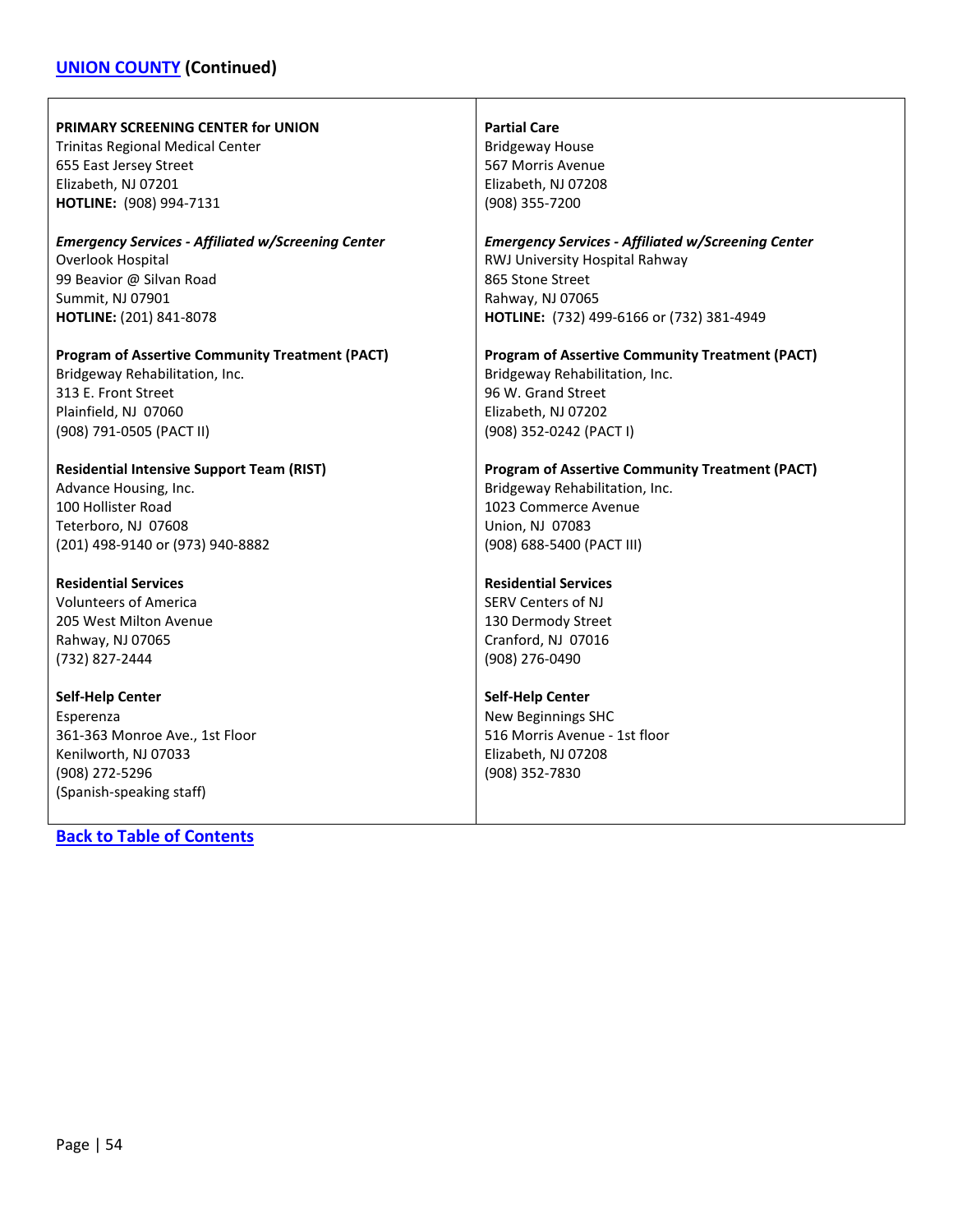### **[UNION COUNTY](#page-52-0) (Continued)**

#### **Self-Help Center**

Park Avenue SHC 333 Park Avenue Plainfield, NJ 07060 (908) 757-1350

#### **Supported Education**

Bridgeway Rehabilitation Services 1023 Commerce Avenue, 2nd Floor Union, NJ 07083 (908) 687-9666

#### **Supportive Housing & Medically Enhanced Supportive Housing**

Bridgeway House 265 West Grand Street Elizabeth, NJ 07208 (908) 469-3940

#### **Systems Advocacy**

United Family & Children's Society 305 West 7th Street Plainfield, NJ 07060 (908) 755-4848

# **[Back to Table of Contents](#page-1-0)**

#### **Short Term Care Facility**

Trinitas Regional Medical Center 655 East Jersey Street Elizabeth, NJ 07026 (908) 994--7275

#### **Supported Employment Services**

Bridgeway House 1023 Commerce Street Elizabeth, NJ 07208 (908) 687-9666

### **Supportive Housing**

Advance Housing, Inc. 100 Hollister Road - Suite 203 Teterboro, NJ 07608 (201) 498-9140

#### **Systems Advocacy**

Community Health Law Project 65 Jefferson Street Elizabeth, NJ 07201 (908) 355-8282

#### **Voluntary Unit**

Trinitas Regional Medical Center 655 East Jersey Street Elizabeth, NJ 07206 (908) 994-7205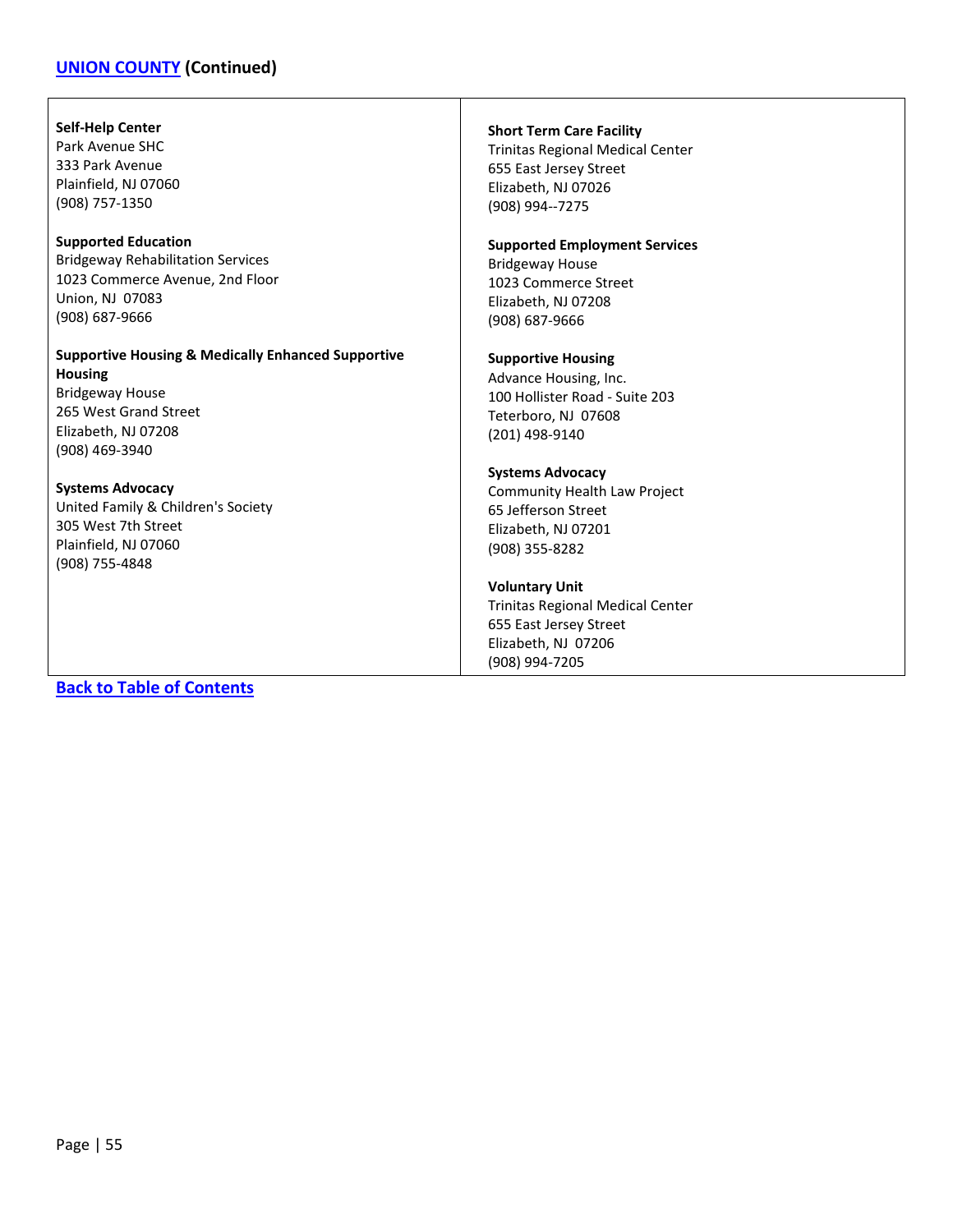### <span id="page-55-0"></span>**[WARREN COUNTY](#page-55-0)**

#### **County Mental Health Board**

Warren County Department of Human Services 202 Mansfield Street Belvidere, NJ 07823 (908) 475-6092 / 6080

**Deaf Enhanced Screening Center** St. Clare's Hospital 25 Pocono Road Denville, NJ 07834

**Integrated Case Management Services** Easter Seal Society of NJ 2083 Route 57 Washington, NJ 07882 (908) 689-6600

# **Involuntary Outpatient Commitment**

Family Guidance Center of Warren County 370 Memorial Parkway Phillipsburg, NJ 08865 (908) 454-4470

### **Outpatient**

(973) 625-6150

Family Guidance Center of Warren County 492 Route 57W Washington, NJ 07882 (908) 689-1000

### **Partial Care**

Family Guidance Center of Warren County 492 Route 57W Washington, NJ 07882 (908) 689-1000

### **Residential Services**

Easter Seal Society of NJ 2083 Route 57 Washington, NJ 07882 (908) 689-6600

#### **Short Term Care Facility** Newton Memorial Hospital

175 High Street Newton, NJ 07860 (973) 579-8429

### **Deaf Enhanced STCF**

St. Clare's Hospital 130 Powerville Road Boonton, NJ 07005 (973) 316-1868/1869 or (888) 626-2111

### **Homeless Services (PATH)**

Easter Seal Society of NJ 2083 Route 57 Washington, NJ 07882 (908) 689-6600

# **Intensive Family Support Services**

Family Guidance Center of Warren County 492 Route 57W Washington, NJ 07882 (908) 689-1000

## **Intensive Outpatient Treatment and Support Services**

IOP Program of the Family Guidance of Warren County 370 Memorial Parkway Phillipsburg, NJ 08865 (908) 454-4470

### **Outpatient**

Family Guidance Center 128 Maple Avenue Hackettstown, NJ 07840 (908) 852-0333

#### **PRIMARY SCREENING CENTER for WARREN**

Family Guidance Center 370 Memorial Parkway Phillipsburg , NJ 08865 **HOTLINE:** (908) 454-5141

### **Program of Assertive Community Treatment (PACT)**

Bridgeway Rehabilitation, Inc. Star Plaza, Suite 11 West Church Street Washington, NJ 07882 (908) 835-8660 (PACT IV)

# **Self-Help Center**

Better Future 21 West Washington Avenue Washington, NJ 07882 (908) 835-1180

## **[Back to Table of Contents](#page-1-0)**

## **[WARREN COUNTY](#page-55-0) (Continued)**